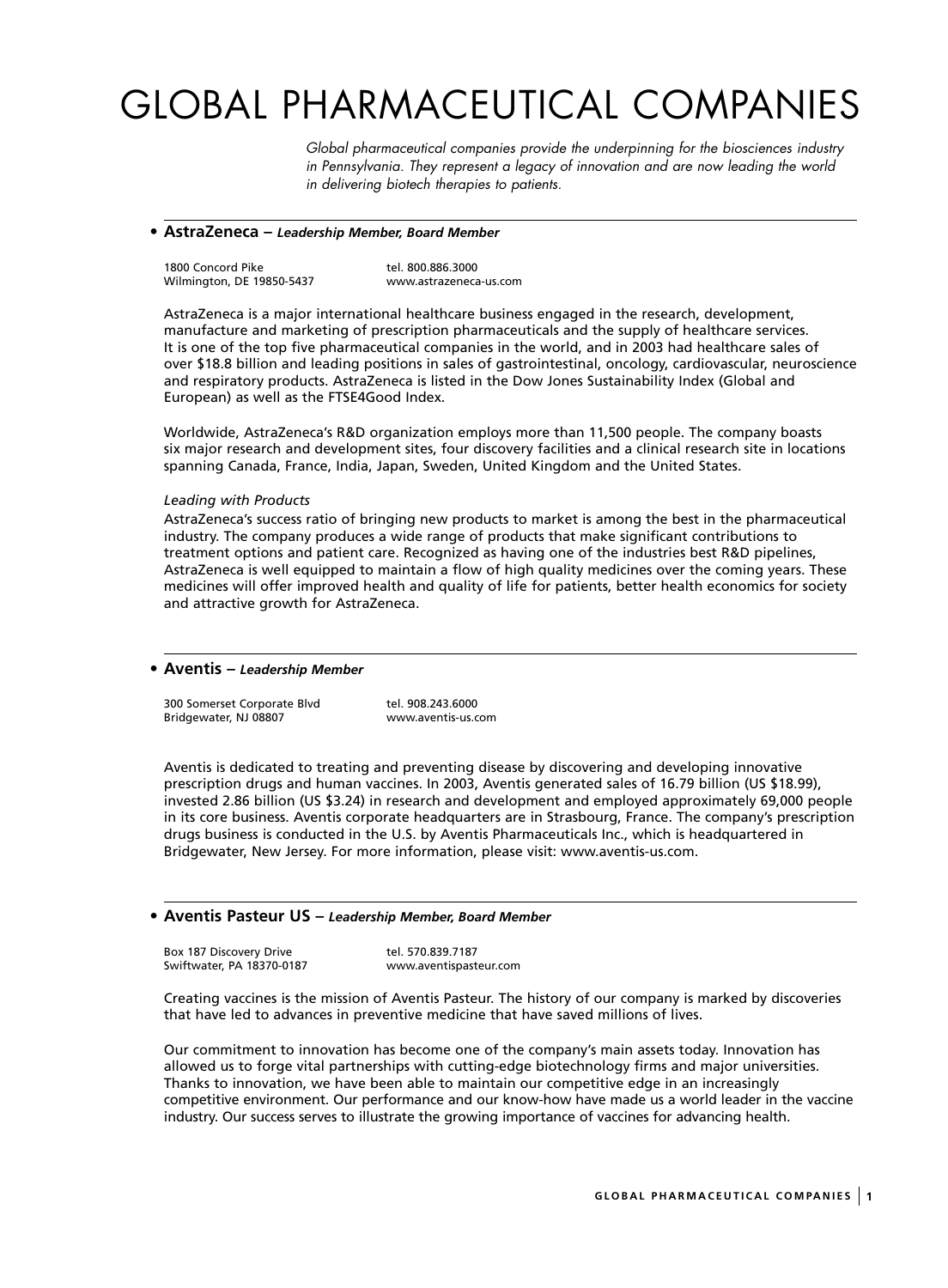Aventis Pasteur US is part of a global organization that distributes vaccines to 150 countries around the world. The company produced 1.4 billion doses of vaccine in 2003, making it possible to protect 500 million people across the globe. The company offers the broadest range of vaccines, providing protection against 20 bacterial and viral diseases.

This global presence gives us direct access to broad scientific expertise, vast research and development resources and cutting-edge vaccine technologies.

Aventis Pasteur US is located in Swiftwater, PA among the scenic Pocono Mountains, Aventis Pasteur in the USA is housed in state-of-the-art facilities on a 174-acre campus. Our multidisciplinary workforce of more than 1,700 members specializes in all aspects of providing new and improved immunological products, including research, clinical trials and regulatory submissions, manufacturing, sales and distribution.

#### **• Bayer HealthCare LLC** *– Leadership Member, Board Member*

100 Bayer Rd. www.bayer.com Pittsburgh, PA 15205

Bayer HealthCare, a subgroup of Bayer AG with annual sales amounting to some 10 billion Euro, is one of the world's leading, innovative companies in the health care and medical products industry.

Bayer HealthCare combines the global activities of the Animal Health, Biological Products, Consumer Care, Diagnostics and Pharmaceuticals divisions. More than 34,000 employees work for Bayer HealthCare worldwide.

Our work at Bayer HealthCare is to discover and manufacture innovative products for the purpose of improving human and animal health worldwide. Our products enhance well-being and quality of life by diagnosing, preventing and treating disease.

#### **• Bristol-Myers Squibb** *– Leadership Member*

345 Park Avenue www.bms.com New York, NY 10154-0037

Bristol-Myers Squibb (NYSE: BMY), one of the world's leading pharmaceutical companies, is committed to extend and enhance human life by providing the highest-quality pharmaceuticals and health care products. BMS has over 44,000 employees in over 100 countries. In 2003, BMS earned \$3,106 million from continuing operations on global sales of \$20.9 billion. Within our therapeutic areas of focus, we are especially interested in atherosclerosis including atherothrombosis, affective and psychiatric disorders, Alzheimer's disease, diabetes, obesity, HIV/AIDS, hepatitis, oncology, rheumatoid arthritis and solid organ transplantation.

#### *Partnering Objectives*

BMS is actively reviewing opportunities in a wide range of discovery research and therapeutic areas. In discovery research, we are looking to augment our internal capabilities through alliances for science and technology – from bioinformatics to innovative techniques in chemistry. Within our therapeutic areas of focus, we are especially interested in atherosclerosis including atherothrombosis, affective and psychiatric disorders, Alzheimer's disease, diabetes, obesity, HIV/AIDS, hepatitis, oncology, rheumatoid arthritis and solid organ transplantation. We are also interested in opportunities in consumer medicines, diagnostic products, wound care/ostomy products, nutritionals, and pediatrics.

Please visit our website at www.bms.com/alliances to learn more about our partnering heritage and/or to submit your opportunity.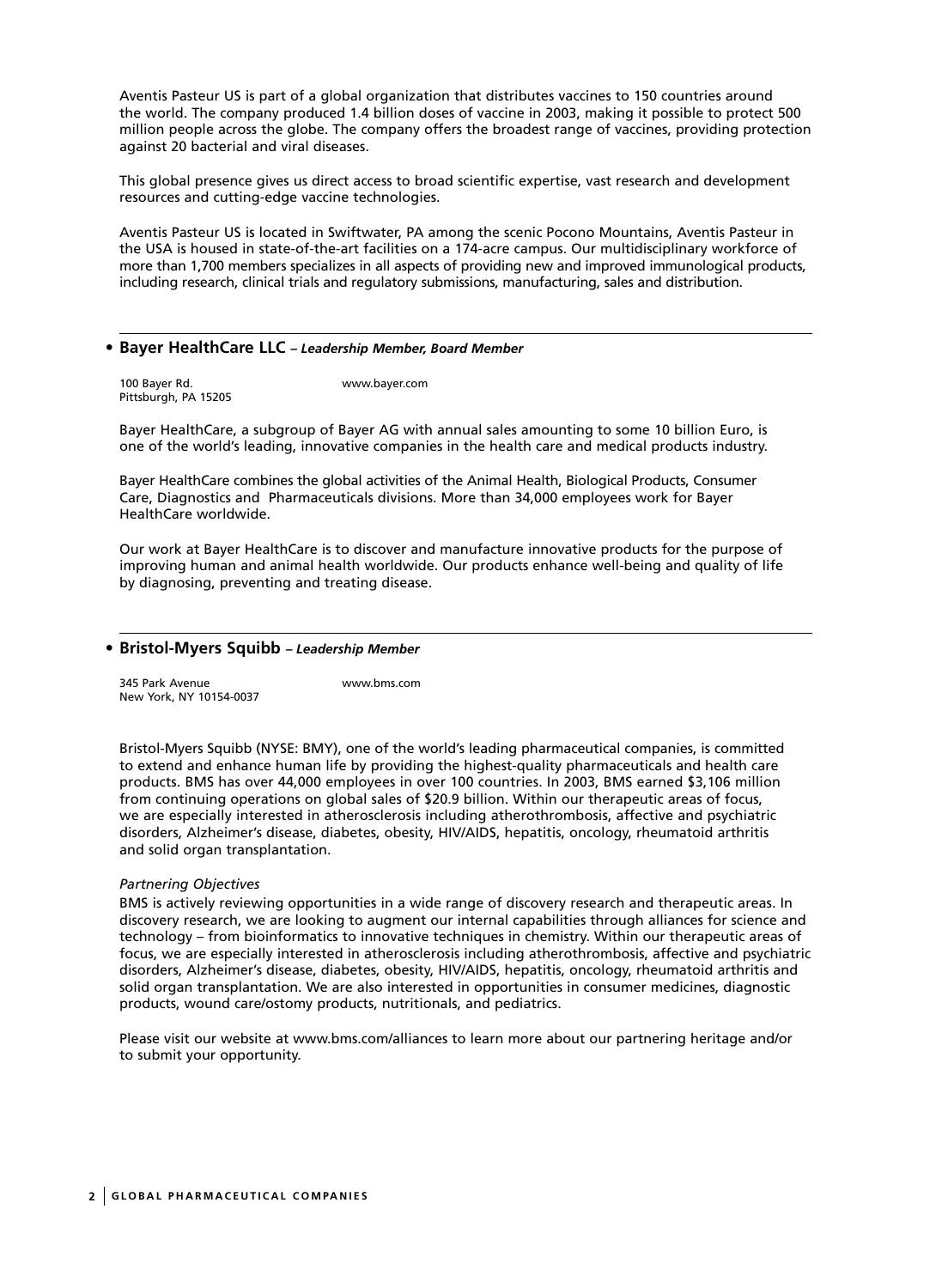## **• Eli Lilly and Company –** *Member*

Lilly Corporate Center The Tel. 317.276.2000<br>
Indianapolis, IN 46285<br>
Www.lilly.com Indianapolis, IN 46285

Lilly, a leading innovation-driven corporation, is developing a growing portfolio of first-in-class and best-in-class pharmaceutical products by applying the latest research from its own worldwide laboratories and from collaborations with eminent scientific organizations. Headquartered in Indianapolis, Ind., Lilly provides answers - through medicines and information - for some of the world's most urgent medical needs. Additional information about Lilly is available at www.lilly.com.

## **• GlaxoSmithKline –** *Diamond Sponsor, Board Member*

One Franklin Plaza tel. 888.825.5249 Philadelphia, PA 19102

## **Glaxosmithkline Consumer Health**

1000 GSK Dr. tel. 412.200.4000 Moon Township, PA 15108 www.gsk.com

GlaxoSmithKline, one of the world's leading research-based pharmaceutical and healthcare companies, is committed to improving the quality of human life by enabling people to do more, feel better and live longer. For more information, please visit the company's web site at www.gsk.com.

#### **• Hoffman La Roche, Inc. –** *Member*

340 Kingsland Street www.roche.com Nutley, NJ 07110

Hoffmann-La Roche Inc. (Roche), based in Nutley, N.J., is the U.S. prescription drug unit of the Roche Group, a leading research-based health care enterprise that ranks among the world's leaders in pharmaceuticals and diagnostics. Roche discovers, develops, manufactures and markets numerous important prescription drugs that enhance people's health, well being and quality of life. Among the company's areas of therapeutic interest are: dermatology; genitourinary disease; infectious diseases, including influenza; inflammation, including arthritis and osteoporosis; metabolic diseases, including obesity and diabetes; neurology; oncology; transplantation; vascular diseases; and virology, including HIV/AIDS and hepatitis C.

For more information on the Roche pharmaceuticals business in the United States, visit the company's Web site at: http://www.rocheusa.com.

## **• McNeil Consumer Healthcare Co.**

7050 Camp Hill Rd. tel. 215.273.7000 Fort Washington, PA 19034 www.jnj.com

GlaxoSmithKline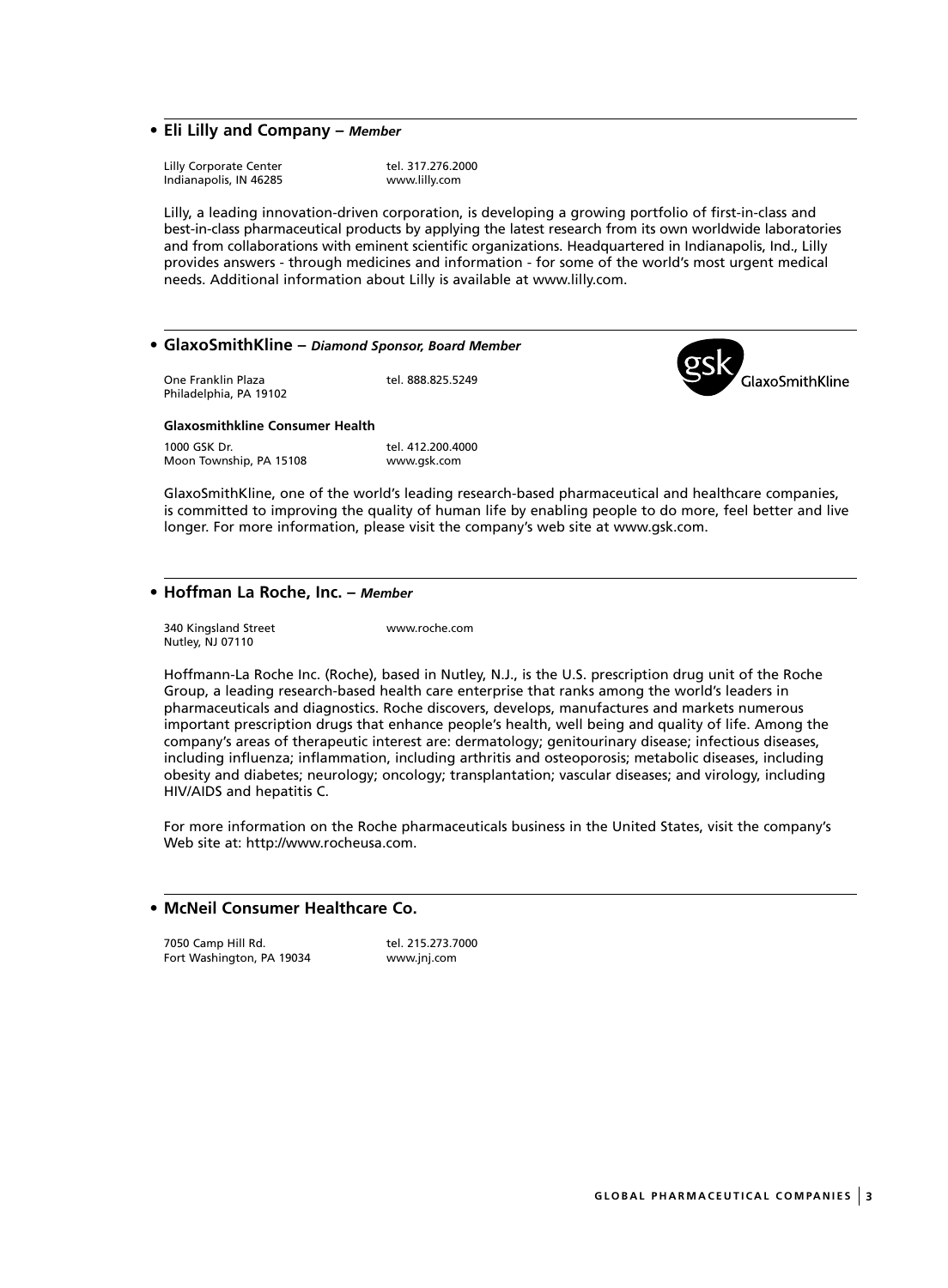#### **• Merck & Co., Inc. –** *Leadership Member, Board Member*



Whitehouse Station and tel. 908.423.4350<br>New Jersey by the www.merck.com

www.merck.com

#### **West Point Facility (Research)**

P.O. Box 4 770 Sumneytown Pike West Point, PA 19486

Merck is a global research-driven pharmaceutical products company that discovers, develops, manufactures and markets a broad range of innovative products to improve human and animal health, directly and through its joint ventures.

#### • **Novartis Corporation**

| 608 Fifth Avenue<br>New York, NY 10020  | tel. 212.307.1122<br>www.novartis.com |
|-----------------------------------------|---------------------------------------|
| Pennsylvania:                           |                                       |
| 1629 Willow Street<br>Lebanon, PA 17042 | tel. 717.228.3338                     |

#### **• Pfizer Inc. –** *Leadership Member*

| 235 East 42nd Street<br>New York, NY 10017 | tel. 212.733.2323<br>www.pfizer.com |
|--------------------------------------------|-------------------------------------|
| <b>Pfizer Manufacturing</b>                |                                     |
| 400 W Lincoln Ave.<br>Lititz, PA 17543     | tel. 717.626.2011                   |

Pfizer Inc discovers, develops, manufactures, and markets leading prescription medicines for humans and animals and many of the world's best-known consumer brands. Our scientists, clinicians, technicians, and other professionals employ state-of-the-art tools ranging from robotic high-throughput screening (a method pioneered by Pfizer) to sophisticated genomic studies, to deliver a steady stream of innovative new products that enhance human and animal health. Our innovative, value-added products improve the quality of life of people around the world and help them enjoy longer, healthier, and more productive lives. The company has three business segments: health care, animal health and consumer health care. Our products are available in more than 150 countries.

Pfizer Global Manufacturing is a leader in the pharmaceutical and consumer manufacturing industry. Lititz, Pennsylvania, one of our consumer facilities, employs 1,000 individuals and is dedicated to the manufacturing of our consumer over-the-counter products such as Listerine, Benadryl, Lubriderm, Neosporin, Sudafed, Visine, Desitin, and Ben Gay.

## **• Sanofi Research**

9 Great Valley Pkwy.<br>Malvern, PA 19355 Malvern, PA 19355

www.sanofi-synthelabous.com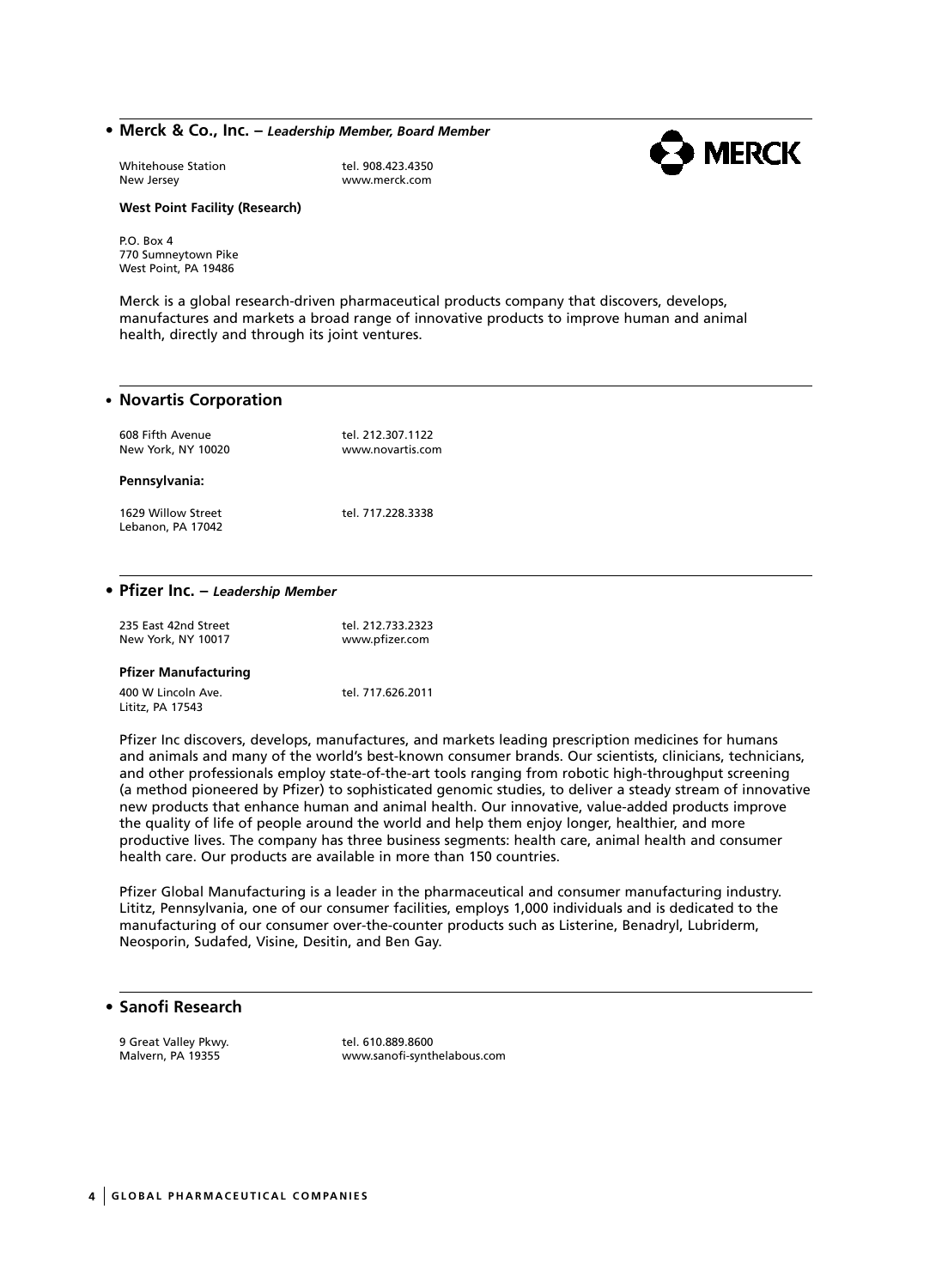## **• Wyeth Pharmaceuticals –** *Diamond Sponsor, Board Member*

500 Arcola Road tel. 484.865.5000 Collegeville, PA 19426

Wyeth Pharmaceuticals, a division of Wyeth (NYSE:WYE), has leading products in the areas of women's health care, cardiovascular disease, central nervous system, inflammation, hemophilia, oncology and vaccines. Wyeth is one of the world's largest research-driven pharmaceutical and health care products companies. It is a leader in the discovery, development, manufacturing, and marketing of pharmaceuticals, vaccines, biotechnology products and non-prescription medicines that improve the quality of life for people worldwide. The Company's major divisions include Wyeth Pharmaceuticals, Wyeth Consumer Healthcare and Fort Dodge Animal Health.

Wyeth BioPharma, a business unit within Wyeth Pharmaceuticals, is one of the fastest growing segments of the company's business. Wyeth BioPharma brings together the state-of-the-art biopharmaceutical science, technology, and production expertise necessary to produce recombinant protein biopharmaceuticals. The organization is built upon a foundation of people, facilities, technologies, and products that have contributed to the integrated organization. The vision of Wyeth BioPharma is clear - to integrate innovative development with unparalleled excellence in manufacturing and quality, and thereby deliver first-in-class biopharmaceutical products that meet global clinical and market demand.

With the unprecedented investment of more than \$2 billion to build new facilities and expand existing ones, Wyeth BioPharma is positioned to propel Wyeth's exciting biopharmaceutical pipeline and portfolio to industry leadership. Visit the Wyeth website at www.wyeth.com.

**Wyeth**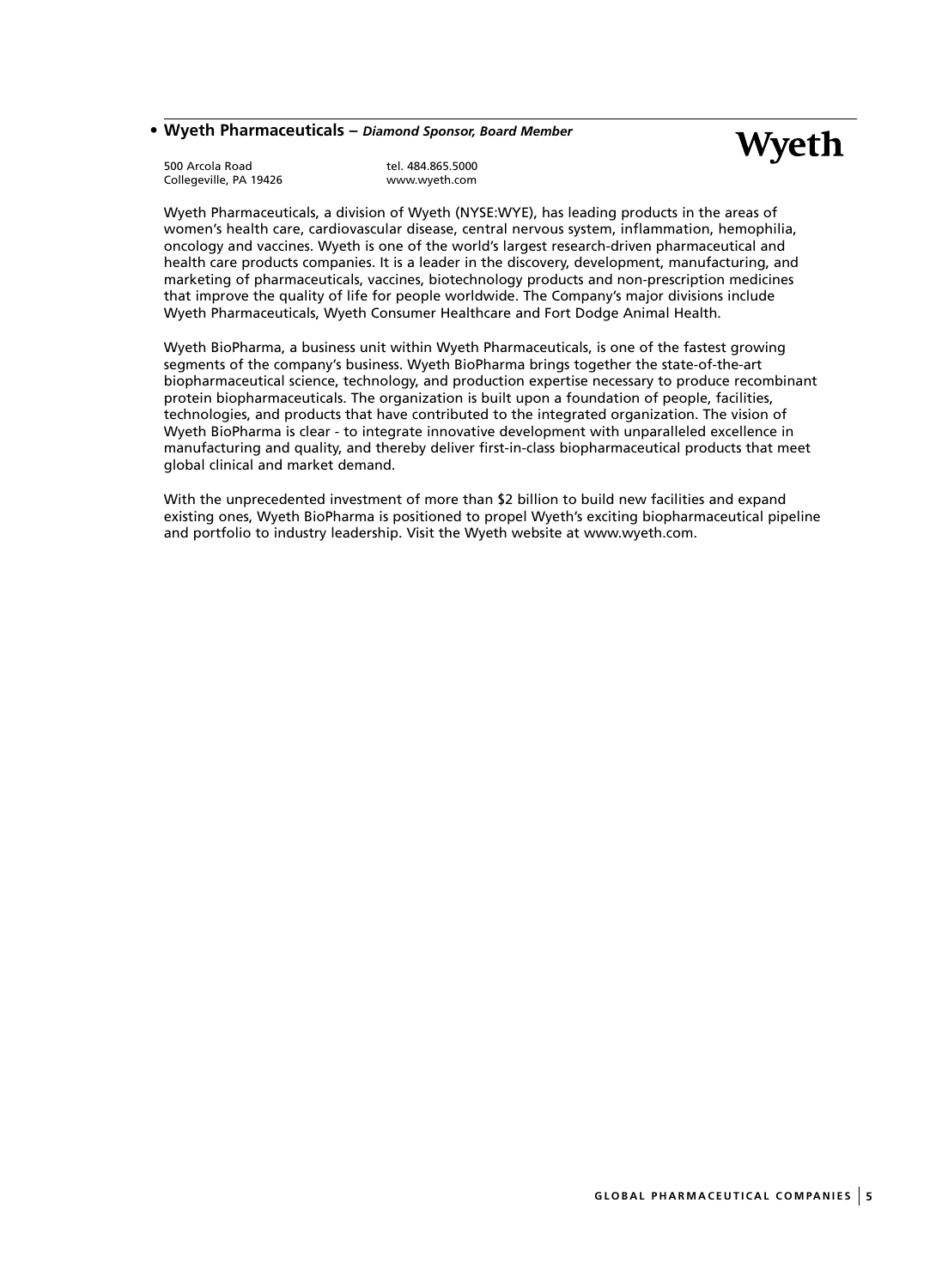# BIOTECHNOLOGY AND SPECIALTY PHARMACEUTICAL COMPANIES

*Biotechnology companies are developing ground-breaking therapies for once untreatable diseases and debilitating conditions.*

#### **• Acceptys Inc. –** *Member*

#### **Corporate Offices:**

Audubon Technology Park tel: 212.795.7790 3960 Broadway New York, NY 10032

#### **Research Laboratories:**

28 Spring Mill Drive<br>
Malvern, PA 19355<br>
Music Malvern, PA 19355

www.acceptys.com

Acceptys is a biotechnology company focused on the discovery and development of human antibody therapies in cancer and infectious diseases. The Company's key strength is its ability to directly capture and leverage the power of the human immune system by immortalizing antibody producing human lymphocytes with Acceptys' human hybridoma technology.

#### **• Acuity Pharmaceuticals, Inc.**

3701 Market Street tel. 215.966.6181

Philadelphia, PA 19104 www.acuitypharma.com

#### **• Adolor Corporation –** *Member, Board Member*

700 Pennsylvania Drive tel. 484.595.1500 Exton, PA 19341 www.adolor.com



Adolor Corporation is a biopharmaceutical company specializing in the discovery, development and commercialization of prescription pain management products. Adolor is working to bring products to market that meet unmet medical needs in pain management. Adolor's pipeline includes; Entereg™ alvimopan, SLP – a sterile lidocaine patch and opioid receptor targeted compounds in discovery.

#### **• Advaxis, Inc.**

Suite 100 www.advaxis.com Paoli, PA 19301

250 West Lancaster tel. 610.644.8500

## **• Afferon Corporation**

200 Eagle Rd Ste 200 tel. 610.971.2555 Wayne, PA 19087 www.afferon.com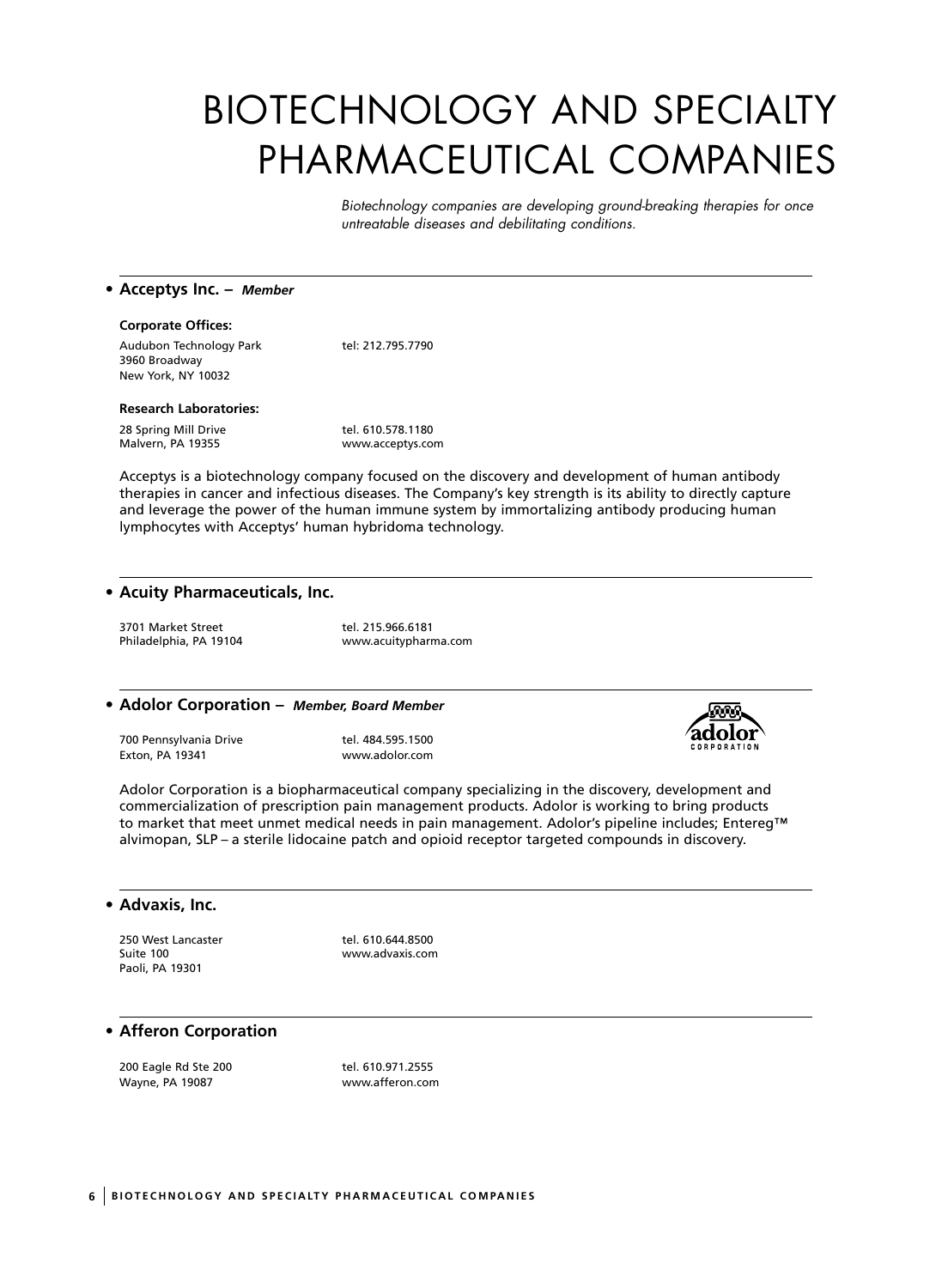#### **• Alteris Therapeutics, Inc. –** *Member*

26 Spring Mill Drive tel. 267.972.5215<br>Malvern, PA 19355 www.alteristhera

www.alteristhera.com

Alteris Therapeutics, Inc is focused on using alternative splicing to accelerate the discovery and development of therapeutics and vaccines against novel, proprietary cancer targets. The Company's first compound, AL T-11 0, is currently being tested in a Phase 1/11 clinical trial. Alteris will use various platforms to generate a robust pipeline and develop the most promising candidates.

## **• Apogee Biotechnology Corporation**

681 Pheasant Run Rd Hummelstown, PA 17036-8502

**• Automated Cell, Inc. –** *Member*

390 William Pitt Way tel. 412.826.5250<br>Pittsburgh, PA 15238 mww.automated

www.automatedcell.com

#### **• AVAX Technologies Inc. –** *Member*

2000 Hamilton Street tel. 215.241.9760<br>
2011 Suite 204 Philadelphia, PA 19130

www.avax-tech.com

## **• AxCell Biosciences Corporation**

826 Newtown-Yardley Rd tel. 267.757.1200 Ste 100 www.axcellbio.com Newtown, PA 18940

#### **• Auxilium Pharmaceuticals, Inc. –** *Member*

160 West Germantown Pike tel. 610.239.8850<br>Norristown, PA 19401 www.auxilium.co www.auxilium.com

Auxilium Pharmaceuticals, Inc. is a specialty pharmaceutical company founded in 1999 to develop and market pharmaceutical products that improve health and restore function as we age. Our first product, Testim™ (testosterone gel), in a patented formulation, was launched in February of 2003. The company is developing follow-on products for the male health and urology markets.

## **• BioClonetics**

921 South 8th Street tel. 215.592.9988 Philadelphia, PA 19147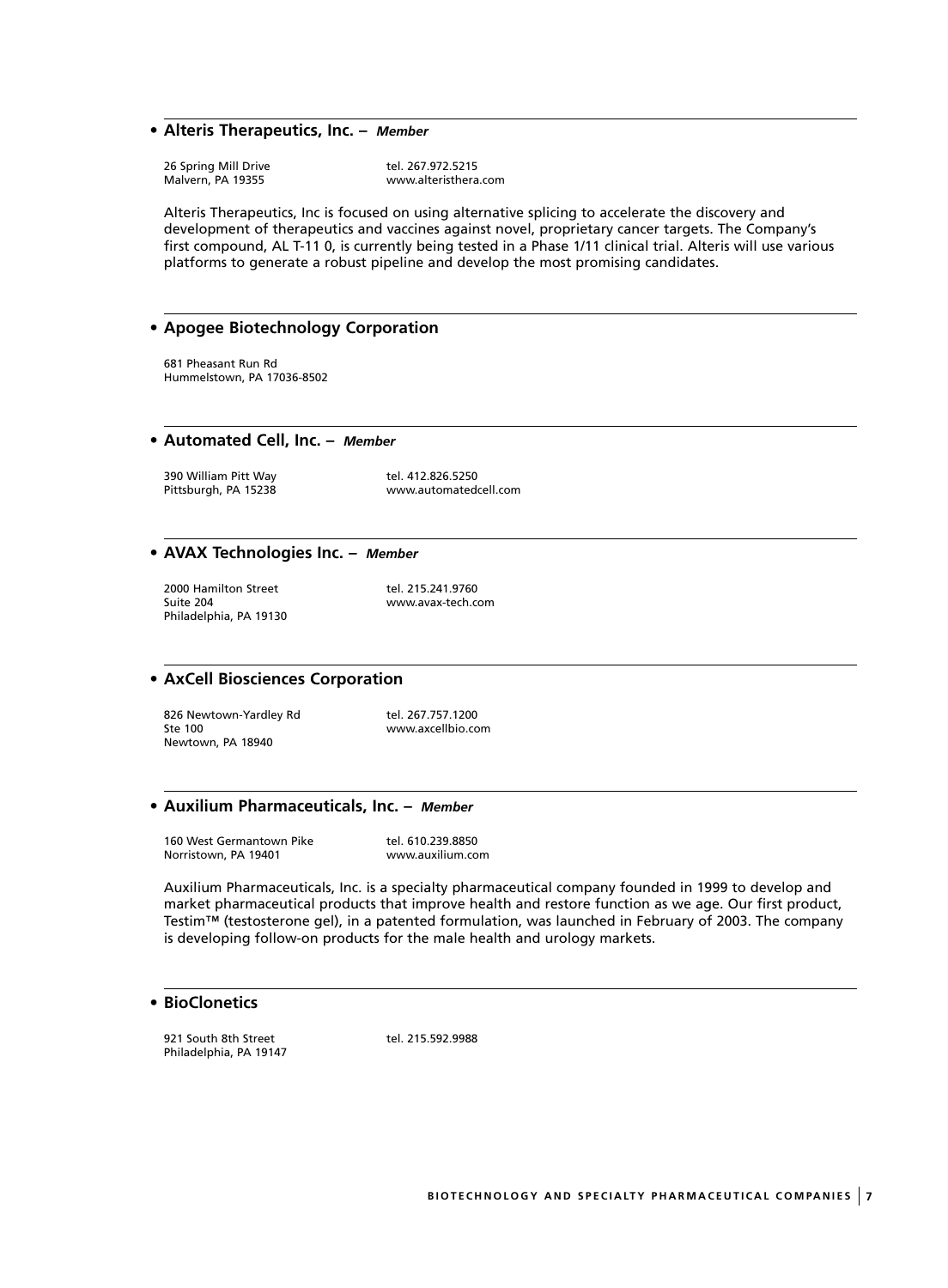#### **• BioGlan Pharmaceuticals**

7 Great Valley Pkwy. tel. 610.225.0200 Malvern, PA 19355-1432

**• Biomechanics, Inc.**

4601 S. Broad St., M-2 tel. 215.271.7720<br>
Philadelphia, PA 19112 www.biomechani www.biomechanicsinc.com

#### **• Biomed Research & Technologies**

240 Guckert Lane tel. 724.935.9461 Wexford, PA 15090

#### **• Bio-Proteus Corporation –** *Member*

P.O. Box 13905 tel. 610.939.0414 Reading, PA 19612

Bio-Proteus Corporation owns a proprietary microbial technology that reduces raw, undenatured proteins into I-form peptides and free amino acids. The technology is currently in use in the manufacture of dietary supplements. Inquiries should be directed to John Bingaman by calling 1-800-555-8868.

#### **• BioPure Corporation**

674 Souder Rd. tel. 267.799.1000 Souberton, PA 18964-2423

#### **• BioRexis Pharmaceutical Corporation –** *Member, Board Member*

3400 Horizon Drive tel. 610.313.4000 King of Prussia, PA 19406 www.biorexis.com

BioRexis Pharmaceutical Corporation is using its unique protein engineering technology to develop novel, extended half-life protein and peptide drugs with superior pharmacology and Trans-bodies™ to replace conventional monoclonal antibodies. Both can be produced in highly efficient manufacturing systems that use Saccharomyces cerevisiae (baker's yeast) instead of expensive mammalian cell culture.

**BIOREXIS** 

#### **• Biosyn, Inc. –** *Member, Board Member*

1800 Byberry Road, Building # 13 tel. 215.914.0900 Huntingdon Valley, PA 19006 www.biosyn-inc.com

Biosyn, Inc. is a specialty pharmaceutical company focused on the development and commercialization of novel drugs in the areas of infectious disease and reproductive health. Biosyn's product portfolio offers significant competitive advantages in areas where there is a critical need for new or alternative therapies.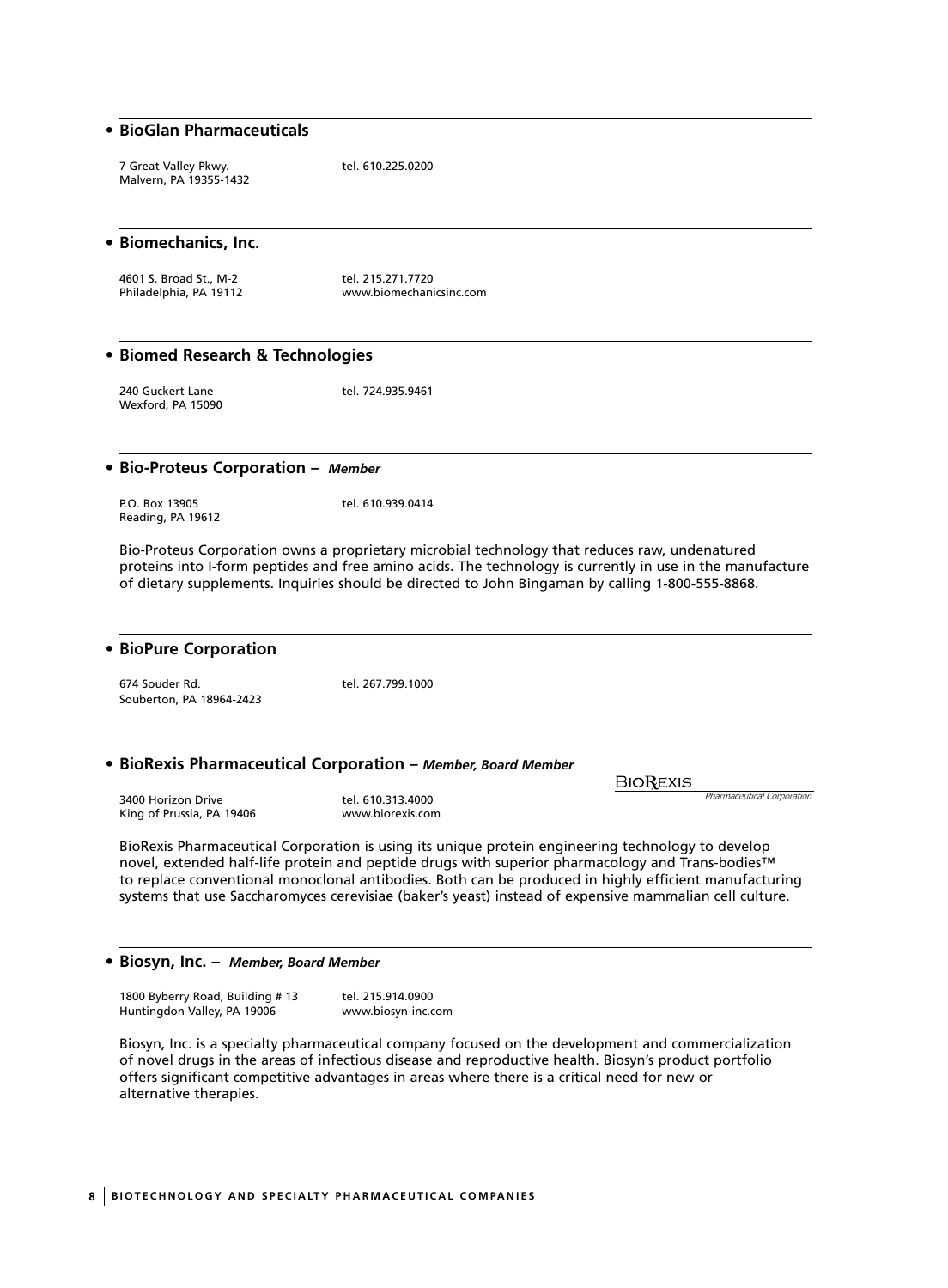## **• BioTech Studio LLC –** *Member*

3701 Market St., 4th Floor tel. 215.966.6177<br>
Philadelphia, PA 19104, USA www.biotechstudio.com Philadelphia, PA 19104, USA

BioTech Studio's mission is to improve health by developing a new generation of biotherapeutics called TELOBODIES™. Using state-of-the-art technologies, these small human proteins are engineered to bind disease-causing molecules, thereby neutralizing harmful toxins and viruses, and killing cancer cells. TELOBODIES™ work in a unique way, are inexpensive to produce and easy to isolate.

#### **• Calcigen Corporation –** *Member*

115 Research Drive tel. 610.419.2219 Suite 169 www.calcigen.com Bethlehem, PA 18015

Calcigen Corporation is a biomaterials R&D company developing a pipeline of high value products for the rapidly growing biosurgery market. Calcigen's products address the increasing demand for superior biomaterials to improve medical and surgical outcomes in specific market segments.

#### **• Cascade Therapeutics LLC**

803 Camp Circle tel. 610.933.4882 Phoenixville, PA 19460

#### **• Cellomics, Inc. –** *Member*

100 Technology Drive tel. 412.770.2200 Pittsburgh, PA 15219 www.cellomics.com

Cellomics, Inc is automating drug discovery through a unique, cell-based assay platform that addresses the needs of Drug Discovery and Systems Biology groups by offering complete systems for High Content Screening (HCS). The platform includes HCS instrumentation (both fixed end-point and kinetic systems), informatics, cellular image analysis software (BioApplications), fluorescent reagents, kits, cell lines, and multiparametric assays.

#### **• Centocor –** *Diamond Sponsor, Board Member*

Commonwealth Corporate Center www.centocor.com 800 Ridgeview Drive Mail Stop H-6-3 Horsham, PA 19044



Centocor was founded in 1979, just a few years after the creation of the first monoclonal antibody. Since its inception, Centocor has been at the forefront of the commercial development of this revolutionary discovery. Over the past 20 years, it has grown from a research-driven biotechnology firm to a broad-based biomedicines company specializing in the development and commercialization of therapeutic products to meet an increasingly wide range of critical human health care needs. Although initially focused on the diagnostic use of monoclonal antibodies, the company has expanded their use through its focused research and development program into new therapeutic solutions for both acute and chronic disease. Centocor is the industry leader in the successful application of monoclonal antibody technology.

At Centocor, we've put biotechnology to work on many of today's most difficult healthcare challenges.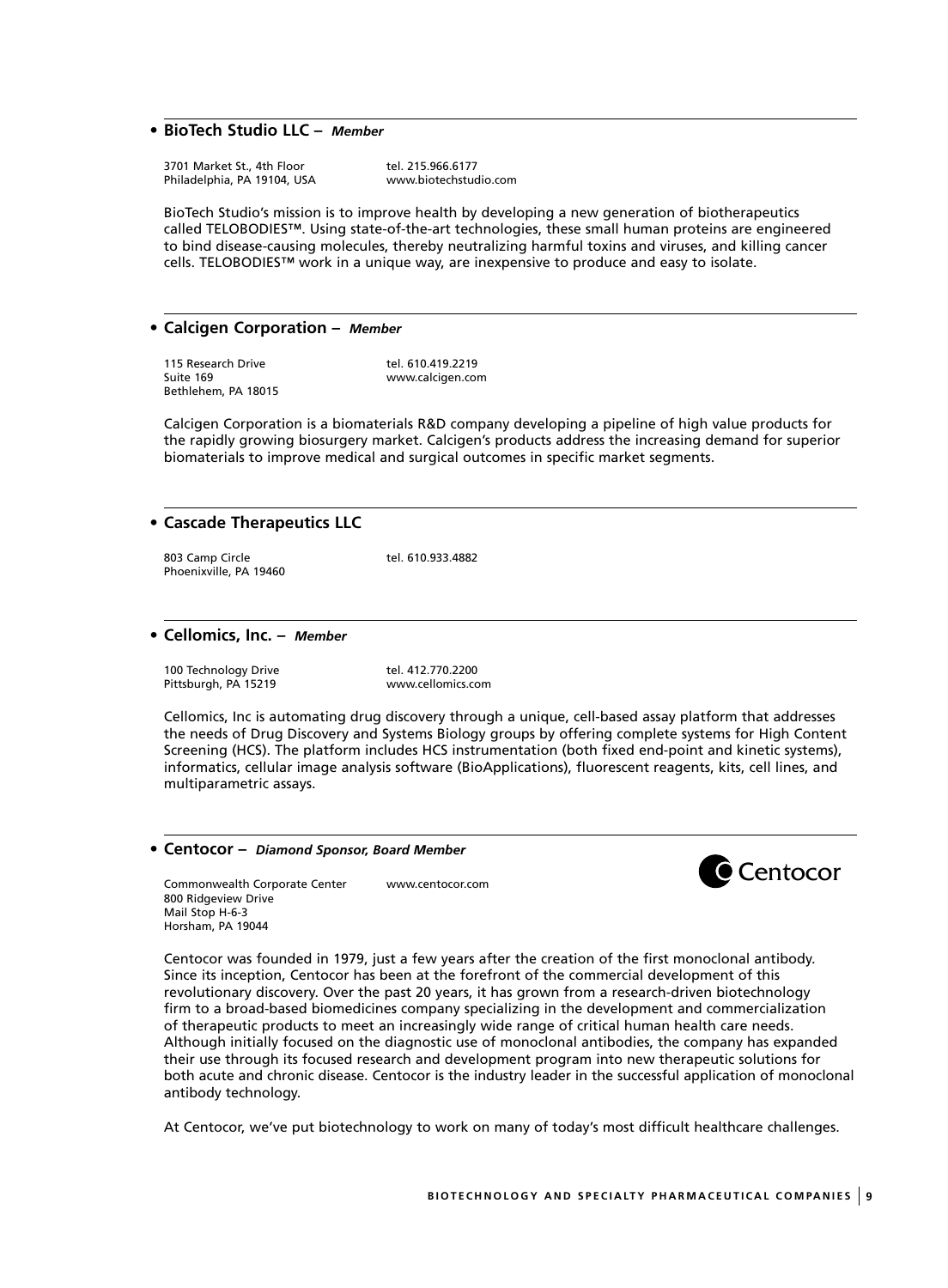Our products have revolutionized the management of Crohn's disease, rheumatoid arthritis, heart attack, and coronary angioplasty. Looking ahead, we are committed to being the industry leader in biomedicines research and development.

The current Centocor R&D pipeline consists of nearly a dozen new indications for existing products, a number of new molecular entities in development, and a diverse set of research programs directed at novel molecular targets.

Centocor benefits from a highly skilled workforce of more than 3,000 people worldwide. Approximately 1,900 employees are based in our Pennsylvania locations.

Through its innovative clinical leadership in monoclonal antibody technology, Centocor is committed to meeting the needs of patients worldwide.

#### **• Centre Ingredient Technologies**

5 Banks Avenue tel. 570.929.3173 McAdoo, PA 18237

#### **• Cephalon, Inc. –** *Diamond Member, Board Member*

145 Brandywine Parkway 145 Brandywine Parkway<br>115 Brandywine Parkway 19380 tel. 610.344.0200 West Chester, PA 19380



Cephalon - one of the world's fastest growing biopharmaceutical companies - is dedicated to the discovery, development and marketing of innovative drugs to treat and manage neurological diseases, sleep disorders, cancer and pain. The company employs nearly 2,000 people in the United States and Europe. Corporate headquarters are in West Chester, Pennsylvania.

To balance the risk inherent in drug development, in the 1990s Cephalon pioneered a balanced risk business model that combines acquiring and marketing innovative, high-growth products with strong in-house research and development capabilities. Since then, the company has acquired, developed and currently markets three proprietary products in the United States: PROVIGIL® (modafinil) Tablets [C-IV], GABITRIL® (tiagabine hydrochloride) and ACTIQ® (oral transmucosal fentanyl citrate) [C-II] and more than 20 products internationally.

PROVIGIL is the first in a new class of wake-promoting agents. Today PROVIGIL is the only FDA-approved prescription medicine for treatment of excessive sleepiness associated with obstructive sleep apnea/hypopnea syndrome and shift work sleep disorder.

A first-in-class therapy, ACTIQ is the only prescription medicine approved in the world for treatment of breakthrough pain in opiod-tolerant cancer patients.

The first and only FDA-approved selective GABA reuptake inhibitor, GABITRIL is indicated throughout much of the world as adjunct therapy for treatment of partial seizures associated with epilepsy.

A key part of the company's strategy is to build a balanced pipeline of new chemical entities, new indications and product enhancements. In fact, Cephalon reinvests about 28 percent of its sales revenue in R&D.

#### **• Chaperone Technologies, Inc.**

P.O. Box 485 tel. 610.225.8540 Southeastern, PA 19399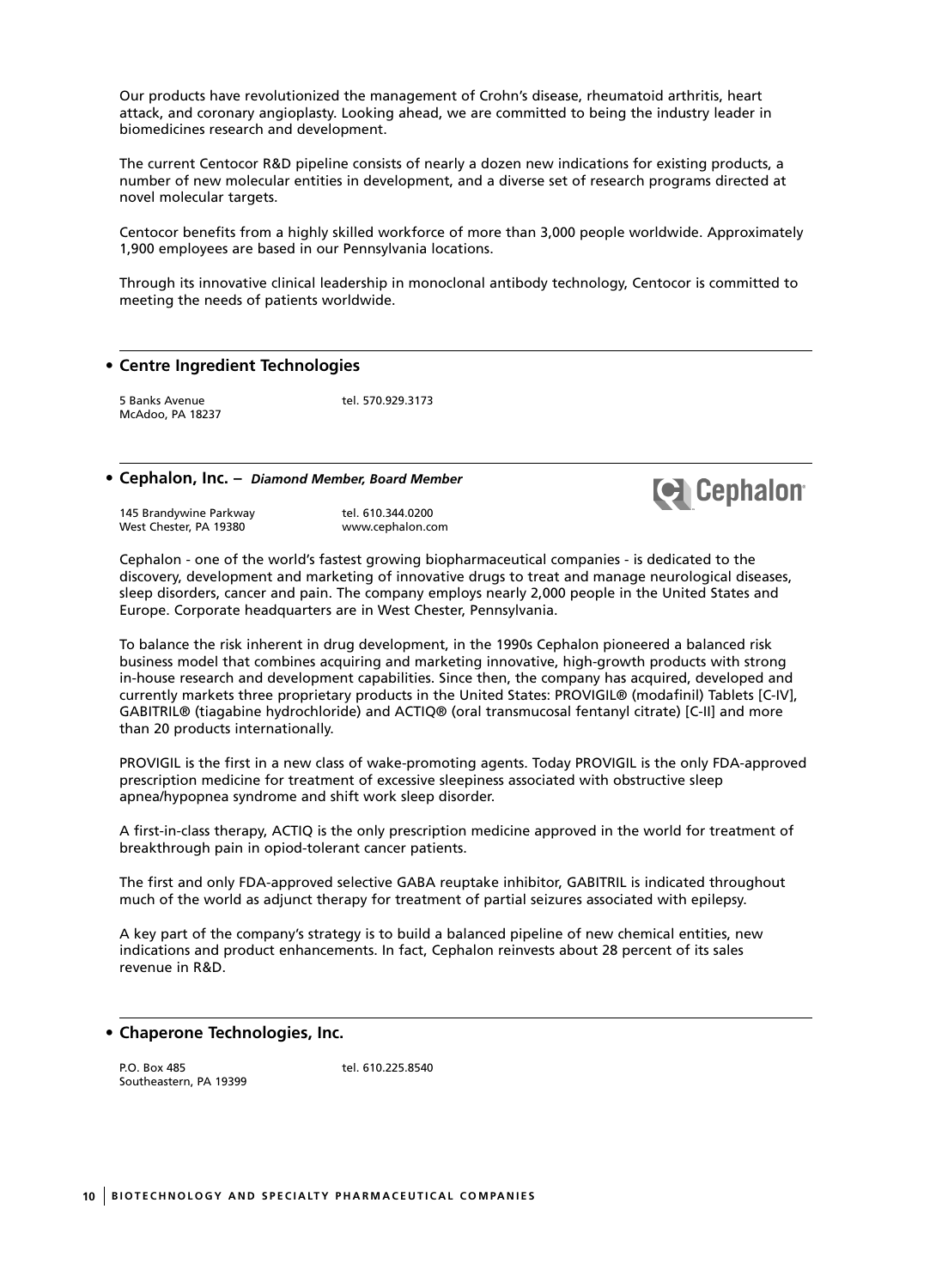#### **• Cira Discovery Sciences, Inc. –** *Member*

3701 Market St., Suite 340 tel. 215.966.6131<br>
Philadelphia, PA 19104 www.CiraDiscove

www.CiraDiscovery.com

Cira Discovery Sciences creates and applies novel computational technologies to develop diagnostic, prognostic and therapeutic products. Cira collaborates strategically with pharmaceutical and biotechnology firms to develop therapeutic products. Internally, Cira develops advanced diagnostic and prognostic tests, often in collaboration with premier academic research institutions.

#### **• Collagenex Pharmaceuticals**

41 University Dr. 1992 12:30 tel. 215.579.7388 Newtown, PA 18940 www.collagenex.com

#### **• Concurrent Pharmaceuticals, Inc. –** *Member*

502 West Office Center Drive tel. 215.461.2000<br>Fort Washington, PA 19034 www.concurrentr

www.concurrentpharma.com

## **• Controlled Chemicals Inc. –** *Member*

151 Discovery Drive tel. 215.712.9000<br>
Suite 107<br>
www.controlledcl Colmar, PA 18915

www.controlledchemicals.com

Controlled Chemicals produces novel drugs and drug delivery systems that target pain, addiction and Alzheimer's disease. The company is developing, in a 50/50 partnership with Nastech Pharmaceutical Company, a sustained release oxycodone formulation with a lower abuse potential than OxyContin – the currently marketed sustained release oxycodone formulation.

#### **• Cook Myosite**

100 Technology Dr., Ste. 200 tel. 412.235.5101 Pittsburgh, PA 15219

#### **• CRT Pharmaceuticals**

3701 Market St., Ste 463 tel. 215.966.6062 Philadelphia, PA 19104 www.crtpharma.com

#### **• Cytokine PharmaSciences, Inc. –** *Member*

150 South Warner Road<br>
Suite 420<br>
www.cytokinepha King of Prussia, PA 19406

www.cytokinepharmasciences.com

Cytokine PharmaSciences, Inc. (CPSI) is a global biopharmaceutical company developing (i) controlled release drug delivery products; and (ii) therapeutics in the areas of autoimmune diseases, anti-inflammation and cancer. CPSI also has several products in clinical trials and developed the Cervidil®/Propess® vaginal insert, now approved and marketed in over 30 countries around the world.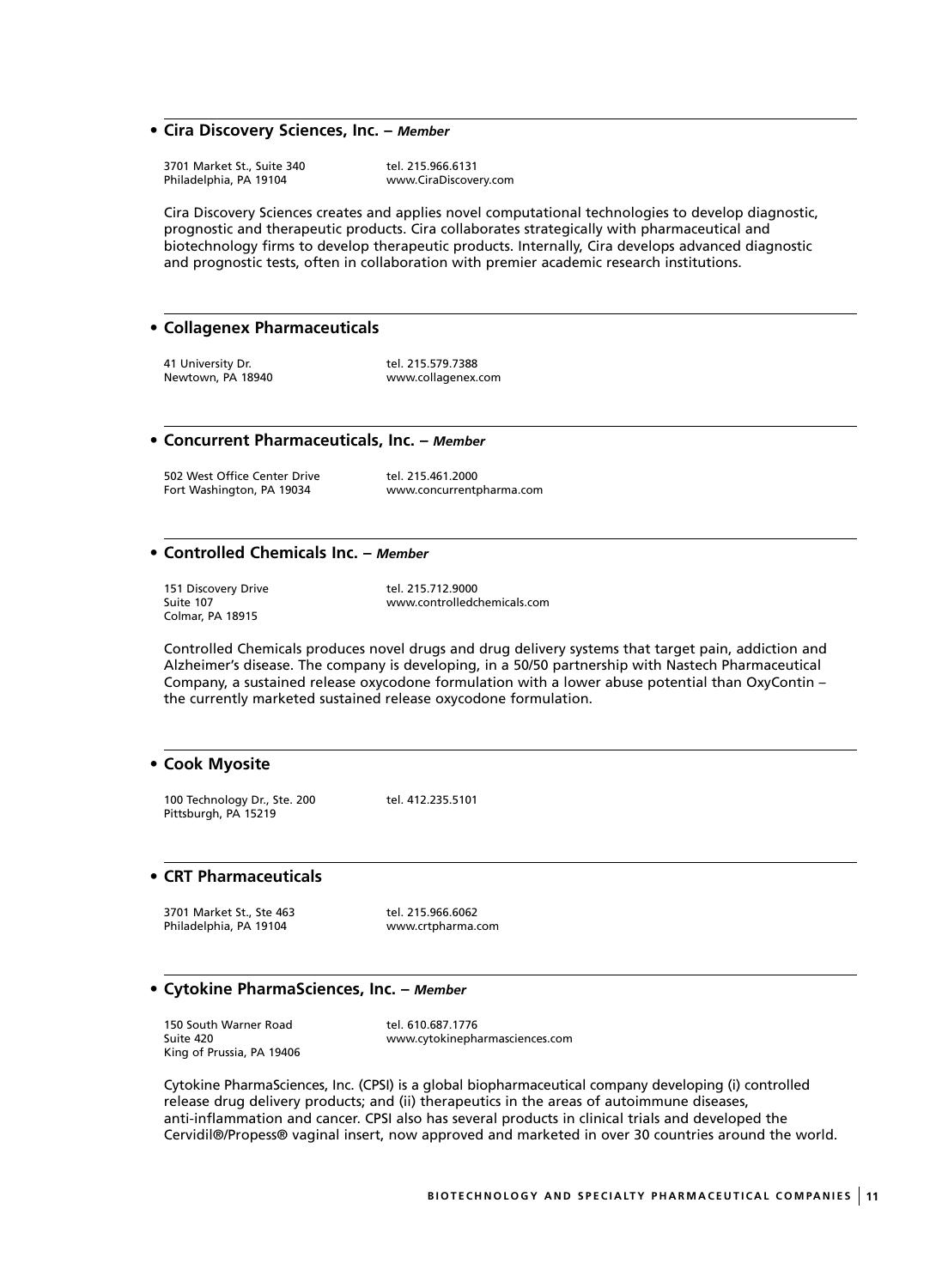#### **• Delmont Laboratories, Inc. –** *Member*

715 Harvard Ave tel. 610.543.2747<br>PO Box 269 The Telecommunic Communication of the www.delmont.com Swarthmore PA 19081

www.delmont.com

Delmont, founded in the 1940's produces and distributes Staphage Lysate (SPL)®, a staphylococcalderived immunomodulator. SPL® is licensed by FDA to treat chronic disease and by the USDA to treat canine pyoderma. R & D is focused on the development of immunotherapeutics for the control of antibiotic-resistant infections.

#### **• Demegen, Inc. –** *Member*

100 Technology Drive tel. 412.621.9625<br>Suite 440B suite 440B Pittsburgh, PA 15219

www.demegen.com

Demegen develops natural and novel antimicrobial peptides for the prevention and treatment topical infectious diseases. Target applications include dermatological, oral, ophthalmic, vaginal and respiratory infections, including cystic fibrosis infections for which Demegen has an Orphan Drug designation.

#### **• Dermik Laboratories, Inc.**

| 1050 Westlakes Dr. | tel. 484.595.2700 |
|--------------------|-------------------|
| Berwyn, PA 19312   | www.dermik.com    |

**• Digestive Care, Inc.**

1120 Win Drive tel. 610.882.5950<br>1120 Bethlehem. PA 18017 www.digestivecar

www.digestivecare.com

#### **• Discovery Laboratories, Inc. –** *Member*

| 350 South Main Street | tel. 215.340.4699     |
|-----------------------|-----------------------|
| Suite 307             | www.discoverylabs.com |
| Doylestown, PA 18901  |                       |

Discovery Laboratories, Inc. is a biopharmaceutical company developing its proprietary surfactant technology as Surfactant Replacement Therapies for respiratory diseases. We believe that through our technology, pulmonary surfactants have the potential, for the first time, to be developed into a series of respiratory therapies for critical care and other hospitalized patients where there are few or no approved therapies available.

We recently completed two Phase 3 clinical trials of Surfaxin®, our lead product, for the treatment of Respiratory Distress Syndrome in premature infants and are preparing to file new drug applications with the FDA and other worldwide regulatory authorities. Ours Surfactant

Replacement Therapy is currently in a Phase 2 clinical trial for Acute Respiratory Distress Syndrome in adults, as well as, a Phase 3 and Phase 2 clinical trial for Meconium Aspiration Syndrome in full-term infants. Using aerosolized formulations of our Surfactant Replacement Therapy, we are preparing to initiate a Phase 2 trial for severe asthma and a Phase 2 trial for Respiratory Dysfunction in premature infants.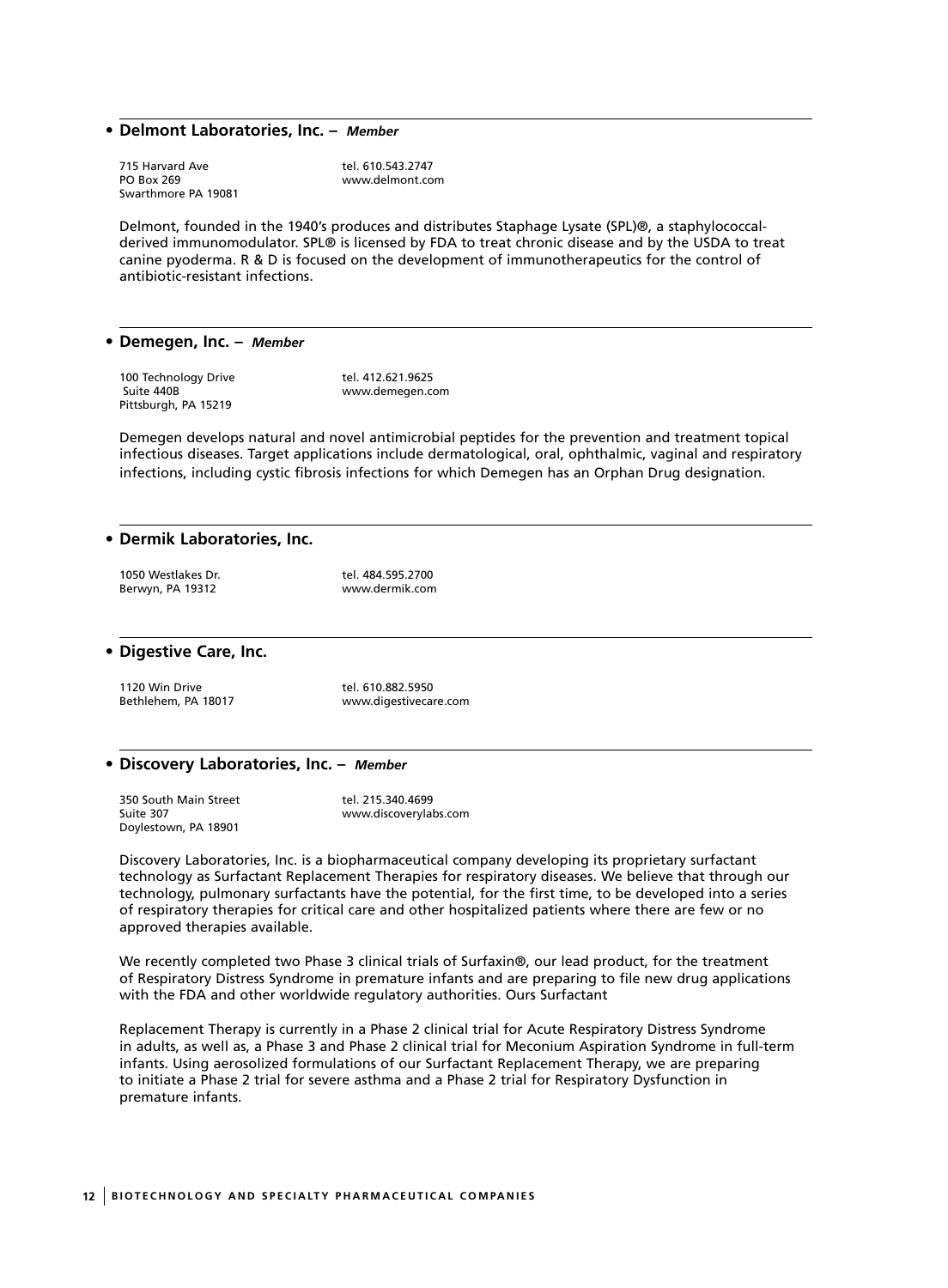#### **• DoCo, Inc.**

4241 Wells Valley Road tel. 814.685.3015 Waterfall, PA 16689

## **• Duska Scientific Co.**

Two Bala Plaza tel. 610.660.6690 Bala Cynwyd, PA 19004

www.duskascientific.com

#### **• Dynamis Therapeutics, Inc.**

333 Cottman Ave tel. 215.402.0738<br>Philadelphia, PA 19111-2497 www.dynamis-the

www.dynamis-therapeutics.com

## **• Encapsulation Systems**

PO Box 759 tel. 610.543.0800 Broomall, PA 19008 www.encsys.com

## **• Endo Pharmaceuticals**

100 Painters Drive tel. 610.558.9800<br>Chadds Ford, PA 19317 https://www.endo.com Chadds Ford, PA 19317

#### **• Ension, LLC**

240 William Pitt Way www.cpt-inc.com Pittsburgh, PA 15238

## **• Eximias Pharmaceutical Corporation**

1055 Westlakes Dr # 200 tel. 610.560.0600<br>Berwyn, PA 19312 www.eximiasphai

www.eximiaspharm.com

EXIMIAS Pharmaceutical Corporation, located in the Philadelphia suburb of Berwyn, is a pharmaceutical company that acquires, develops and commercializes novel Oncology and Infectious Disease products. EXIMIAS owns global rights to three late-stage therapeutic products: THYMITAQ® (nolatrexed dihydrochloride) and ORATAQ™ (nolatrexed) for cancer and MACROTAC™ (lanimostim) for serious fungal infections.

#### **• FemmePharma, Inc.**

37 West Avenue 2nd Fl. tel. 610.995.0801

www.femmepharmainc.com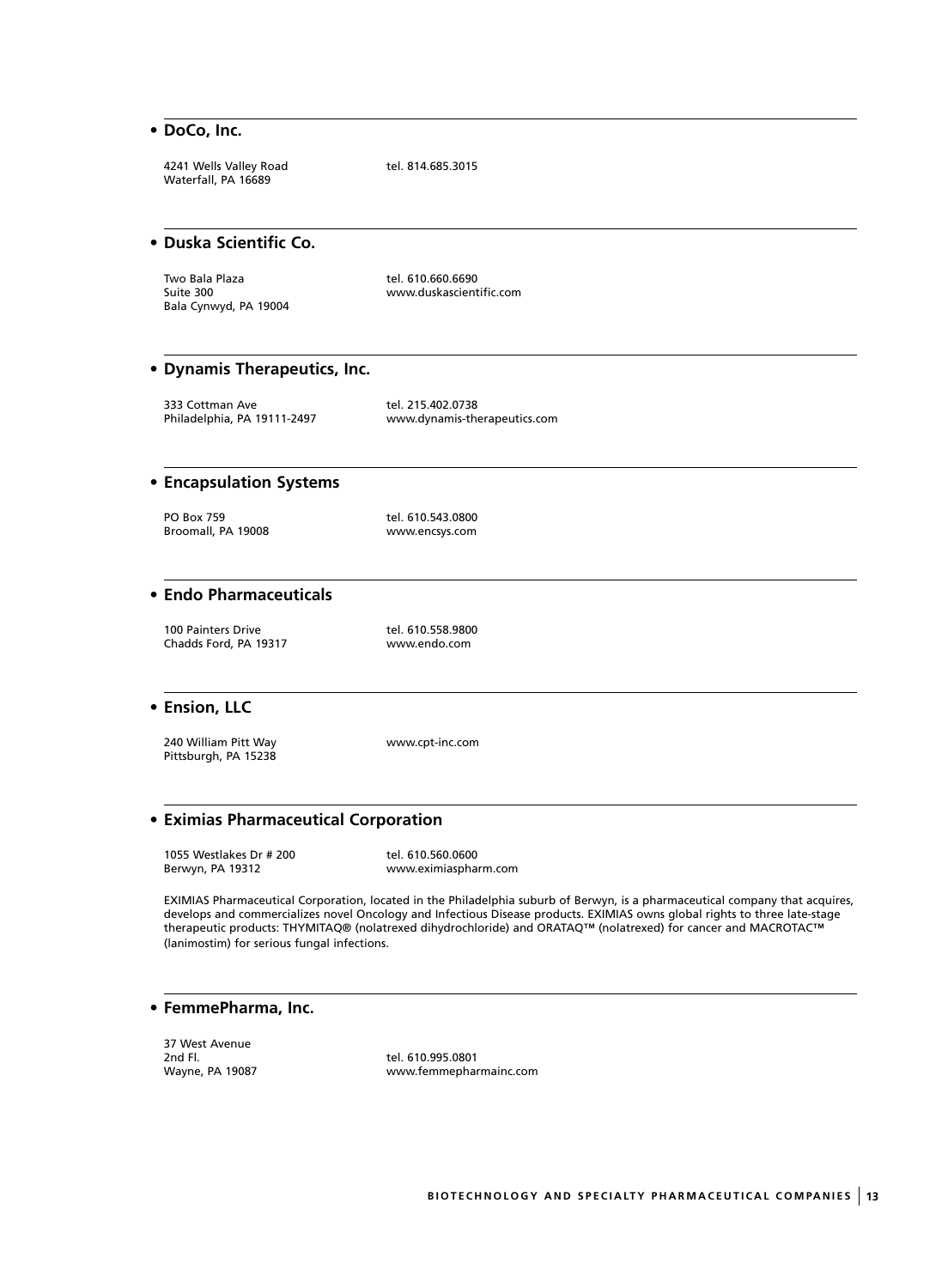#### **• Fluorous Technologies**

970 William Pitt Way tel. 412.826.3050<br>Pittsburgh, PA 15238 mww.fluorous.com Pittsburgh, PA 15238

## **• Focus Therapeutics LLC** 7 Camby Chase tel. 610.891.0165 Media, PA 19063 **• Gel Med Sciences** 5 Radnor Corporate Center tel. 610.964.0758

Suite 520 100 Matsonford Road Radnor, PA 19087

### **• Gemin X, Inc. (subsidiary of Gemin X Biotechnologies Inc.) –** *Member*

5 Great Valley Parkway Malvern, PA 19355

tel. 888.640.5735<br>www.geminx.com

Gemin X discovers and develops advanced oncology therapeutics based on the modulation of apoptosis. Gemin X's pipeline consists of small-molecules that selectively induce apoptosis in cancer cells and includes pan-inhibitors of BcI-2 proteins as well as p53-independent chemotherapeutics. GX15-070, Gemin X's BcI-2 pan-inhibitor compound, will enter human trials in 2004.

#### **• Genaera Corporation –** *Member*

5110 Campus Drive tel. 610.941.4020<br>Plymouth Meeting, PA 19462 the www.genaera.com Plymouth Meeting, PA 19462

Genaera Corporation is a biopharmaceutical company committed to developing medicines for serious diseases from genomics and natural products. Research and development efforts are focused on antiangiogenesis and respiratory diseases. Genaera has three products in development addressing substantial unmet medical needs in major pharmaceutical markets. These include squalamine, an anti-angiogenesis treatment for eye disease and cancer; interleukin-9 antibody, a respiratory treatment based on the discovery of a genetic cause of asthma; and LOMUCI N™, a mucoregulator to treat the overproduction of mucus and secretions involved in many forms of chronic respiratory disease.

#### **• Gentis, Inc. –** *Member*

3624 Market St., Suite 300 tel. 215.382.4691 Philadelphia, PA 19104 www.gentisinc.com

## **• Gordon Laboratories**

6801 Ludlow St tel. 610.734.2011<br>Upper Darby, PA 19082 vww.gordonlabs.com Upper Darby, PA 19082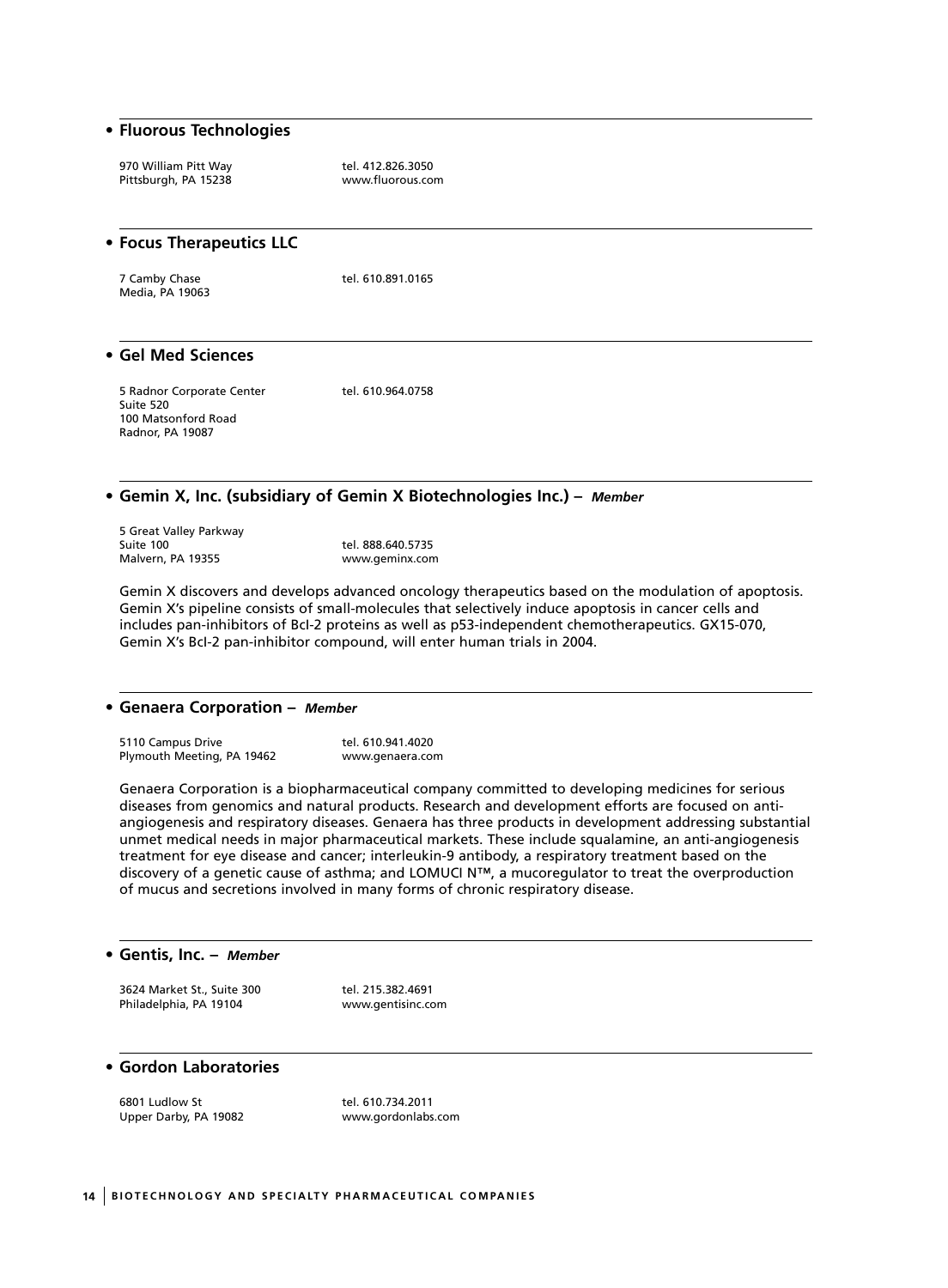## **• Hemispherx Biopharma, Inc.**

1617 JFK Blvd., Ste. 660<br>Philadelphia, PA 19103 (and the www.hemispherx.net Philadelphia, PA 19103

#### **• Hercon Laboratories Corporation**

Aberdeen Rd. tel. 717.764.1191 Emigsville, PA 17318

#### **• Immune Response Corporation**

680 Allendale Rd. tel. 610.992.1880 King of Prussia, PA 19406-1418

#### **• Immunicon –** *Member*

3401 Masons Mill Road tel. 215.830.0777<br>Suite 100 Huntingdon Valley, PA 19006

www.immunicon.com

Immunicon has developed instruments and reagents based on immuno-magnetic selection and fluorescence characterization of rare cells in blood. Our initial focus is in the field of cancer, based on the isolation and analysis of circulating tumor cells. The technology is broadly applicable to other fields of diagnostics, drug development and life science research.

#### **• Immunotope, Inc.**

P.O. Box 805 tel. 215.357.1814<br>Richboro, PA 18954 www.immunotop

www.immunotope.com

#### **• Impact Biologicals Inc. –** *Member*

715 Harvard Avenue tel. 610.543.6320<br>Swarthmore, PA 19081 www.impactbio.n

www.impactbio.netfirms.com

Impact Biologicals Inc. produces recombinant proteins, cell lines and plasm ids for organizations needing proprietary or non-proprietary biological molecules for research applications. The company has expertise in mammalian, insect and bacterial expression systems. Expression scale-up (to 8L) and assay development are also available. Simple fee-for-service arrangements are preferred.

## **• InKine Pharmaceutical Company, Inc.**

1787 Sentry Parkway West tel. 215.283.6853 Blue Bell, PA 19422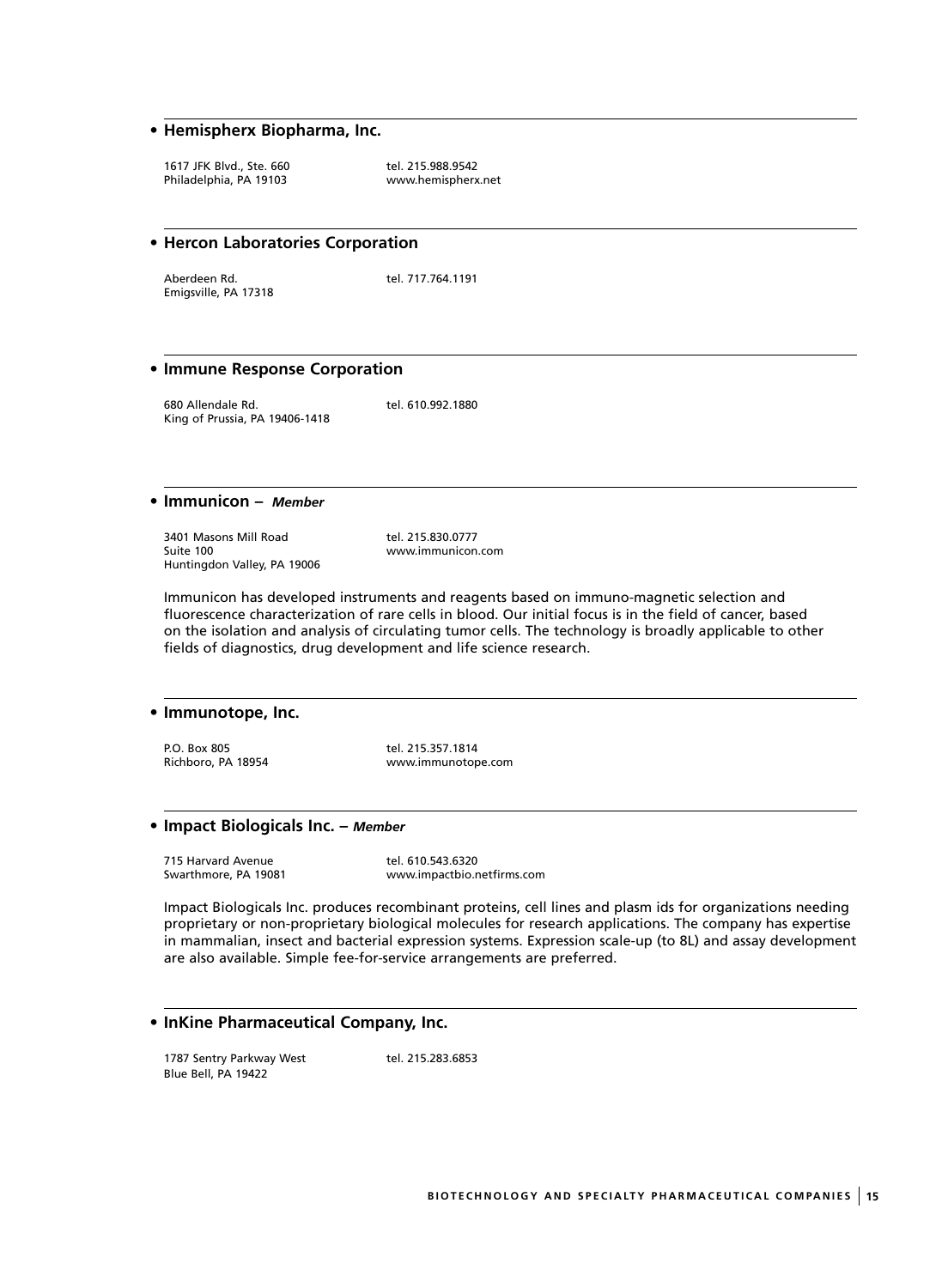#### **• Innovaceuticals –** *Member*

100 Technology Drive Pittsburgh, PA 15219

#### **• Integral Molecular –** *Member*

3701 Market Street tel. 215.966.6018<br>Suite 340<br>www.integralmol Philadelphia, PA 19104

www.integralmolecular.com

Integral Molecular is committed to providing novel solutions towards the treatment and cure of human diseases. Our focus is the creation of tools that simplify complex drug development problems. Our lead product, the Lipoparticle, simplifies the process of developing drugs that target a class of molecules called integral membrane proteins.

## **• Kibow Biotech –** *Member*

3701 Market Street tel. 215.966.6170<br>
Philadelphia, PA 19104 www.kibowbiote

www.kibowbiotech.com

Kibow develops affordable, scientifically validated, products to improve the lives of over 200 million kidney disease patients worldwide. In animal and laboratory trials – Kibow Biotics – a supplement – removed uremic toxins and could reduce dialysis treatments. Global human trials are underway for a mid-2005 launch. Future products include a pharmaceutical and applications for cancer chemotherapy, metabolic diseases and obesity.

#### **• Kytaron**

100 Technology Dr. tel. 412.770.1306<br>Ste. 200 Pittsburgh, PA 15219

www.kytaron.com

#### **• Lehigh Valley Technologies, Inc.**

514 N 12th St tel. 610.782.9780 Allentown, PA 18102 www.lehighvalleytechnologies.com

#### **• LifeSensors Inc. –** *Member*

271 Great Valley Parkway **tel. 610.644.8845**<br>Suite 100 www.lifesensors.c Malvern, PA 19355

www.lifesensors.com

LifeSensors, Inc. is a growing biotechnology company creating diagnostic and drug development tools based on its advanced protein expression and purification platform. This platform is built on a diverse family of ubiquitin-like proteins and related enzymes, and enables the development of new screening tools and therapeutic proteins.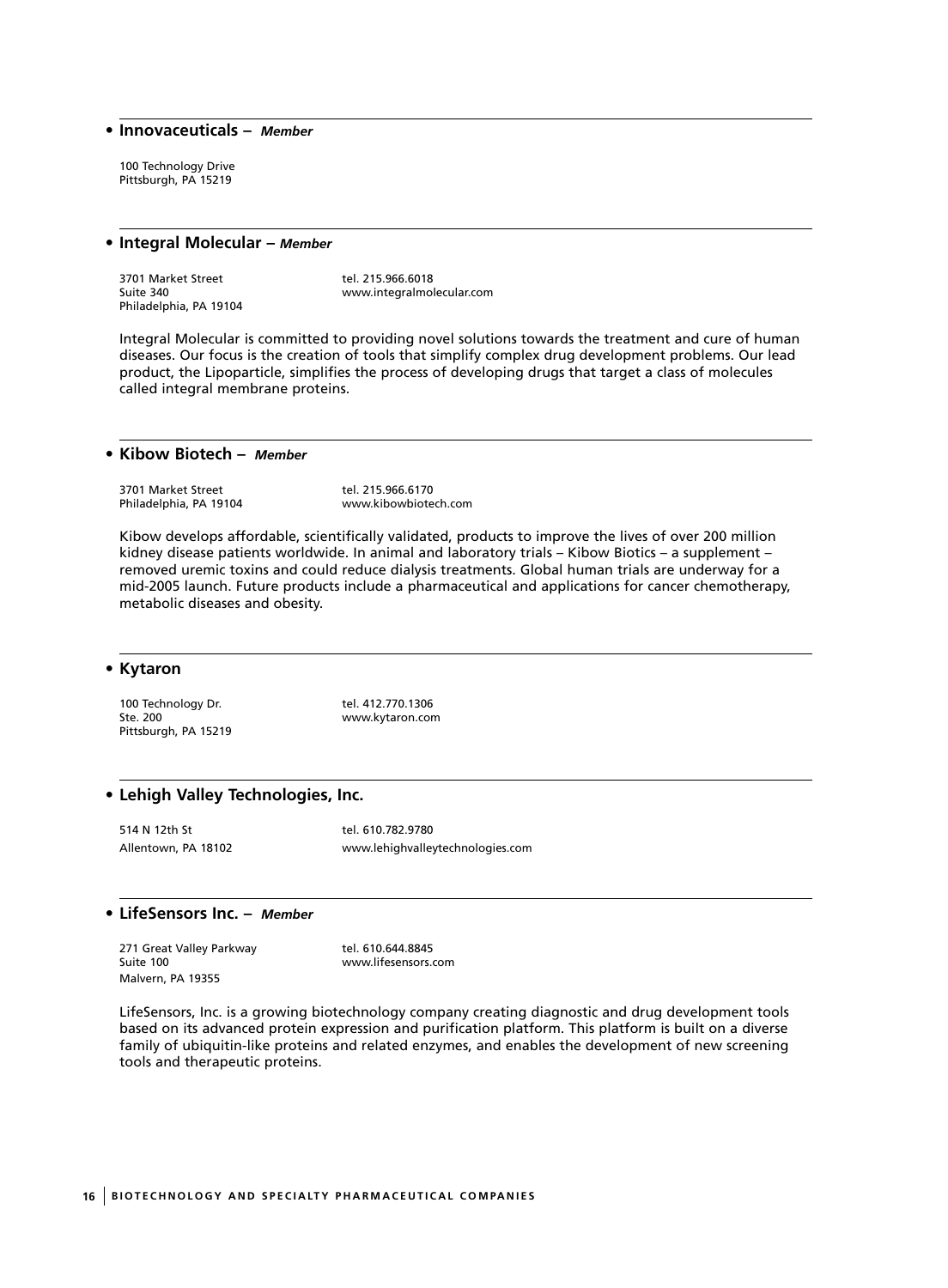#### **• Locus Pharmaceuticals, Inc. –** *Member, Board Member*

512 Township Line Road Blue Bell, PA

Four Valley Square dellaries tel. 215.358.2000<br>
S12 Township Line Road by the www.locuspharma.com



Locus Pharmaceuticals is a private held pharmaceutical company focused on developing novel, small molecule therapeutics based on the effective integration of our proprietary computational algorithms, fragment data bases and crystallography with in-house chemistry and biology expertise. Our corporate programs target new therapies for AIDS, cancer and inflammation.

#### **• Matreya, Inc.**

168 Tressler St tel. 814.359.5061<br>Bellefonte, PA 16823 New Wow.matreya.com Bellefonte, PA 16823

#### **• Molecular Targeting Technologies, Inc. –** *Member*

882 South Matlack St.<br>Ste 105 West Chester, PA 19382-4505 www.mtarget.com

tel. 610.738.7938

#### **• Morphotek Inc. –** *Member*

210 Welsh Pool Road tel. 610.423.6100 Exton, PA 19341 www.morphotek.com

#### **• Neose Technologies –** *Leadership Member, Board Member*

102 Witmer Road tel. 215.315.9000 Horsham, PA 19044 www.neose.com



Neose is a biopharmaceutical company focused on the improvement of protein therapeutics through the application of its proprietary technologies. Neose is using its GlycoAdvance™, GlycoPEGylation™ and GlycoConjugation™ technologies to develop proprietary protein therapeutics that are designed to be improved versions of currently marketed drugs with proven efficacy. These next generation proteins are expected to offer significant advantages, including less frequent dosing and improved safety and efficacy. In addition to developing its own products or co-developing products with others, Neose is entering into strategic partnerships for the inclusion of its technologies into product design and the manufacturing processes being developed by biotech and pharmaceutical companies.

While protein drug development is Neose's primary focus, the breadth and depth of the Company's technologies offer multiple opportunities to participate in the large and rapidly growing therapeutic protein market. Neose is using its technologies to address other challenges in protein drug development, such as manufacturing efficiency and the use of alternate expression systems. The Company is developing additional applications of its technologies that are expected to sustain future growth.

#### **• NeuroLink**

2216 Naudain St, Ste D tel. 215.738.4311 Philadelphia, PA 19072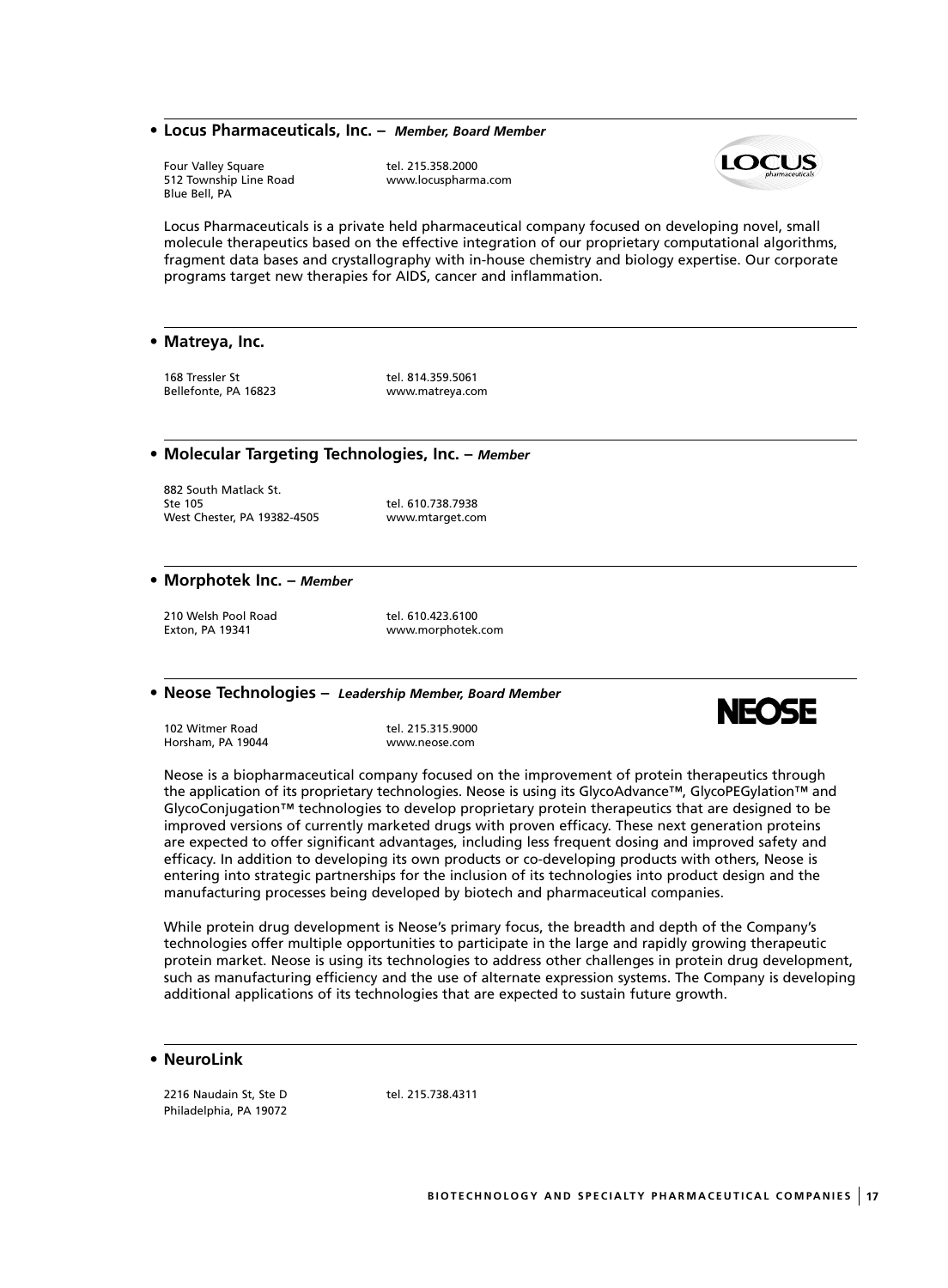#### **• Neuronyx, Inc. –** *Member, Board Member*

1 Great Valley Parkway **tel. 610.240.4177**<br>1 Great 20 Guite 20 Malvern, Pa. 19355

www.neuronyx.com



Neuronyx, Inc. is a development-stage biopharmaceutical company located in Malvern, Pennsylvania. Our mission is to develop new medicines employing a proprietary population of human adult bone marrowderived stem cells (hABM-SCs). Preclinical studies have shown that hABM-SCs have the ability to promote tissue regeneration in acute and chronic disease settings. Our lead programs focus on cardiovascular diseases, diabetes and stroke.

#### **• NovaFlora Inc. –** *Member*

3401 Market Street tel. 215.387.5060<br>Suite 350 Suite 350 Philadelphia, PA 19104

www.novaflora.com

NovaFlora is a biotechnology company focusing on the development of value added ornamental plants through biotechnology. NovaFlora's technologies include expertise in plant genetic engineering, plant tissue culture and micropropagation. This includes proprietary trait gene technology for the control of plant height, flowering time and plant architecture.

#### **• Nucleonics, Inc. –** *Member*

14 Spring Mill Drive<br>
Malvern, PA 19355<br>
Museum Museum Museum Museum Museum Museum Museum Museum Museum Museum Museum Museum Museum Museum Museum Muse

www.nucleonicsinc.com

Nucleonics, founded in January 2001, is an emerging biotechnology company focused on the development of novel RNA interference-based therapeutics for viral and other diseases. Nucleonics is headquartered in Malvern, Pennsylvania and is privately owned.

#### **• Octagen Corporation**

105 Bala Avenue tel. 610.664.2222 Bala Cynwyd, PA 19004

#### **• Optigenix**

207 Wills Farm Rd. tel. 443.309.4433 Lincoln University, PA 19352 www.optigenix.com

## **• OraGen Corporation**

| 244 S. 11 th Street    | tel. 215.923.5124 |
|------------------------|-------------------|
| Philadelphia, PA 19107 |                   |

#### **• OraPharma, Inc.**

732 Louis Dr<br>Warminster, PA 18974 Marminster, PA 18974

www.orapharma.com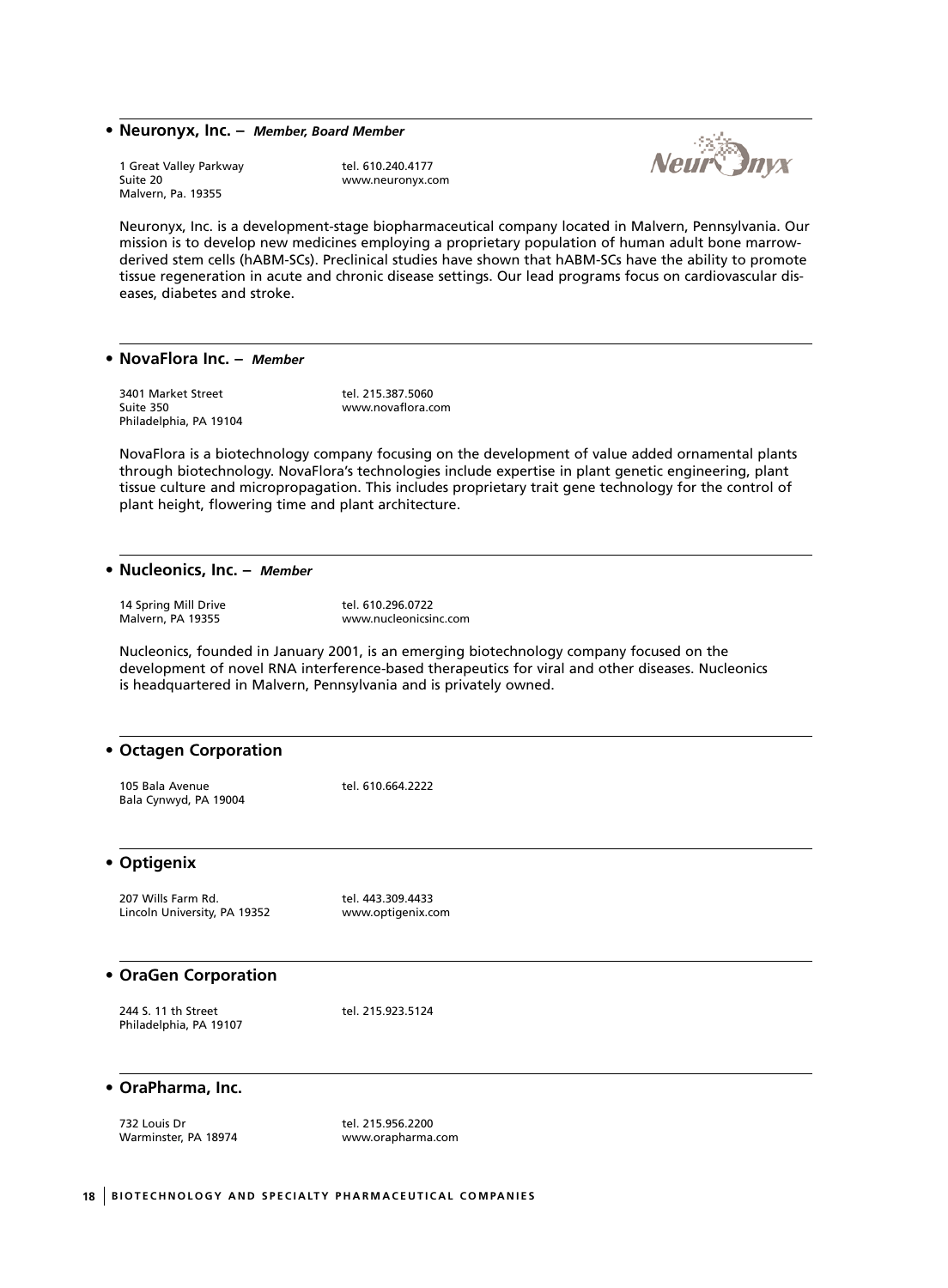## **• Organica, Inc.**

705 General Washington Ave. tel. 610.539.8300 Ste. 500 Norristown, PA 19403

#### **• Othera Pharmaceuticals, Inc. –** *Member*

| 110 E. State Street      | tel. 610, 444, 8240 |
|--------------------------|---------------------|
| Suite 14                 | www.othera.com      |
| Kennett Square, PA 19348 |                     |

Othera is a specialty pharmaceutical company developing novel drugs to treat and prevent the leading causes of blindness and vision impairment worldwide. Our two lead molecules are small molecule, eyedrop formulations and are currently in development targeting Cataracts, Agerelated Macular Degeneration and Glaucoma.

| • Panagenic International, Inc.                                         |                                 |                        |
|-------------------------------------------------------------------------|---------------------------------|------------------------|
| 2935 Byberry Rd<br>Hatboro, PA 19040                                    | tel. 215.443.8550               |                        |
| • Paradigm Genetics, Inc. - Member, Board Member<br><b>Headquarters</b> |                                 | ParadigmGenetics, Inc. |
| 108 T.W. Alexander Drive<br>Research Triangle Park, NC 27709            | www.paradigmgenetics.com        |                        |
| <b>PA</b> facilities                                                    |                                 |                        |
| 711 Bingham Street<br>Pittsburgh, PA 15203                              | tel. 919.425.3000; 412.488.1100 |                        |

Paradigm Genetics is a biotechnology company using proprietary systems biology to discover biomarkers to reduce the cost, risk and time of product development, as well as to discover inaccessible targets for small molecule discovery. While laying the foundation to build our own portfolio of proprietary products, we are growing our business by partnering with life sciences companies.

| • ParentPlus |  |
|--------------|--|
|--------------|--|

390 Yockey Road tel. 724.727.5953 Apollo, PA 15613

#### **• Pharmachem Corporation**

719 Stefko Blvd tel. 610.867.4654

www.pharmachemcorp.com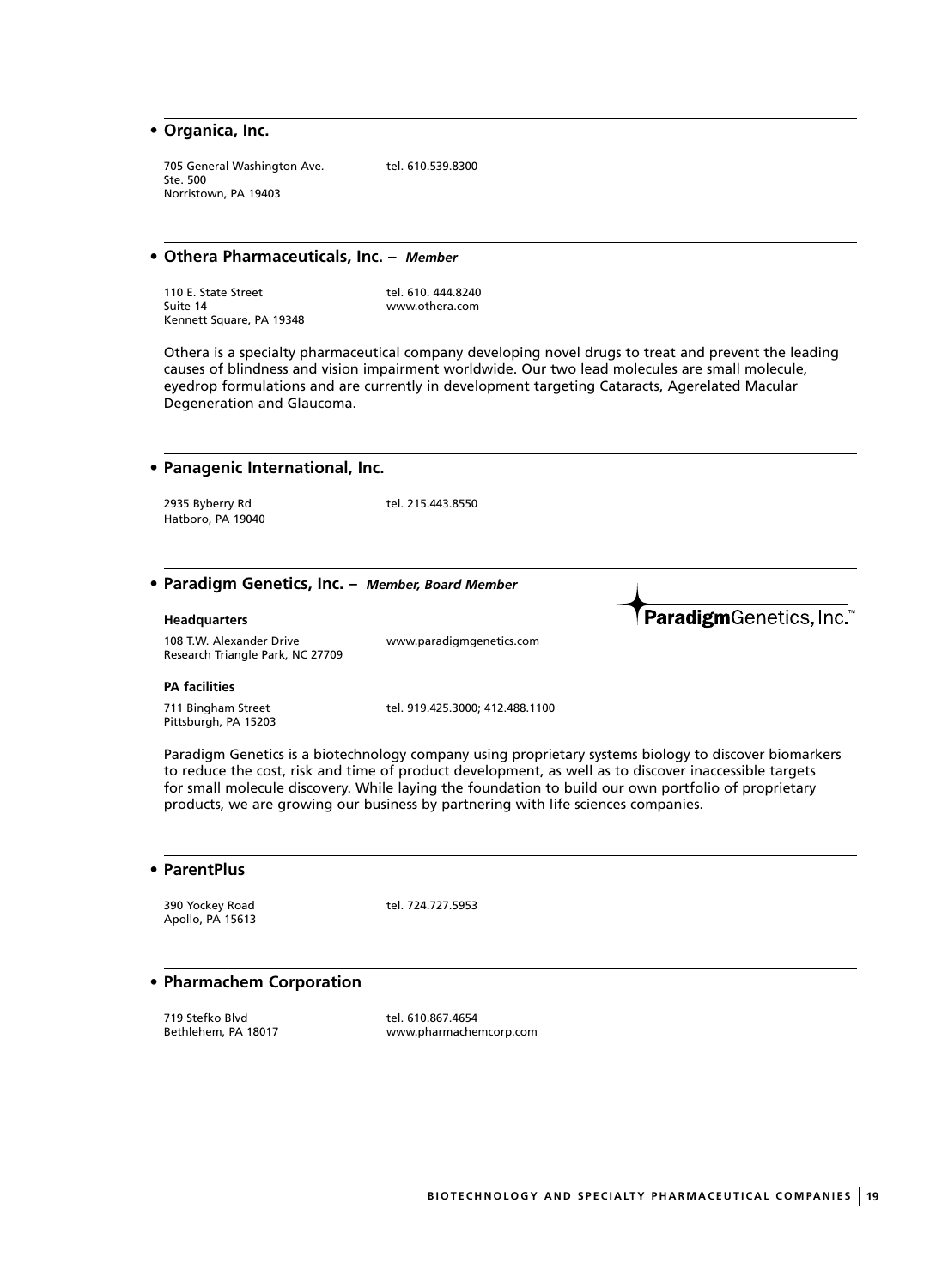#### **• Polymedix, Inc.**

P.O. Box 130 tel. 610.527.1177<br>Bryn Mawr, PA 19010-013 https://www.polymedix.com Bryn Mawr, PA 19010-013

#### **• Progenra, Inc.**

371 Great Valley Parkway tel. 610.644.6974 Malvern, PA 19355 www.progenra.com

## **• Prolx Pharmaceuticals Corporation**

1401 Forbes Ave. tel. 412.201.2477<br>Ste. 231 www.prolx.com Pittsburgh, PA 15219

www.prolx.com

## **• Proper Nutrition, Inc.**

| P.O. Box 13905    | tel. 610.939.0414       |
|-------------------|-------------------------|
| Reading, PA 19612 | www.propernutrition.com |

#### **• Protarga, Inc.**

2200 Renaissance Boulevard tel. 610.592.4000<br>2200 Ste 450 King of Prussia, PA 19406

www.protarga.com

#### **• ProteoPure**

100 Technology Drive Suite 4 Pittsburgh, PA 15219

#### **• Protez Pharmaceuticals, Inc. –** *Member*

200 Hickory Drive tel. 610.653.6200 Downingtown, PA 19335

## **• Quigley Corporation, Inc.**

621N Shady Retreat Rd<br>Doylestown, PA department of the tel. 267.880.1100

www.quigleyco.com

## **• Reaction Biology Corporation –** *Member*

One Great Valley Pkwy tel. 877.347.2368 Malvern, PA 19355

Suite 8 www.reactionbiology.com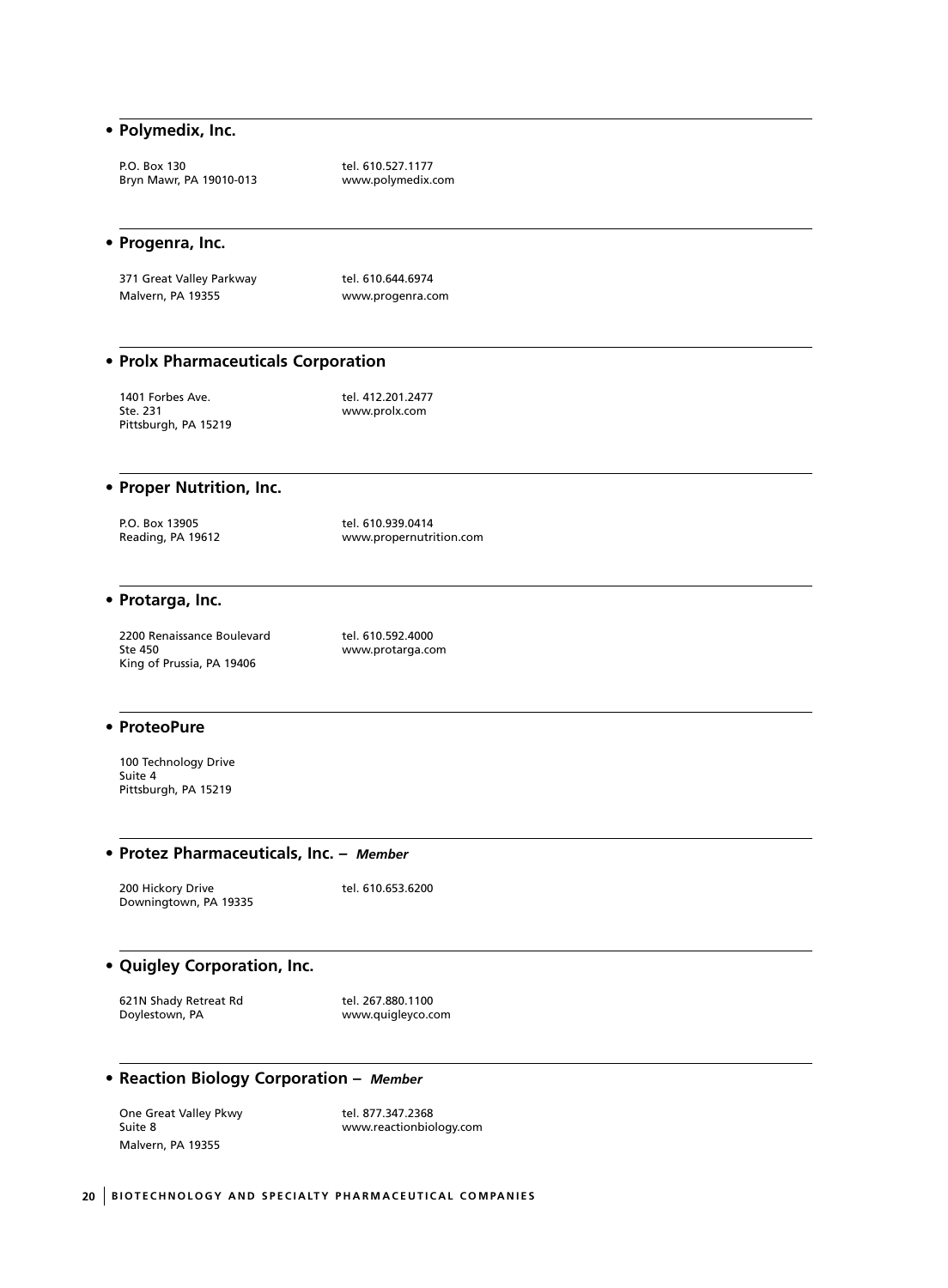#### **• RetinaPharma Technologies, Inc. –** *Member*

Jenkintown, PA 19046

944 Morgan Road de Maria et al. 215.885.4558<br>1995 Jenkintown, PA 19046 de Maria et al. www.RetinaPharma.com

RetinaPharma is a development stage biotechnology company developing unique pharmaceuticals for prevention, treatment and rescue of blinding and selected CNS neurodegenerative diseases. Products under developments include neuro-protective compounds and a precision pharmaceutical drug carrier for dry and wet AMD, retinitis pigmentosa, glaucoma and potentially, Parkinson's disease, ALS and Alzheimer's disease.

#### **• Revivicor**

www.revivicor.com

#### **• RheoGene Inc. –** *Member*

2650 Eisenhower Avenue tel. 610.650.8734<br>Norristown PA 19403 www.rheogene.co

www.rheogene.com

RheoGene offers gene regulation products for Pharmaceutical Discovery and Human Therapeutics that safely and precisely control the timing and level of therapeutic gene expression for a diversity of applications including drug discovery screening, lead optimization, transgenic animal disease models, biotherapeutic protein production and cellular and gene therapies.

#### **• Rheologics, Inc.**

15 E. Uwchlan Ave. tel. 610.524.5427 Exton, PA 19341

Ste 414 www.rheologics.com

#### **• Scintilla Development Company LLC**

410 East Walnut Street The Tel. 215.453.8089<br>Perkasie, PA 18944 The Termin www.scintilladeve

www.scintilladevelopment.com

#### **• Sequel Genetics, Inc.**

4415 Fifth Avenue Pittsburgh, PA 15213

#### **• SerSys Oncotherapeutics, Inc.**

1515 Market St. tel. 613.721.6751 Suite 819 Philadelphia, PA 19102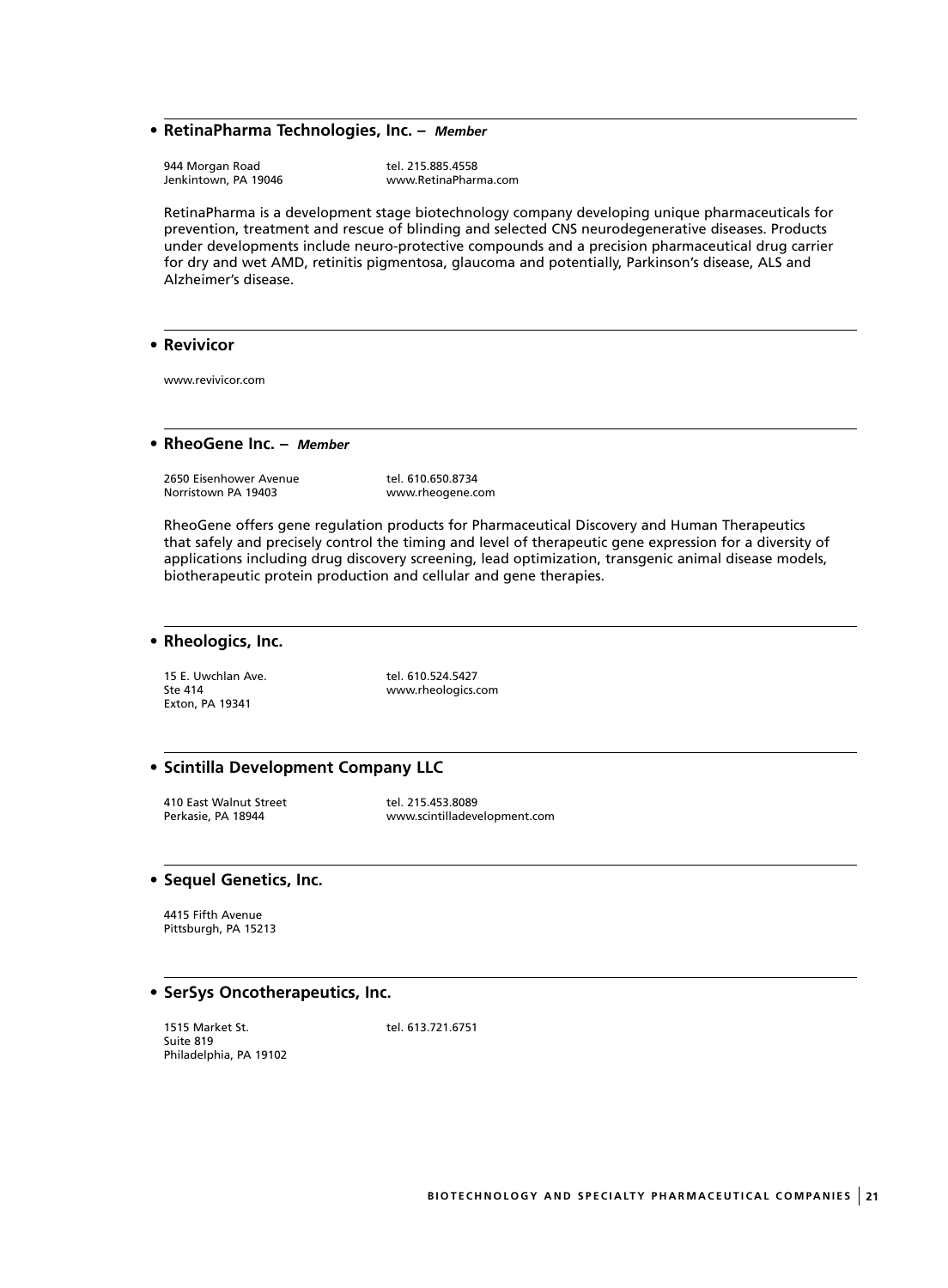| • SpectraGenetics                                                                     |                                                  |
|---------------------------------------------------------------------------------------|--------------------------------------------------|
| 4415 Fifth Avenue<br>Suite 160<br>Pittsburgh, PA 15213                                | tel. 412.802.6150                                |
| • StemNetics                                                                          |                                                  |
| 195 Stock Street<br>Eichelberger Professional Bldg<br>Suite 211B<br>Hanover, PA 17331 |                                                  |
| <b>• Stone Pharmaceuticals</b>                                                        |                                                  |
| 9990 Global Rd<br>Philadelphia, PA 19115                                              | tel. 215.677.2700<br>www.stonepharmaceutical.com |
| · Summers Laboratories, Inc.                                                          |                                                  |
| 103 G P Clement Dr<br>Collegeville, PA 19426                                          | tel. 610.454.1471<br>www.sumlab.com              |
| • Sxinos, Inc.                                                                        |                                                  |
| 2054 Lombard Street<br>Philadelphia, PA 19146                                         | tel. 215.204.9523                                |

#### **• Targepeutics, Inc.**

475 W. Governor Road Hershey, PA 17033

#### **• Targeted Diagnostics & Therapeutics, Inc. –** *Member*

1045 Andrew Drive tel. 610.431.0800 West Chester, PA 19380 www.tdtinc.com

TDT is a Pennsylvania corporation organized in August 1994. TDT is an emerging growth biotechnology company focused on the discovery, acquisition, development and commercialization of novel medical technologies for the detection and treatment of cancer, infectious diseases and certain gastrointestinal disorders. The Company is initially focusing on the commercialization of products for the detection and treatment of colorectal cancer, gastric cancer and esophageal cancer. TDT's first products are focused on colorectal cancer. TDT's platform technology for colorectal cancer, gastric cancer and esophageal cancer is based upon discoveries related to a unique cell surface receptor called Guanylyl Cyclase C, or GC-C, which can be used for both detecting and targeting metastatic cells.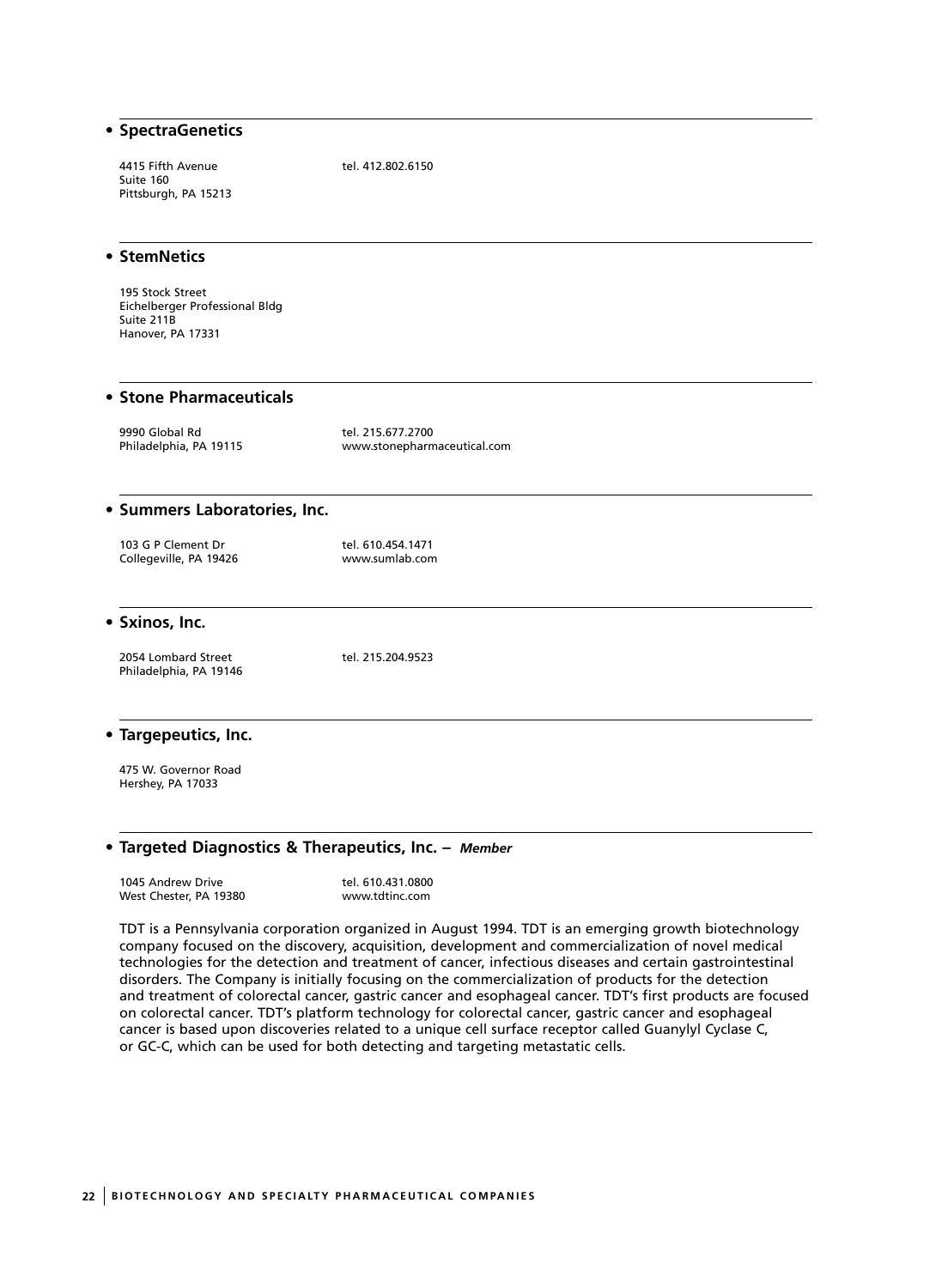## **• TheraQuest Biosciences, LLC**

620 Sentry Parkway tel. 610.825.8550<br>Ste 200 Blue Bell, PA 19422

www.theraquestinc.com

#### **• Trism**

5117 Center Avenue, tel. 412.623.7790 Hillman Cancer Center Pittsburgh, PA 15213-1863

## **• TSP Pharma LLC**

| 632 Pickering Lane     | tel. 610.935.7490 |
|------------------------|-------------------|
| Phoenixville, PA 19460 |                   |

**• Verion, Inc.**

254 Welsh Pool Rd tel. 610.594.9220 Ste 100 Exton, PA 19341

#### **• Vespa Laboratories, Inc. –** *Member*

R.D. #1, Box 29 tel. 814.422.8165 Spring Mills, PA 16875

Vespa Laboratories is the world leader in the development and production of Hymenoptera (stinging insect) venoms used in the diagnosis and treatment of insect sting allergy. Our organization is considered expert in all aspects of insect sting allergy and maintains a scientific staff knowledgeable in Hymenoptera biology and venom chemistry.

## **• VGX Pharmaceuticals (Viral Genomix, Inc.)**

3701 Market Street tel. 215.966.6176<br>4th Floor www.viralgenomi Philadelphia, PA 19104

www.viralgenomix.com

## **• ViroPharma, Incorporated. –** *Member*

405 Eagleview Blvd. tel. 610.458.7300

Exton, PA 19341 www.viropharma.com

ViroPharma Incorporated is committed to the development and commercialization of products that address serious diseases treated by physician specialists and in hospital settings.

ViroPharma is currently focused on drug development activities in viral diseases including cytomegalovirus (CMV) and hepatitis C (HCV).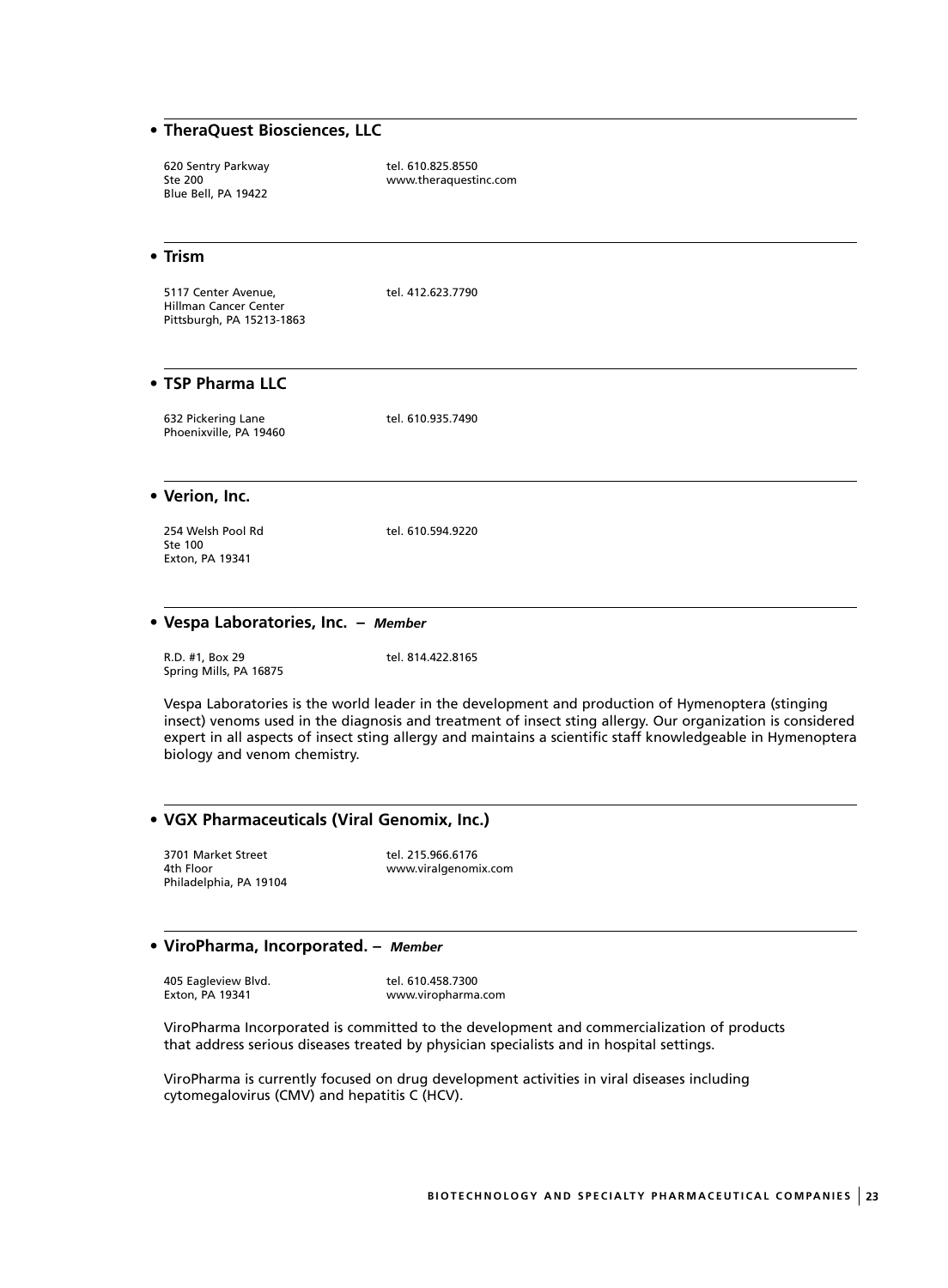## **• Westmoreland Advance Materials**

Building 210 C Schreiber Industrial Park Arnold, PA 15068-4531

#### **• Xylos Corporation**

838 Town Center Drive tel. 215.867.0220<br>
Langhorne, PA 19047 tel. www.xyloscorp.co

www.xyloscorp.com

#### **• Yaupon Therapeutics, Inc.**

259 Radnor Chester Road tel. 610.975.9290 Ste. 210 Radnor, PA 19087

#### **• ZLB Behring –** *Leadership Member*

1020 First Avenue<br>
PO Box 61501 The Box of the May a www.zlbbehring King of Prussia, PA 19406-0901

www.zlbbehring.com

ZLB Behring L.L.C. is a worldwide leader in the global therapeutic protein industry. With headquarters in King of Prussia, Pennsylvania, and innovative manufacturing and research and development sites in key locations around the world, the company distributes products to over three-quarters of the world's markets and produces nearly one-fifth of the world's plasma-based therapies. ZLB Behring provides a broad portfolio of high-quality plasma-derived and recombinant products in therapeutic categories including coagulation disorders, immune deficiencies, alpha1-proteinase inhibitor deficiency, hemolytic diseases of the newborn, plasma expanders, wound-healing agents and excipients for vaccines and biotechnology products.ZLB Behring combines over100 years of innovation and experience in the plasma therapeutics industry.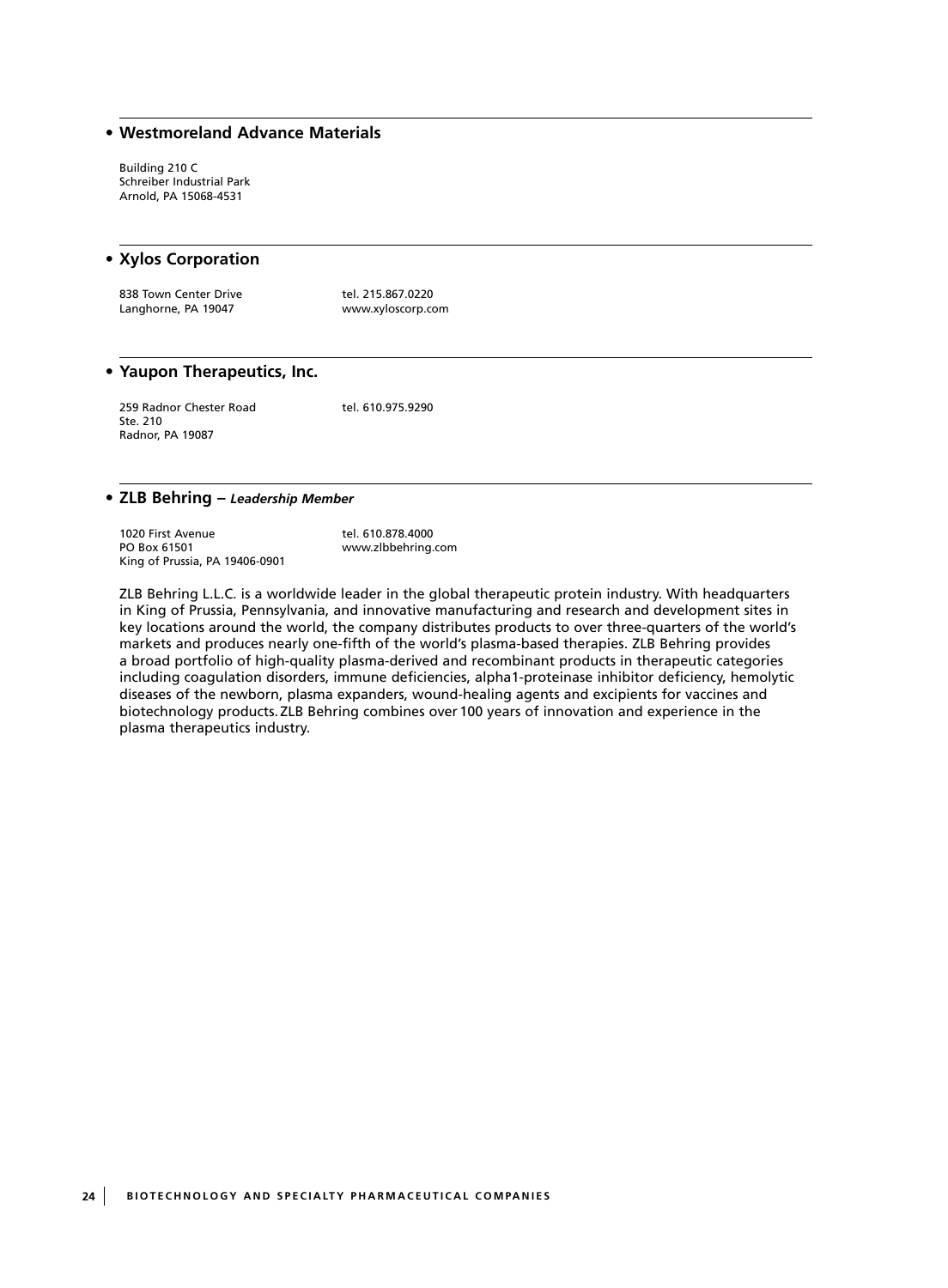# MEDICAL DEVICE AND DIAGNOSTICS

Companies in Pennsylvania's strong biomedical device and diagnostics sector are improving and accelerating testing for diseases, and are developing and manufacturing the bio-medical devices that are improving the quality of life for patients, making it easier for them to breathe, hear, see and move.

#### **• Abraxis, LLC –** *Member*

54 Steamwhistle Drive tel. 215.357.3911 Warminster, PA 18974 www.abraxiskits.com

## **• Adhesive Research, Inc.**

400 Seaks Run Rd. tel. 717.235.7979 Glen Rock, PA 17327

www.adhesivesresearch.com

#### **• Aesclap U.S. Headquarters**

3773 Corporate Parkway tel. 800.258.1946 Center Valley, PA 18034 www.aesculap-usa.com

#### **• Agentase**

3636 Blvd. of the Allies tel. 412.209.7261 Pittsburgh, PA 15213 www.agentase.com

## **• Alltech Applied Science**

2701 Carolean Dr. 1990 1200 121 tel. 814.238.2406 State College, PA 16801 www.alltechweb.com

#### **• ALung Technologies, Inc. –** *Member*

313 E. Carson Street tel. 412.697.3370<br>Ste 517A www.alung.com Pittsburgh, PA 15219

www.alung.com

ALung Technologies is developing a percutaneous catheter that is the world's first commercial artificial lung. By directly delivering oxygen to the blood and removing CO2 from the blood, the Hattler Catheter™ delivers a clinically and economically superior ventilation solution than mechanical ventilation.

## **• Animas Corporation**

590 Lancaster Ave. tel. 877.937.7867

www.animascorp.com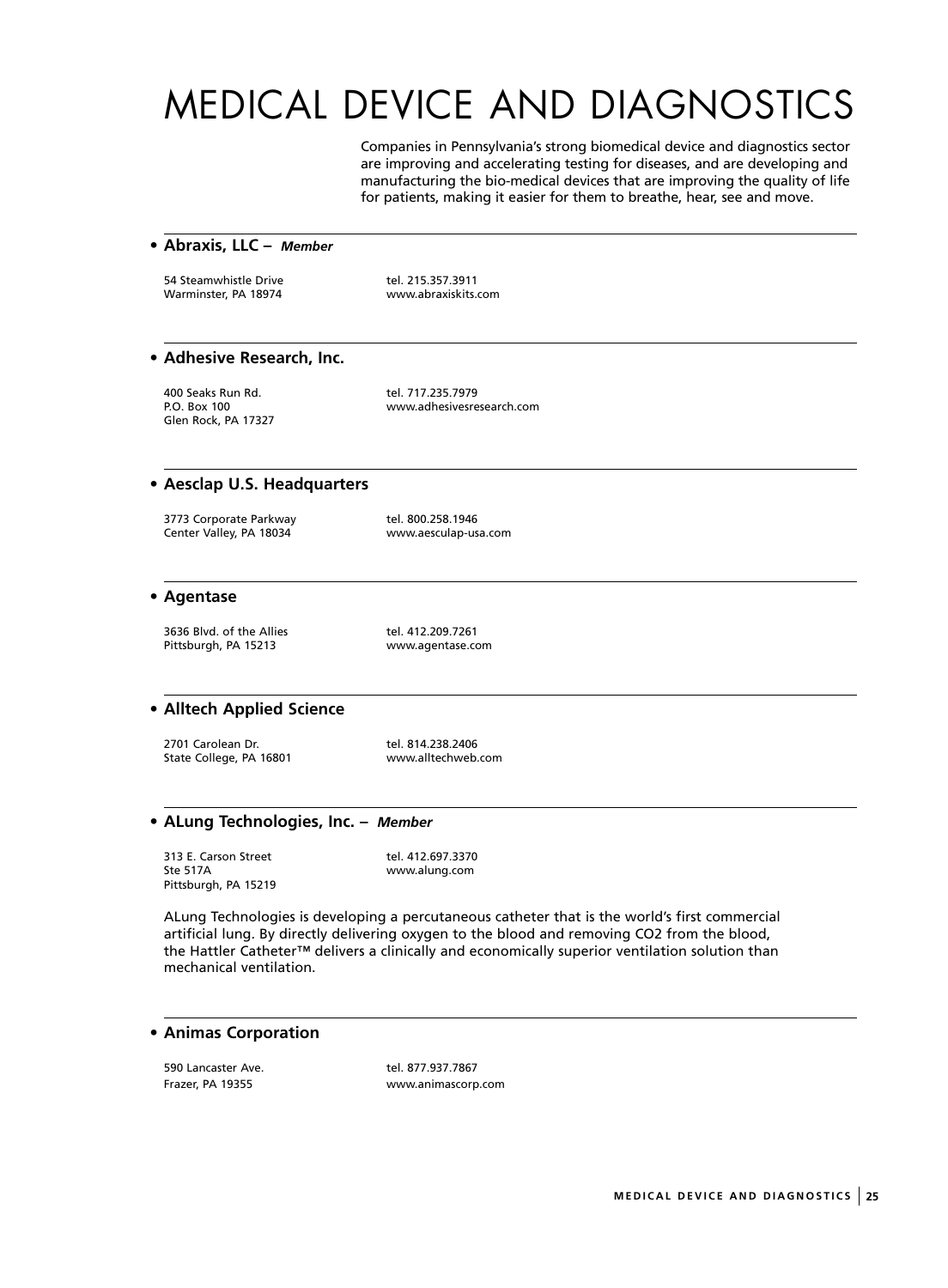## **• Arrow International, Inc.**

| P. O. Box 12888<br>Reading, PA 19612-2888               | tel. 610.378.0131<br>www.arrowintl.com |  |
|---------------------------------------------------------|----------------------------------------|--|
| • Assistive Technology Products, Inc.                   |                                        |  |
| 3721 TecPort Drive<br>Ste 150<br>Harrisburg, PA 17111   | tel. 717.635.2119                      |  |
| • Astra Corporation                                     |                                        |  |
| 21 Industrial Dr.<br>Ste. B<br>Warminster, PA 18974     | tel. 215.396.8480                      |  |
| • ATL Echo Ultrasound                                   |                                        |  |
| 1 Echo Drive<br>Reedsville, PA 17084                    | tel. 717.667.5000<br>www.atl.com       |  |
| · Bioptechs, Inc.                                       |                                        |  |
| 3560 Beck Rd.<br>Butler, PA 16002                       | tel. 724.282.7145                      |  |
| <b>• BioSense Corporation</b>                           |                                        |  |
| 450 East Street<br>Doylestown, PA 18901                 | tel. 215.348.2977                      |  |
| • Blu-Belt                                              |                                        |  |
| 4727 Friendship Ave.<br>Pittsburgh, PA 15224            | tel. 412.683.6442                      |  |
| · BodyMedia, Inc.                                       |                                        |  |
| 4 Smithfield Street<br>Floor 12<br>Pittsburgh, PA 15222 | tel. 412.288.9901<br>www.bodymedia.com |  |
| • Bonecraft LLC                                         |                                        |  |

414 S. Craig Street tel. 412.953.0889 PMB# 265 Pittsburgh, PA 15213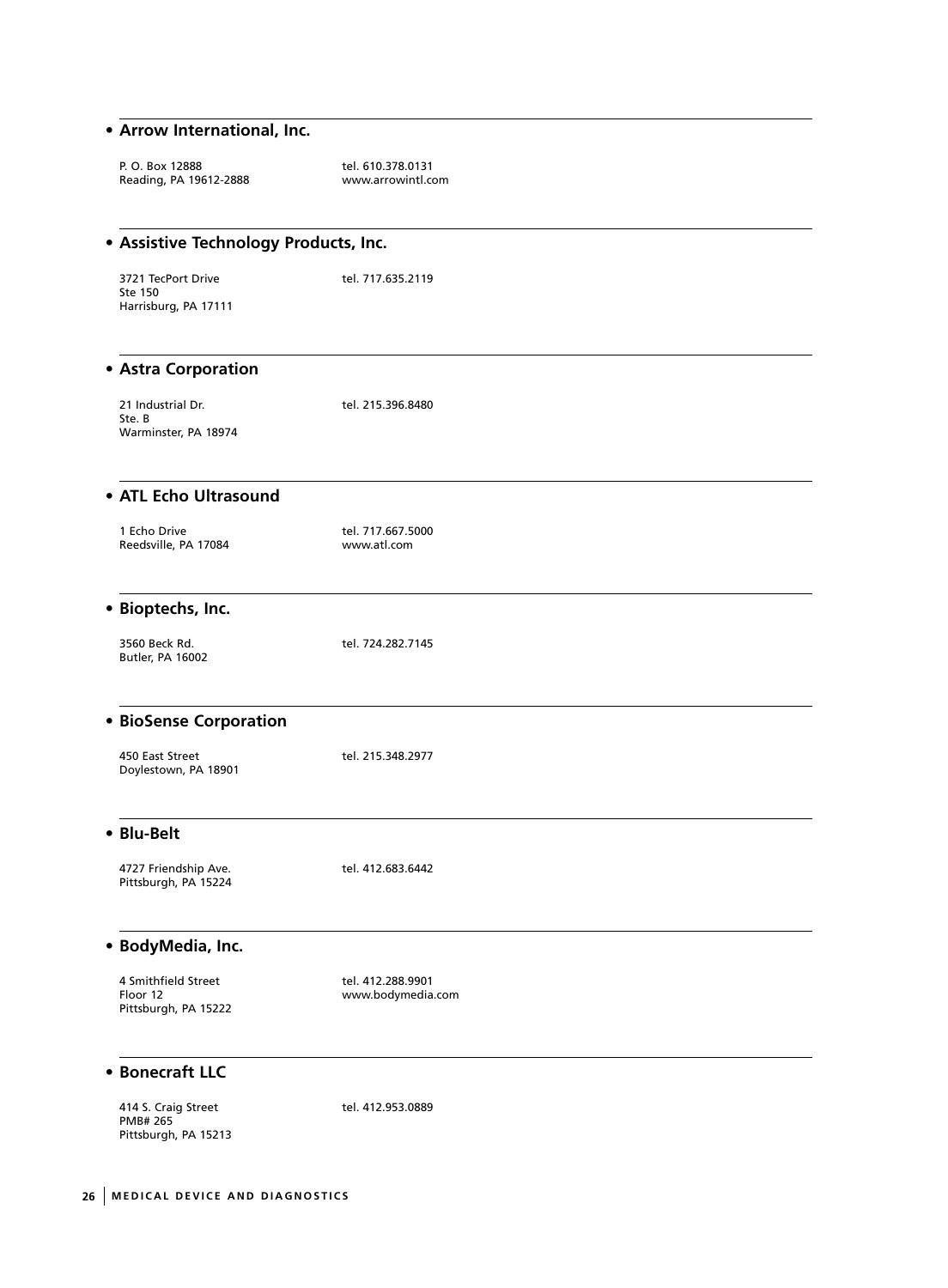## **• Cardiac Assist, Inc.**

| 240 Alpha Dr.        | tel. 412.963.7770 |
|----------------------|-------------------|
| Pittsburgh, PA 15238 |                   |

#### **• Casurgica, Inc.**

4727 Friendship Ave.<br>
Ste. 160<br>
www.casurgica.com Pittsburgh, PA 15224

www.casurgica.com

#### **• Chemicon, Inc.**

7301 Penn Ave.<br>Pittsburgh, PA 15208 Tel. 412.241.7335

www.chemimage.com

#### **• Computational Diagnostics, Inc.**

5001 Baum Blvd. #426 tel. 412.681.9990 Pittsburgh, PA 15213 www.cdi.com

## **• Coulbourn Instruments**

7462 Penn Dr. tel. 610.395.3771<br>Allentown, PA 18106 Million Murw.coulbourni

www.coulbourninst.com

#### **• Crystalplex Corporation –** *Member*

100 Technology Drive tel. 412.770.1302<br>Suite 428 www.crystalplex.c Pittsburgh, PA 15219

www.crystalplex.com

Crystalplex is the leading company providing bead based nanotechnology (PlxBeads™) to the biomedical research and medical testing market. PlxBeads™ can be used as "molecular bar-codes" to monitor complex biological processes in pharmaceutical research or as nanosensors reporting diagnostic results for complex diseases. Crystalplex products will provide test results from smaller samples and with reduced time, lower labor costs, and less expensive instrumentation than currently possible while also providing better results for drug discovery or diagnostic decision making.

#### **• Curetteblade, Inc. –** *Member*

20 Cedar Blvd. tel. 866.CURETTE (287.3883)<br>
Suite 410 Suite 410 Pittsburgh, PA 15228-1330

www.curetteblade.com

Curetteblade, Inc. manufactures and markets the first and only patented, single use, stainless steel, surgical curette blade on the market. It provides physicians and other healthcare professionals with an improved surgical curette and sets a new standard for surgical procedures that involve curettage.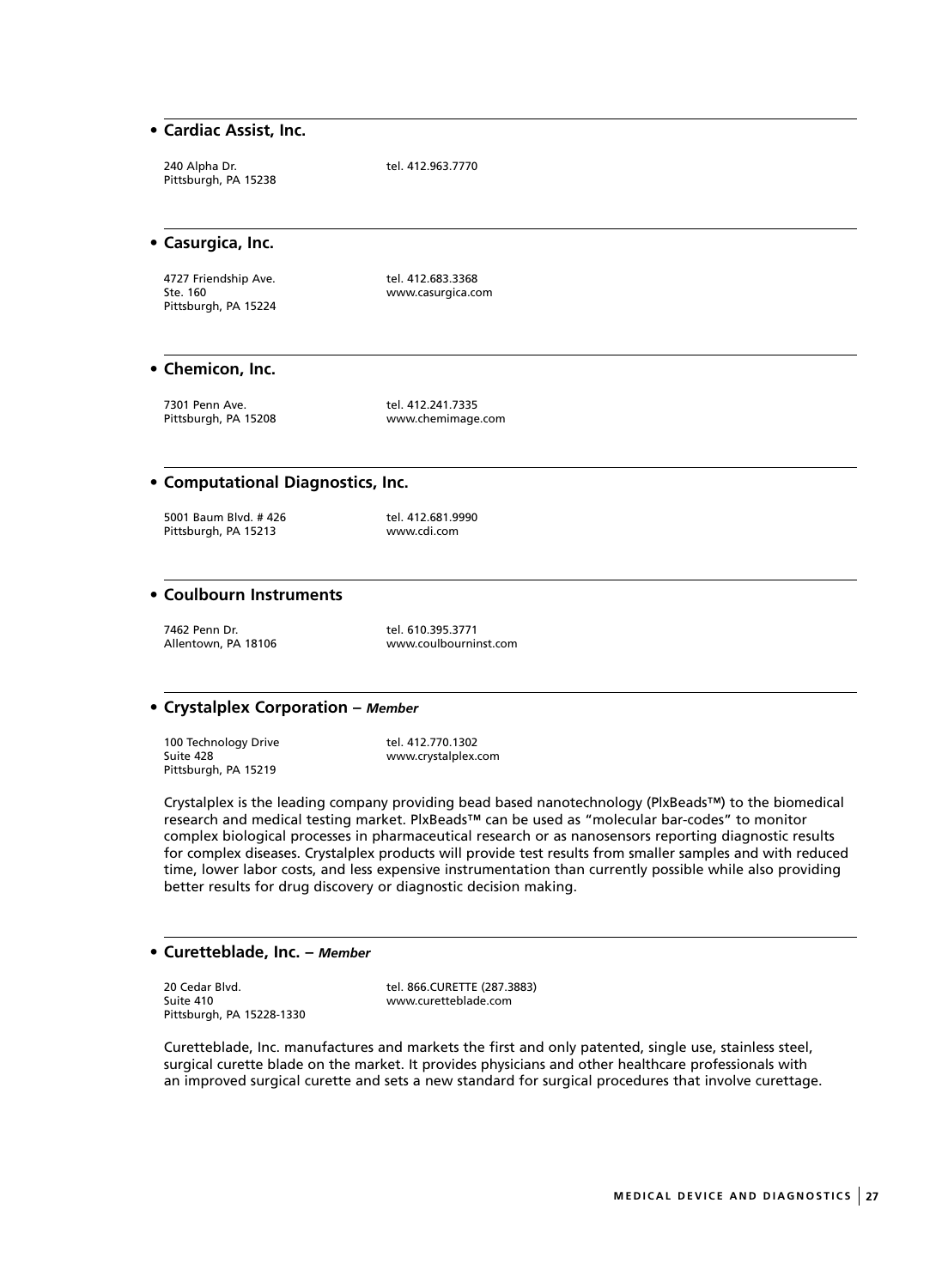| • Dentsply International Inc.                                |                                             |
|--------------------------------------------------------------|---------------------------------------------|
| 1301 Smile Way<br>York, PA 17404                             | tel. 717.767.8500                           |
| • DIApedia                                                   |                                             |
| 200 Innovation Blvd.<br>Suite 239<br>State College, PA 16803 | tel. 814.865.9961                           |
| • Digimmune Corp.                                            |                                             |
| 3448 Forest Rd.<br>Bethel Park, PA 15102                     | tel. 412.833.8218                           |
| • Drucker Co.                                                |                                             |
| 200 Shady Lane<br>Phillipsburg, PA 16866                     | tel. 814.342.6205<br>www.druckercompany.com |
| • Dymax Corporation                                          |                                             |
| 271 Kappa Drive<br>Pittsburgh, PA 15238                      | tel. 412.963.6884<br>www.bardaccess.com     |
| • DynaVox Systems LLC                                        |                                             |
| 2100 Wharton St #400<br>Pittsburgh, PA 15203                 | tel. 412.381.4883<br>www.dynavoxsys.com     |
| • Eagle Vision Pharmaceutical Corporation - Member           |                                             |
| 50 West Welsh Pool Rd<br>Exton, PA 19341                     | tel. 610.363.6927                           |
| • Exocell, Inc.                                              |                                             |
| 3508 Market St<br>Ste 420<br>Philadelphia, PA 19104          | tel. 215.222.5515<br>www.exocell.com        |
| • Fluent Cardiovascular Solutions                            |                                             |
| 200 Innovation Blvd.<br>Suite 260<br>State College, PA 16803 | tel. 814.238.4516                           |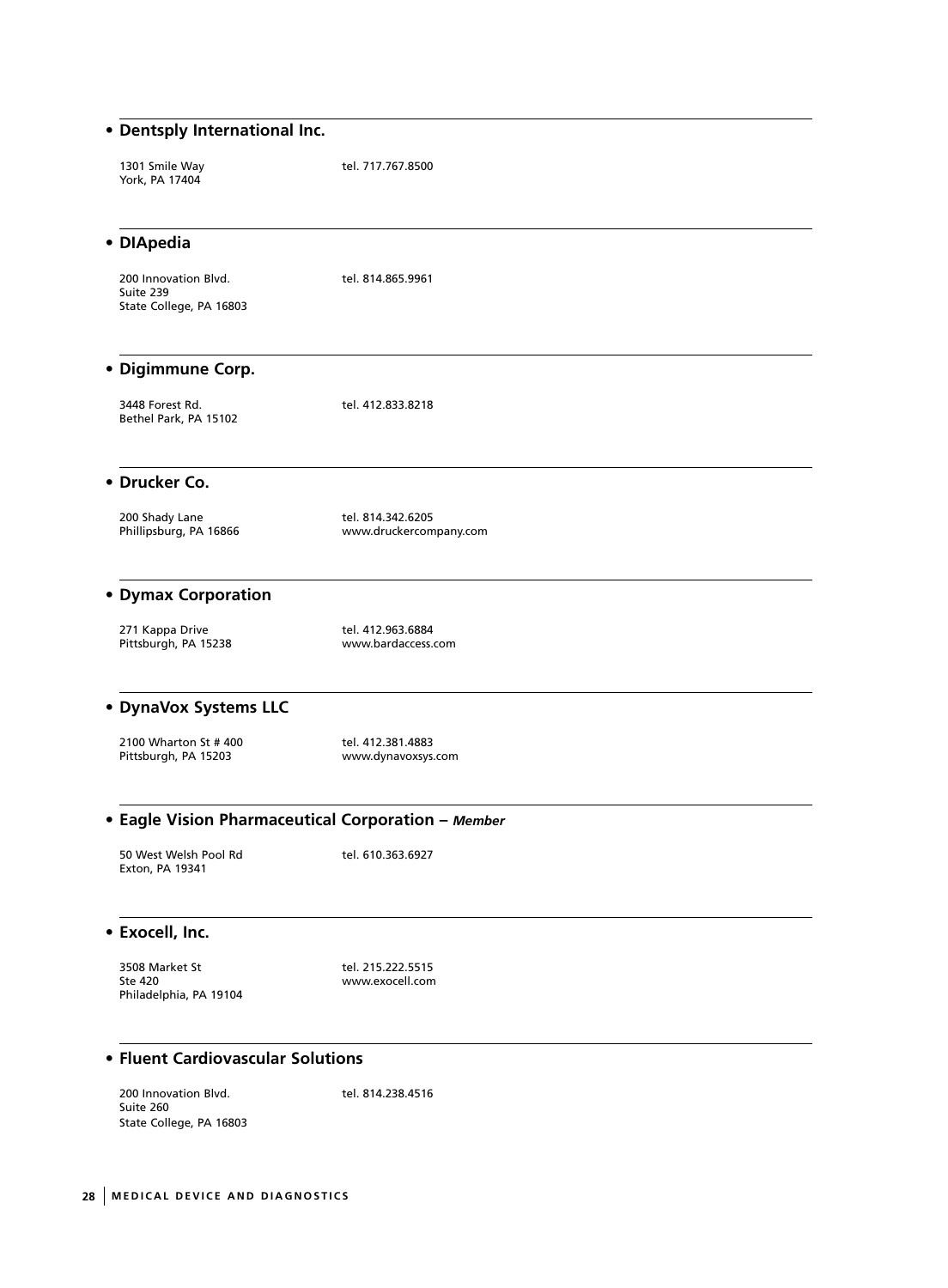### **• Fujirebio Diagnostics, Inc. –** *Member, Board Member*

201 Great Valley Parkway tel. 610.240.3800<br>Malvern, PA 19355 www.fdi.com Malvern, PA 19355



Fujirebio Diagnostics, Inc. (FDI) is a premier diagnostics company and the industry leader in tumor marker assays specializing in the clinical development, manufacturing and commercialization of in vitro diagnostic products for the management of human disease states with an emphasis in oncology.

#### **• Gelifex, Inc. (now part of Synthes, Inc.)**

3700 Market Street tel. 215.386.8400<br>Ste 120 www.gelifex.com Philadelphia, PA 19014

www.gelifex.com

#### **• Glucose Sensing Technologies**

157 Crescent Hills Road tel. 412.215.77901 Pittsburgh, PA 15235

## **• Haemonetics Corporation**

Bldg. 18 tel. 412.741.7399 Buncher Industrial Park www.haemonetics.com Leetsdale, PA 15056

## **• Hill-Rom Air-Shields**

330 Jacksonville Rd. tel. 215.675.5200<br>
Hatboro, PA 19040 www.hill-rom.com Hatboro, PA 19040

#### **• Immuna Care**

111 Research Drive tel. 610.861.6979

Bethlehem, PA 18015 www.immunacare.com

## **• Independent Concepts**

1303 Merchant St. tel. 724.266.5350 Ambridge, PA 15003

#### **• InRange Management Systems –** *Member*

6 Sherator Drive tel. 814.940.1872 Altoona, PA 16601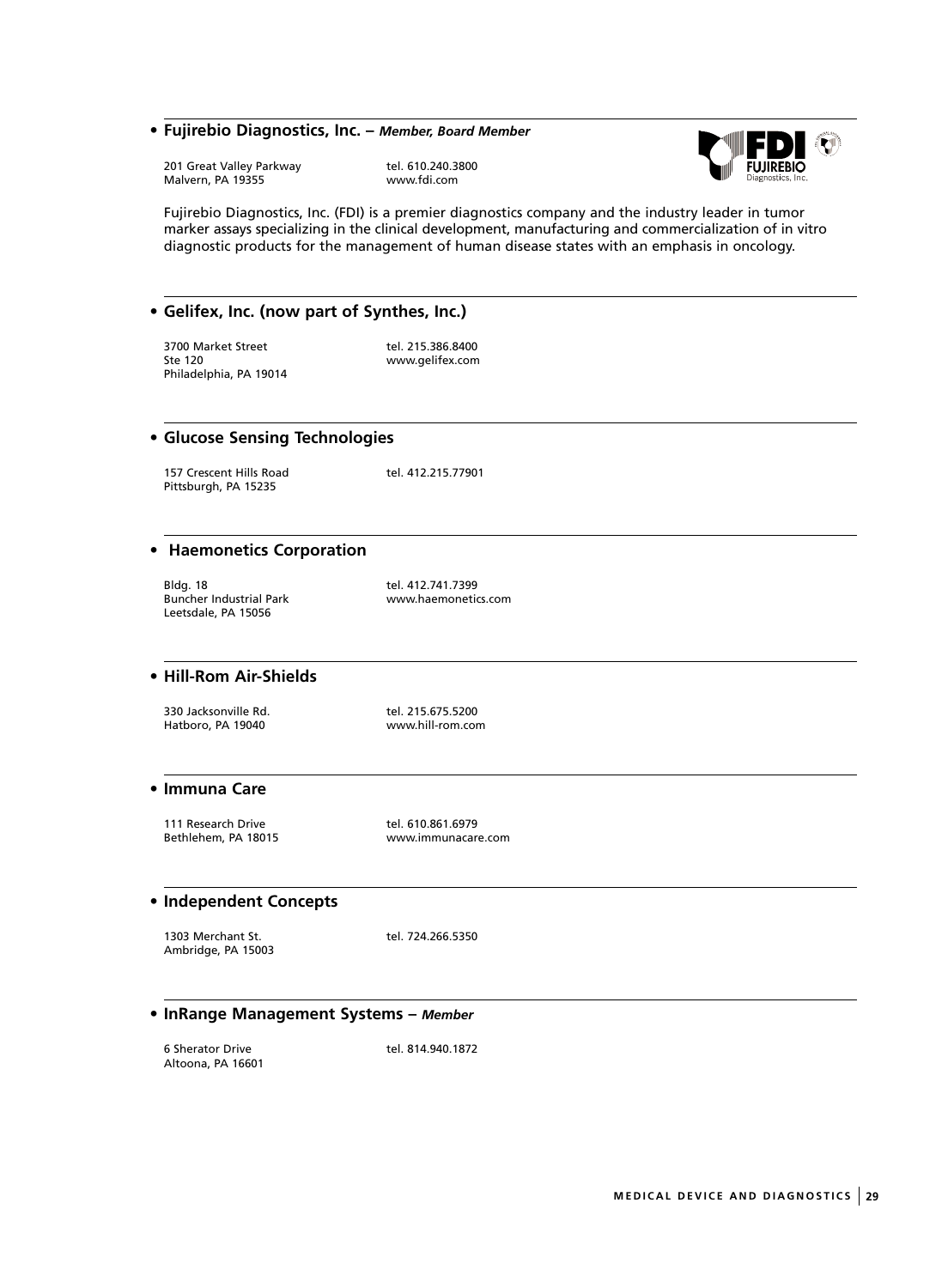| • Kensey Nash Corporation                                    |                                           |  |
|--------------------------------------------------------------|-------------------------------------------|--|
| 55 East Uwchlan Avenue<br>Exton, PA 19341                    | tel. 610.524.0188                         |  |
| • Lifecor, Inc.                                              |                                           |  |
| 121 Freeport Rd.<br>Pittsburgh, PA 15238                     | tel. 412.826.9300<br>www.lifecor.com      |  |
| • LighTouch Medical, Inc.                                    |                                           |  |
| P.O. Box 531<br>Bryn Athyn, PA 19009                         | tel. 215.938.7507                         |  |
| • Medrad, Inc.                                               |                                           |  |
| 1 Medrad Dr.<br>Indianola, PA 15051                          | tel. 410.767.2400<br>www.medrad.com       |  |
| • Membrane Assays, Inc.                                      |                                           |  |
| 110 Pennsylvania Avenue<br>Easton, PA 18042                  |                                           |  |
| • Minrad, Inc.                                               |                                           |  |
| 3950 Sheldon Cir.<br>Bethlehem, PA 18017                     | tel. 610.974.9760<br>www.minrad.com       |  |
| • NanoHorizons, Inc.                                         |                                           |  |
| 200 Innovation Blvd.<br>Suite 225<br>State College, PA 16803 | tel. 814.861.9909<br>www.nanohorizons.com |  |
| • Neuronetics - Member                                       |                                           |  |
| One Great Valley Parkway<br>Suite 2<br>Malvern, PA 19355     | tel. 610.640.4202<br>www.neuronetics.com  |  |

Neuronetics (Malvern, PA) is a clinical-stage medical device company developing a non-invasive therapy known as Transcranial Magnetic Stimulation for the treatment of chronic psychiatric and neurologic disorders. The Company's lead opportunity is major depression - the single largest segment of psychiatry. Secondary opportunities include anxiety disorders, schizophrenia, bipolar disorder, obsessive-compulsive disorder, and chronic pain.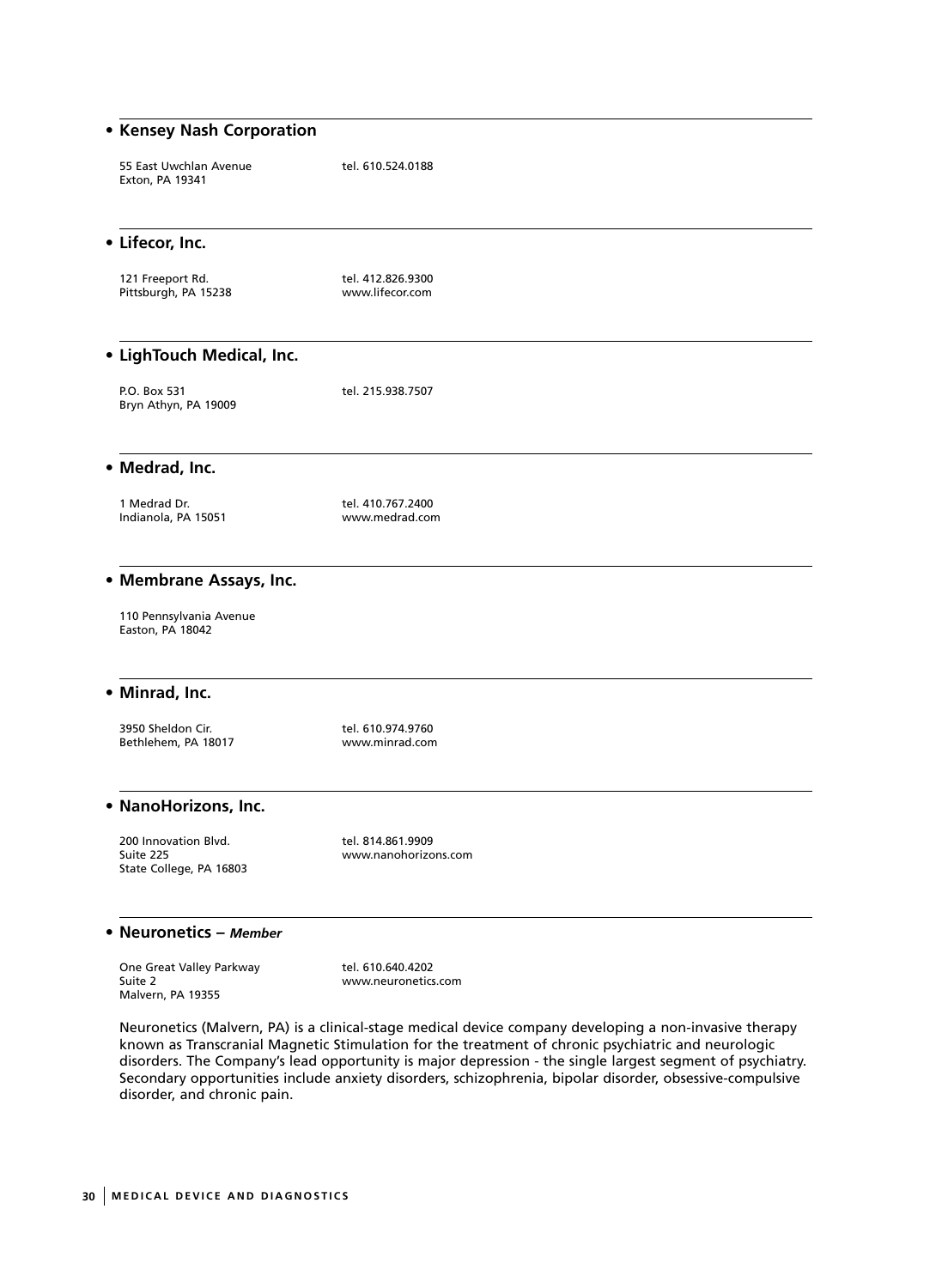## **• NIM Inc.**

3401 Market St. tel. 215.387.6784 Ste 140 Philadelphia, PA 19104

#### **• Nomos Corporation**

200 W. Kensinger Dr. www.nomos.com Ste. 100 Cranberry Township, PA 16066

## **• OraSure Technologies Inc**

150 Webster St. www.orasuretechnologies.com Bethlehem, PA 18015

## **• Orthovita**

45 Great Valley Parkway **tel. 610.640.1775**<br>Malvern, PA 19355 **Malvern, PA 19355** www.orthovita.com

www.orthovita.com

#### **• OXIS Instruments**

55 Steam Whistle Dr. tel. 215.357.4333 Warminster, PA 18974

## **• PhotoMedex**

147 Keystone Dr. 18936 11.215.619.3600<br>1991 Montgomeryville, PA 18936 11.2000 www.photomedix.com Montgomeryville, PA 18936

## **• Pilling Company**

420 Delaware Drive tel. 800.523.2579<br>1991 Fort Washington, PA 19034 www.pillingsurgical.com Fort Washington, PA 19034

#### **• PinMed, Inc.**

245 Melwood Avenue #501 tel. 412.383.7096 Pittsburgh, PA 15213

## **• Pittsburgh Roboscope**

110 Fort Couch Road tel. 412.835.6720 3rd Floor Pittsburgh, PA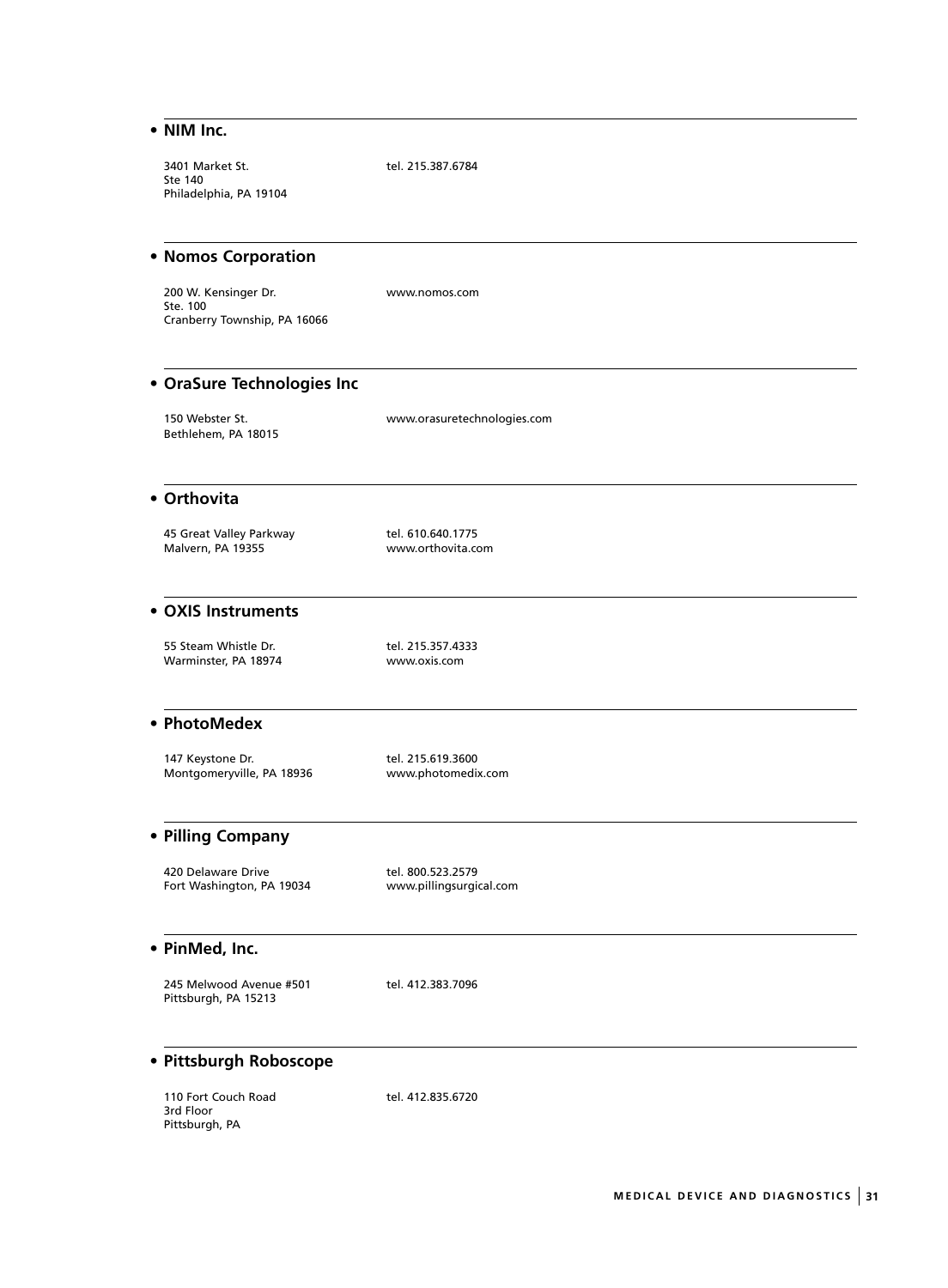#### **• Precision Medical Devices**

5020 Ritter Road tel. 717.795.9480 Suite 211 Mechanicsburg, PA 17055

## **• Precision Medical Products**

| 12 Industrial Way, | tel. 717.335.3700 |
|--------------------|-------------------|
| P. O. Box 300      | www.pmp.net       |
| Denver, PA 17517   |                   |

#### **• Precision Medical, Inc.**

300 Held Drive tel. 610.262.6090 Northampton, PA 18067-1150 www.precisionmedical.com

#### **• Precision Therapeutics, Inc. –** *Member*

2516 Jane Street **the Street of Street Street Street Street** tel. 412.432.1500<br>Pittsburgh, PA 15203

www.precisiontherapeutics.com

Precision Therapeutics, Inc. is focused on personalizing cancer therapy through the development and distribution of proprietary diagnostics. PTI uses patented tumor cell culture and live cell imaging techniques to develop decision support tools that assist oncologists in better tailoring drug therapies for cancer patients. Our first commercial product is the ChemoFx Assay, a phenotypic assay for cancer. Studies to date have shown the potential to double the response rate in specific cancer populations to existing drugs.

## **• Promethean LifeSciences, Inc.**

Suite 237 Pittsburgh, PA 15219

1401 Forbes Avenue www.prometheanlifesci.com

Promethean LifeSciences, Inc. is a biomedical company devoted to creating innovative medical devices for the reconstructive surgery and wound care markets. Promethean's first product is the biological wound dressing, GammaGraft®, which greatly simplifies wound care and improves patient outcomes. To learn more visit: www.gammagraft.com.

#### **• Renal Solutions, Inc.**

202 Crescent Ct. www.renalsolutionsinc.com Cranberry Township, PA 16066

#### **• Respironics, Inc.**

1010 Murry Ridge Ln. tel. 724.387.5200 Murrysville, PA 15668 www.respironics.com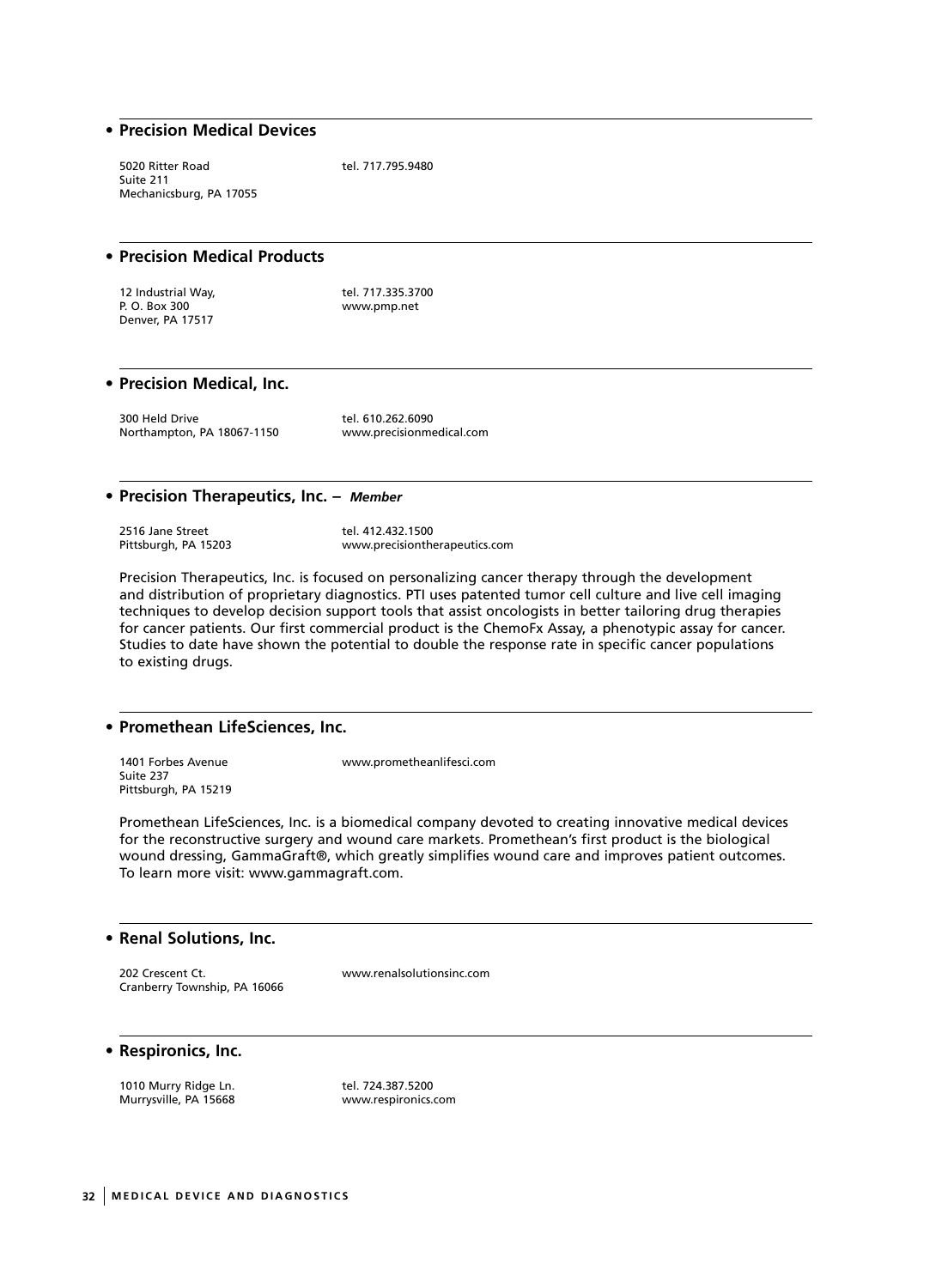## **• Salimetrics LLC**

P.O. Box 395 tel. 814.234.7748<br>State College, PA 16804-0395 www.salimetrics.com State College, PA 16804-0395

## **• Sartorius BBI Systems**

999 Postal Road<br>Allentown, PA 18103-9338 Metal www.bbraunbiotech.com Allentown, PA 18103-9338

## **• SenTech Corporation**

200 Innovation Blvd. tel. 814.238.8534<br>Ste. 236 www.sentechbior State College, PA 16827

www.sentechbiomed.com

## **• Spectrasonics Imaging**

489 Devon Park Drive tel. 610.964.0713<br>Wayne, PA 19087 vww.spectrasonic

www.spectrasonics.com

## **• Stardental Products**

1816 Colonial Village Lane tel. 610.725.8004<br>
Lancaster, PA 17601 www.dentalez.com Lancaster, PA 17601

#### **• Supelco, Inc.**

595 N Harrison Rd.<br>
Bellefonte, PA 16823 entitled www.sigma-aldric

www.sigma-aldrich.com

#### **• Surgical Specialties Corporation**

100 Dennis Drive tel. 610.404.1000<br>Reading, PA 19606 Telecommunic www.surgspec.com

www.surgspec.com

## **• Thermo Electron Corporation**

171 Industry Dr. 171 Industry Dr. 171 Industry Dr. Pittsburgh, PA 15275 www.thermo.com

## **• Tufel Prosthetics and Orthotics, Inc.**

915 N. Hanover Street tel. 717.367.1277 Elizabethtown, PA 17022-1306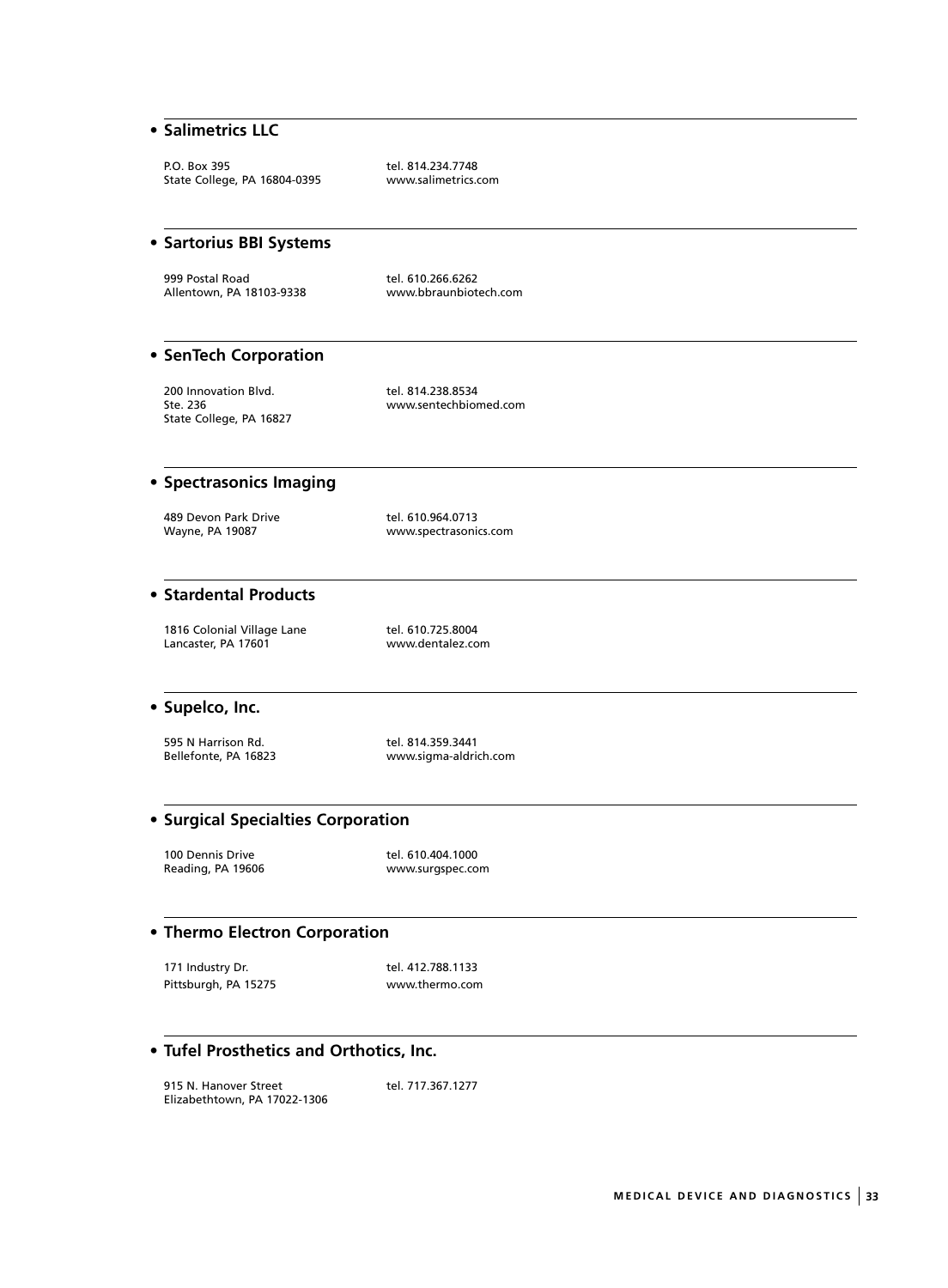## **• UltraTouch Corporation**

7 Great Valley Parkway tel. 610.247.4932<br>Ste. 200 Malvern, PA 19355

www.ultratouch.com

## **• Universal Hedonics**

409 W. Lancaster Ave. tel. 215.895.1467 Haverford, PA 19041

#### **• Uramix Inc.**

272 N. Lansdowne Ave. www.uramix.com Lansdowne, PA 19050

**• Valley Forge Scientific Corporation**

## 136 Green Tree Road tel. 610.666.7500

Oaks, PA 19456 www.vfsc.com

## **• Vascor**

566 Alpha Drive tel. 412.963.7438 Pittsburgh, PA 15238-2960

#### **• Verimetra**

2403 Sidney St. tel. 412.381.2021<br>Ste. 280 www.verimetra.c Pittsburgh, PA 15203

www.verimetra.com

## **• West Pharmaceutical Services**

101 Gordon Dr. tel. 610.594.2900 www.westpharma.com

#### **• WISER**

230 McKee Place 1992 12:048.6073 3rd Floor Pittsburgh, PA 15213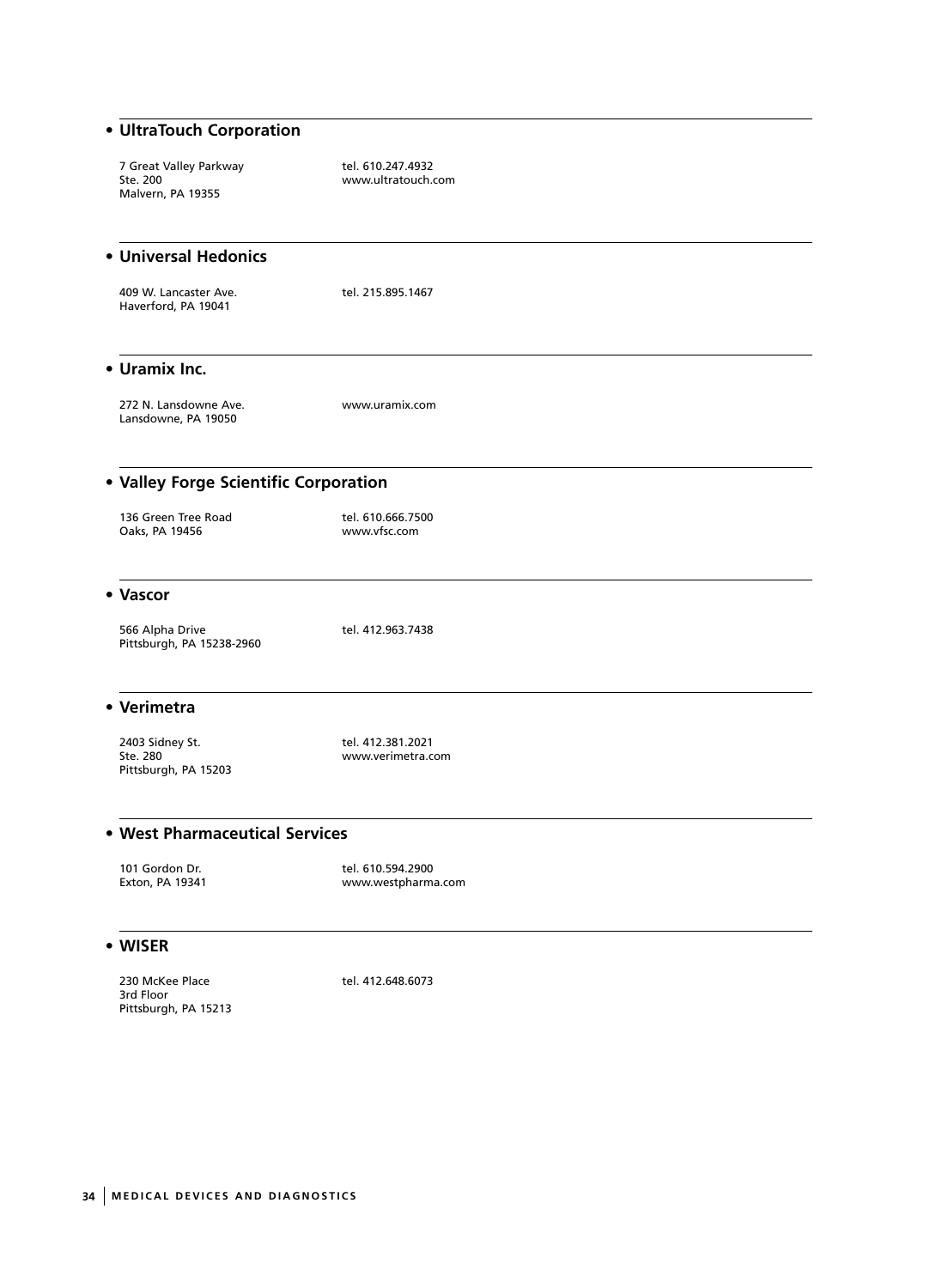## **• Wright Therapy Products**

305 High Tech Drive tel. 724.695.0800<br>
Oakdale, PA 15071 www.wrightlinea

www.wrightlinearpump.com

## **• XTAL Matic**

820 Evergreen Avenue tel. 412.821.0420 Pittsburgh, PA 15209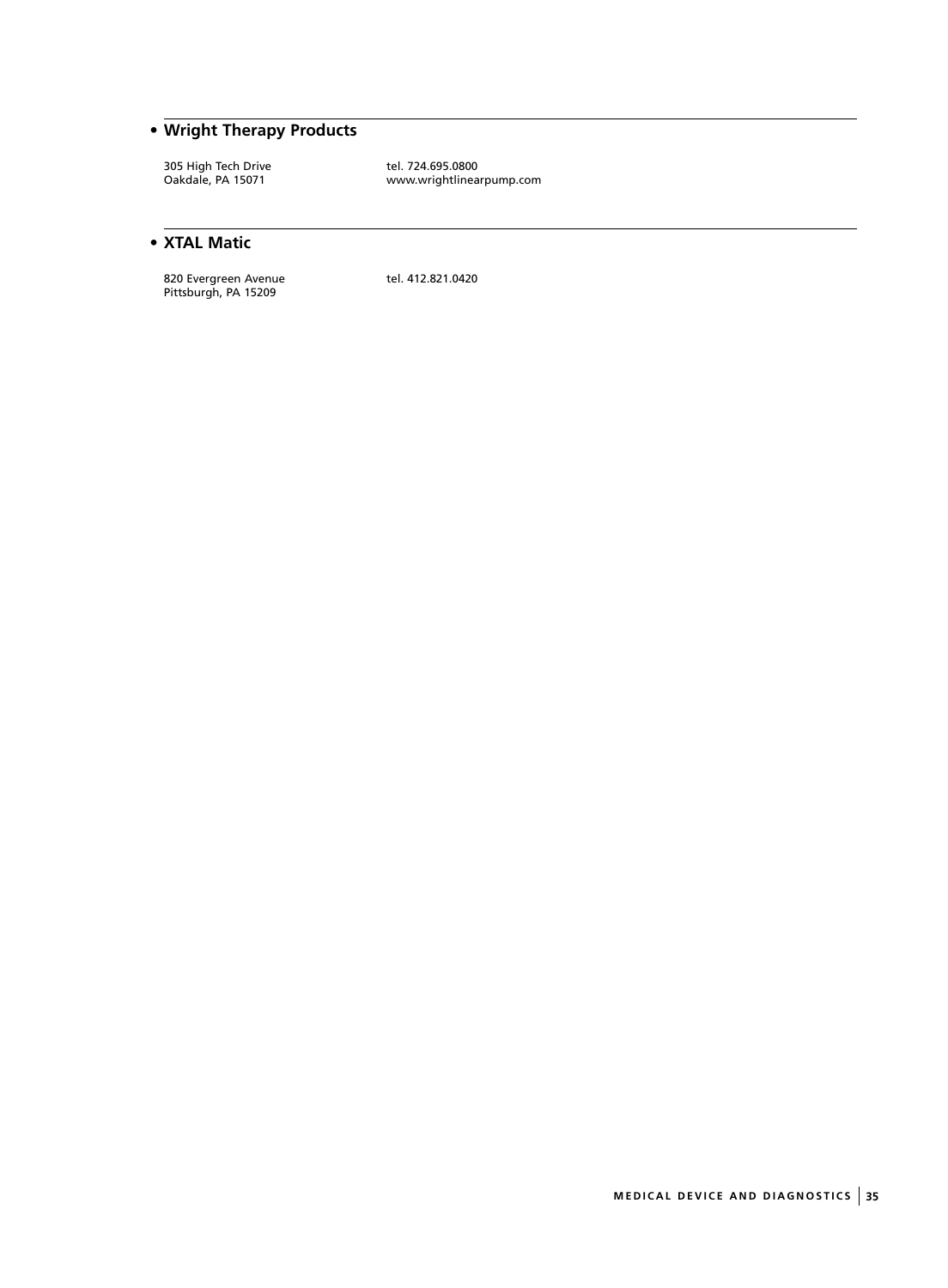## CONTRACT SERVICES

These contract service companies—research, development, manufacturing and others—are providing services that are integral to the process of discovering and developing new therapies and bringing these new drugs, devices, diagnostics and vaccines to the patients who need them.

## **• ABEC, Inc.**

3998 Schelden Circle tel. 610.861.4666 Bethlehem, PA 18017 www.abec.com

#### **• Absorption Systems –** *Member*

440 Creamery Way dell 610.280.300 Exton, PA 19341

Suite 300 www.absorption.com

#### **• Accupac, Inc.**

1501 Industrial Blvd. tel. 215.256.7000<br>Mainland, PA 19451-0200 www.accupac.com Mainland, PA 19451-0200

## **• Alfa Laval Biokinetics –** *Diamond Sponsor*

Seven Penn Center Tell. 215.656.2966<br>1635 Market Street Telescope Telescope www.alfalaval.com 1635 Market Street Suite 1500 Philadelphia, PA 19103



Alfa Laval Biokinetics, based in Philadelphia, PA, has a world-class technical team and the resources to deliver integrated systems solutions to the biopharm industry.

Our specialists in design, engineering, manufacture, and validation provide pharmaceutical manufacturers with a proven "speed-to-market" advantage. We have documented schedule savings exceeding 20% from original customer project timelines.

Biokinetics provides technology solutions in mammalian cell culture, bacterial fermentation, organic synthesis, solid dosage and sterile liquid lyophilization and filling. Among our clients are all of the top pharmaceutical and biotech companies in the world. These customers also look to us for help with their critical process utilities such as USP water, WFI, clean steam, biowaste inactivation, and clean-in-place.

#### *Our Core Products:*

- Consulting engineering services: process design and optimization, facility design, and validation. We provide this expertise directly to the end user as well as to other engineering and architectural companies that may not have the expertise, but still want to participate in Life Science projects.
- Customized processes and utilities:
- Bioreactors and fermentors
- Harvest
- Centrifugation
- Filtration
- Purification
- Clean-in-Place
- Waste Inactivation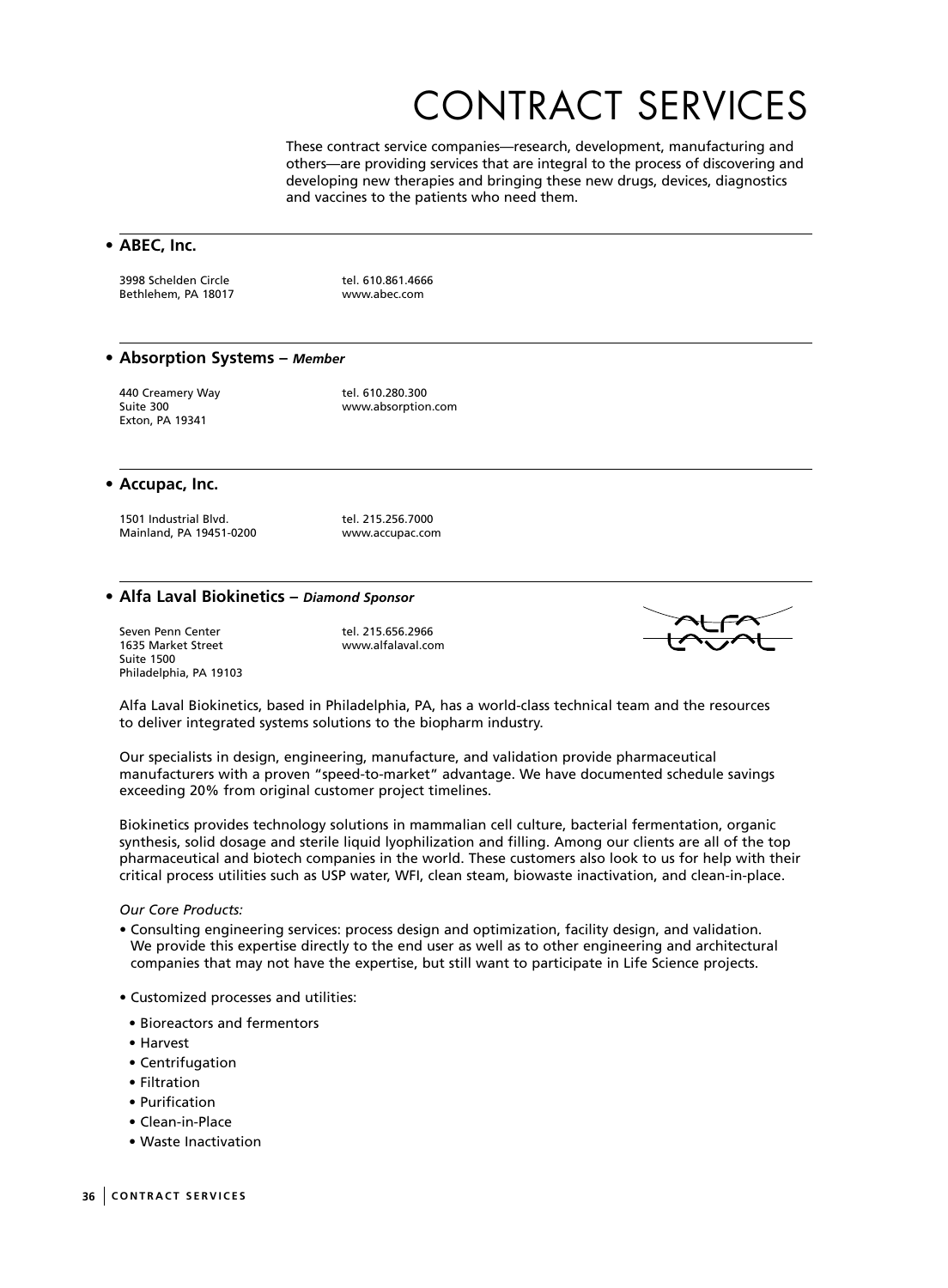• Single-use products: These are novel systems that eliminate the need for cleaning and sterilization. The biopharm industry is heavily regulated by authorities like the FDA, which results in exceptionally high costs associated with validation, cleaning and sterilization. These high costs make prefabricated systems built out of disposable products an appealing alternative to more traditional systems. Biokinetics is pioneering this technology.

For more information contact Leo Krieg at 215.656.2966.

#### **• Applied Computational Technologies, LLC –** *Member*

139 E. Union Street tel. 814.445.8600 2nd Floor P.O. Box 187 Somerset, PA 15501-0187

Applied Computational Technologies is developing dose planning and optimization technology that will enable Adaptive Radiotherapy.

**• Ardiem, Inc.**

1125 Wayne Ave.<br>
P.O. Box 1306 COMERCIAL RESULTION MEET MANUSIC WWW.ardiemmed Indiana, PA 15701

www.ardiemmedical.com

#### **• Beacon Bioscience, Inc.–** *Member*

4259 W. Swamp Road tel. 215.489.2626 Suite 410 Doylestown, PA 18901

Beacon Bioscience, The Medical Imaging CRO™, provides Phase I through Phase IV imagingbased product development services to the pharma/biotech/device industries. With our D4™ Technology and a successful track record in 240+ trials, we are the experienced and proven development partner. For imaging-based clinical research, Beacon is the full service solution.

#### **• Bio-Imaging Technologies, Inc.**

826 Newtown-Yardley Road tel. 267.757-3000 Newtown, PA 18940 www.bioimaging.com

#### **• Bio Med Sciences, Inc.**

1111 Hamilton 18101 1111 Hamilton tel. 610.432.8220<br>Allentown, PA 18101 1111 112 www.silon.com Allentown, PA 18101

## **• BioTechnology Corporation of America**

One BioTech Plaza tel. 724.935.0480 Wexford, PA 15090

www.biotech-us.com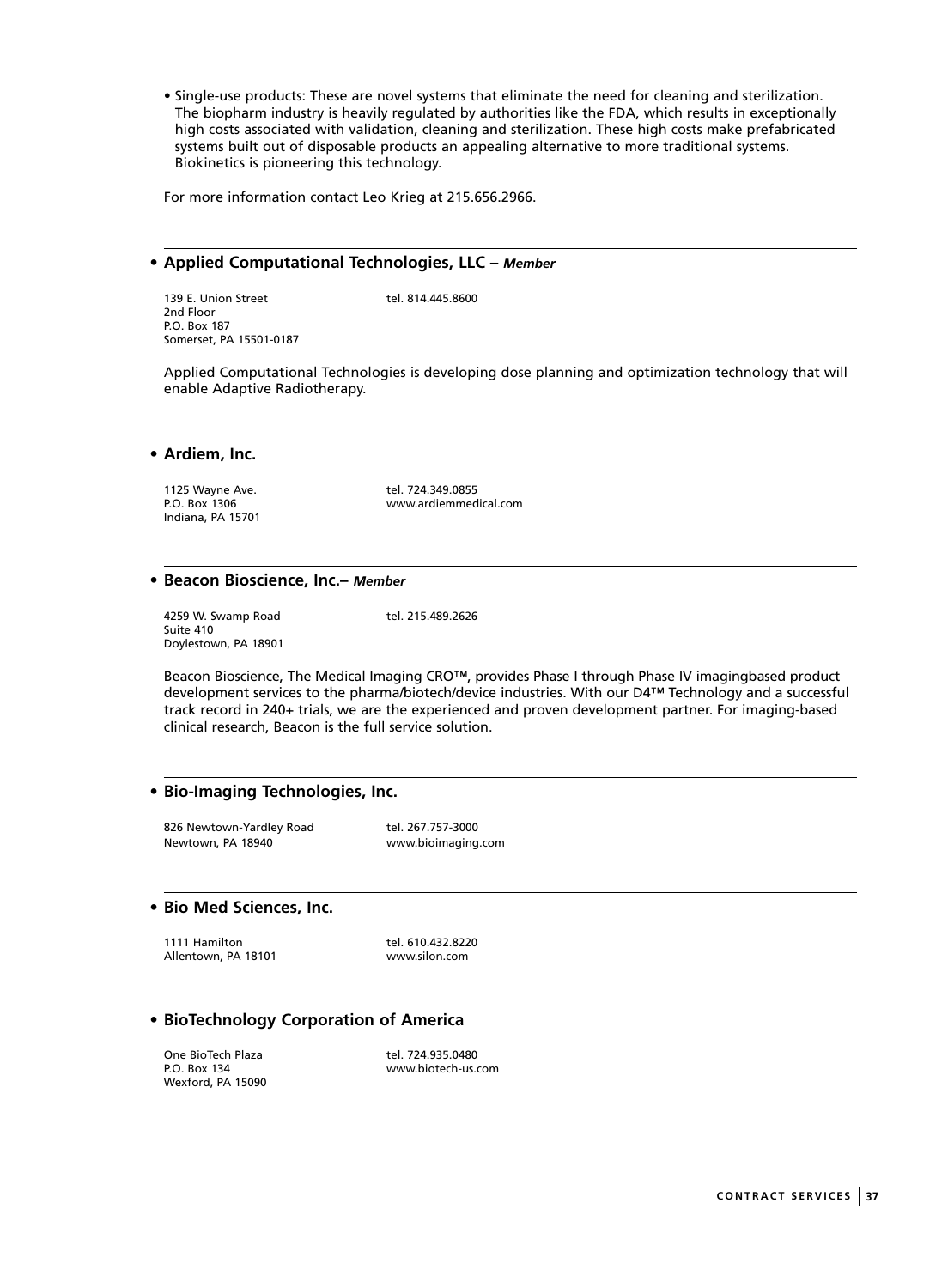#### **• Biotronics, Inc.**

1370 Beulah Rd. tel. 412.473.6870<br>Fl. 2 www.biotronics.c Pittsburgh, PA 15235

www.biotronics.com

#### **• Blue Mountain Quality Resources, Inc.**

208 W. Hamilton Avenue tel. 814.234.2417 State College, PA 16801

#### **• Calvert Preclinical Services, Inc.**

100 Discovery Drive tel. 570.586.2411 Olyphant, PA 18447

#### **• Charles River Laboratories –** *Leadership Member*

| <b>BioPharmaceutical Service Division</b> | tel. 800.648.6682 |
|-------------------------------------------|-------------------|
| 358 Technology Drive                      | www.criver.com    |
| Malvern, PA 19355                         |                   |

#### *Comprehensive Services*

Charles River offers comprehensive services for biologics including biological and analytical testing, cell banking, viral clearance, stability studies and semi-automated aseptic fill capabilities. Our testing facility operates under cGMP guidelines and is supported by strong communication and regulatory compliance systems.

#### *Scientific Expertise*

Charles River's scientific staff includes experts inareas ranging from classical virology, microbiology, and molecular biology to leading edge protein chemistry. It is the combination of this scientific expertise with decades of biopharmaceutical product and process development experience that allows us to create programs that reduce the time and cost of bringing new products to market.

#### *Regulatory Compliance*

Charles River provides validated assay systems which address both the scientific and regulatory requirements for products in all phases of development. Our understanding of these requirements is a key factor in the "success to market" of our clients' products.

## **• Ciphergen Biosystems, Inc.**

117 Great Valley Parkway tel. 610.640.4170<br>Malvern, PA 19355-1309 www.ciphergen.com Malvern, PA 19355-1309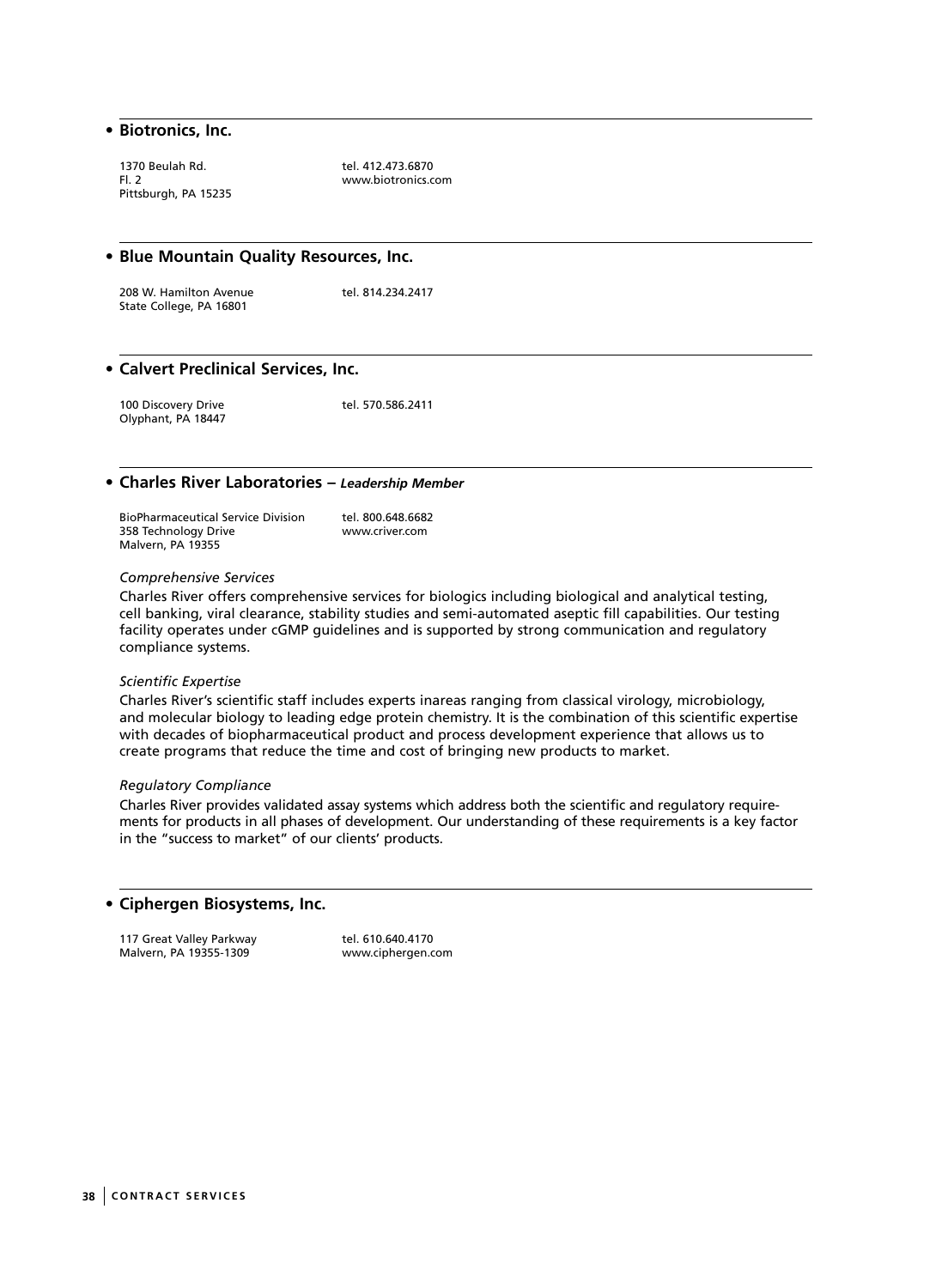## **• Clinical Research Group, Inc. (CRG) –** *Member*

771 East Lancaster Avenue tel. 610.527.6417<br>Villanova PA 19085-1519 www.orgcrg.com Villanova PA 19085-1519

CRG helps lower drug development costs by accelerating trial start-up and completion.

#### *CRG Differentiators:*

- 1. Documented CRG Enrollment Accelerator Factor >200%
- 2. Documented CRG Trial Start-up Accelerator Factor >200%
- 3. Risk-sharing fees, with bonuses and penalties for exceeding/missing goals
- 4. Trial Acceleration Management Organization (TAMO) model provides proven effective strategies for both physician-driven as well as patient-driven studies

#### **• Covance Research Products, Inc.**

310 Swamp Bridge Rd. tel. 717.336.4921<br>Denver. PA 17517 vww.covance.com Denver, PA 17517

#### **• D3 Advanced Radiation**

| 5750 Centre Ave.     |  |  |
|----------------------|--|--|
| Ste. 260             |  |  |
| Pittsburgh, PA 15206 |  |  |

tel. 412.365.0710 www.d3radiationplanning.com

#### **• Dynamix Technologies**

Waterfront Corporate Park tel. 724.940.4300 2200 Georgetowne Drive Ste. 300 Sewickley, PA 15143

## **• Espial HPC, Incorporated**

210 Locust Drive tel. 610.764.6078<br>Lincoln University, PA 19352-8931 www.espial-hpc.com Lincoln University, PA 19352-8931

#### **• Exygen Research**

3058 Research Drive tel. 814.272.1039<br>
State College, PA 16801` www.exygen.com State College, PA 16801`

## **• iGate PCRN**

1000 Commerce Dr. tel. 412.787.2100 Pittsburgh, PA 15275 www.igate.com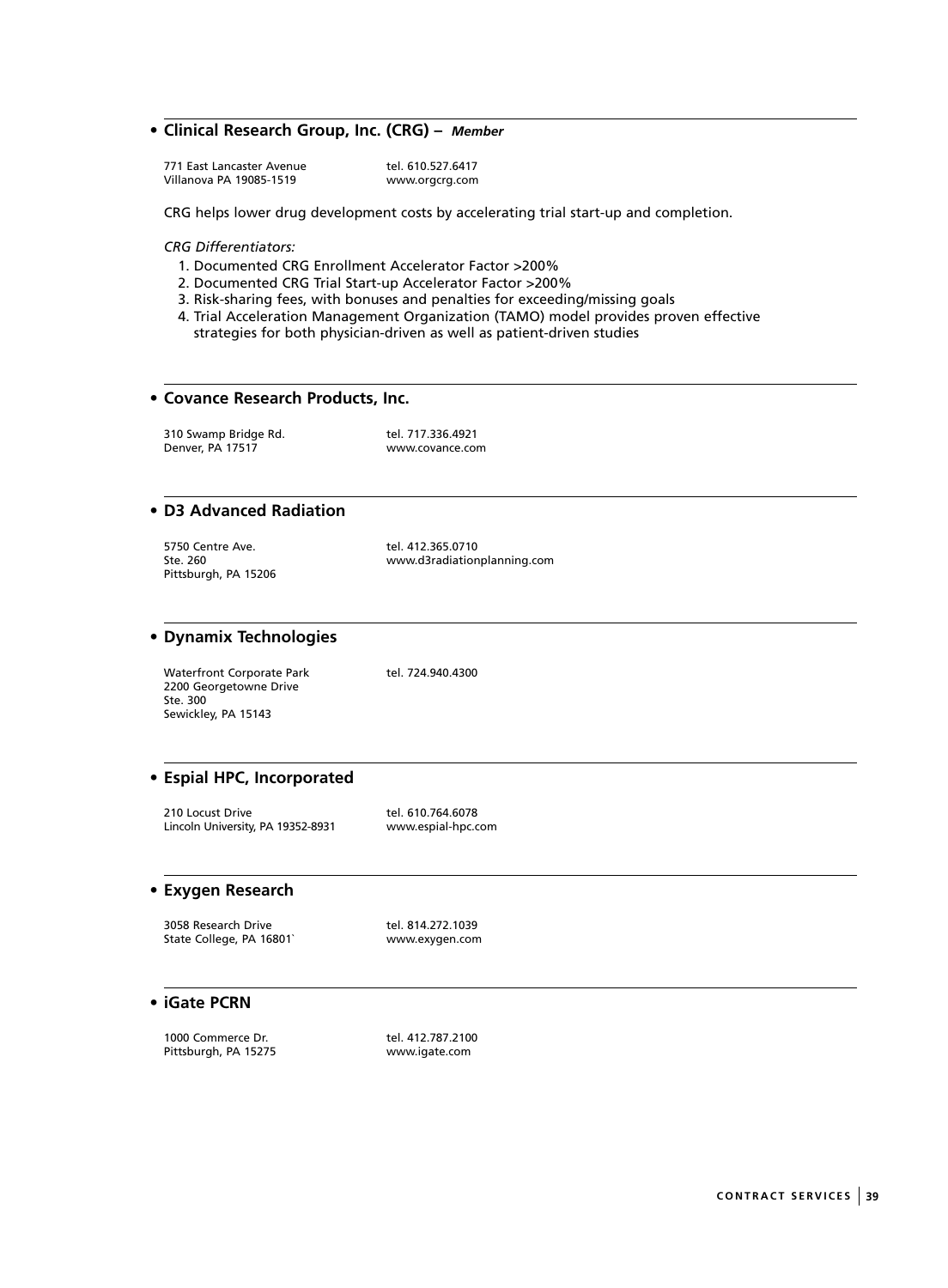#### **• Immunetrics, Inc. –** *Member*

100 Technology Drive Suite 440 Pittsburgh, PA 15219

Immunetrics has developed the first in-silico predictive software model of the inflammatory response. The Immunetrics mathematical model embodies all major effectors of acute inflammation, adaptive immunity and the coagulation cascade and their role in patients. Immunetrics can assist drug companies during the development stages of preclinical and clinical testing of new compounds. The model is being extended to cancer and cardiovascular diseases.

## **• JRH Biosciences, Inc.** 320 Swamp Bridge Rd. tel. 717.336.4410<br>Denver, PA 17517 vww.jrhbio.com Denver, PA 17517 **• JWS Delavau Co.**  10101 Roosevelt Blvd. tel. 215.235.2212 Philadelphia, PA 19154-2105 **• Kenna Technologies, Inc.** 1554 Paoli Pike, #307 tel. 610.651.7847 www.kennatechnologies.com **• Kinetic Logics** 214 Ballytore Ct. **tel. 215.321.6373**<br>19067 Yardley, PA 19067 www.kineticlogic.com **• Lancaster Laboratories** 2425 New Holland Pike tel. 717.656.2300 Lancaster, PA 17601-5994 www.lancasterlabs.com **• MacroArray Technologies, Inc. –** *Member* 503 Chaumont Drive tel. 215.762.1597 Villanova, PA 19085 **• MB Research Laboratories –** *Member* 1765 Wentz Road tel. 215.536.4110<br>PO Box 178 www.mbresearch

Spinnerstown, PA 18968

www.mbresearch.com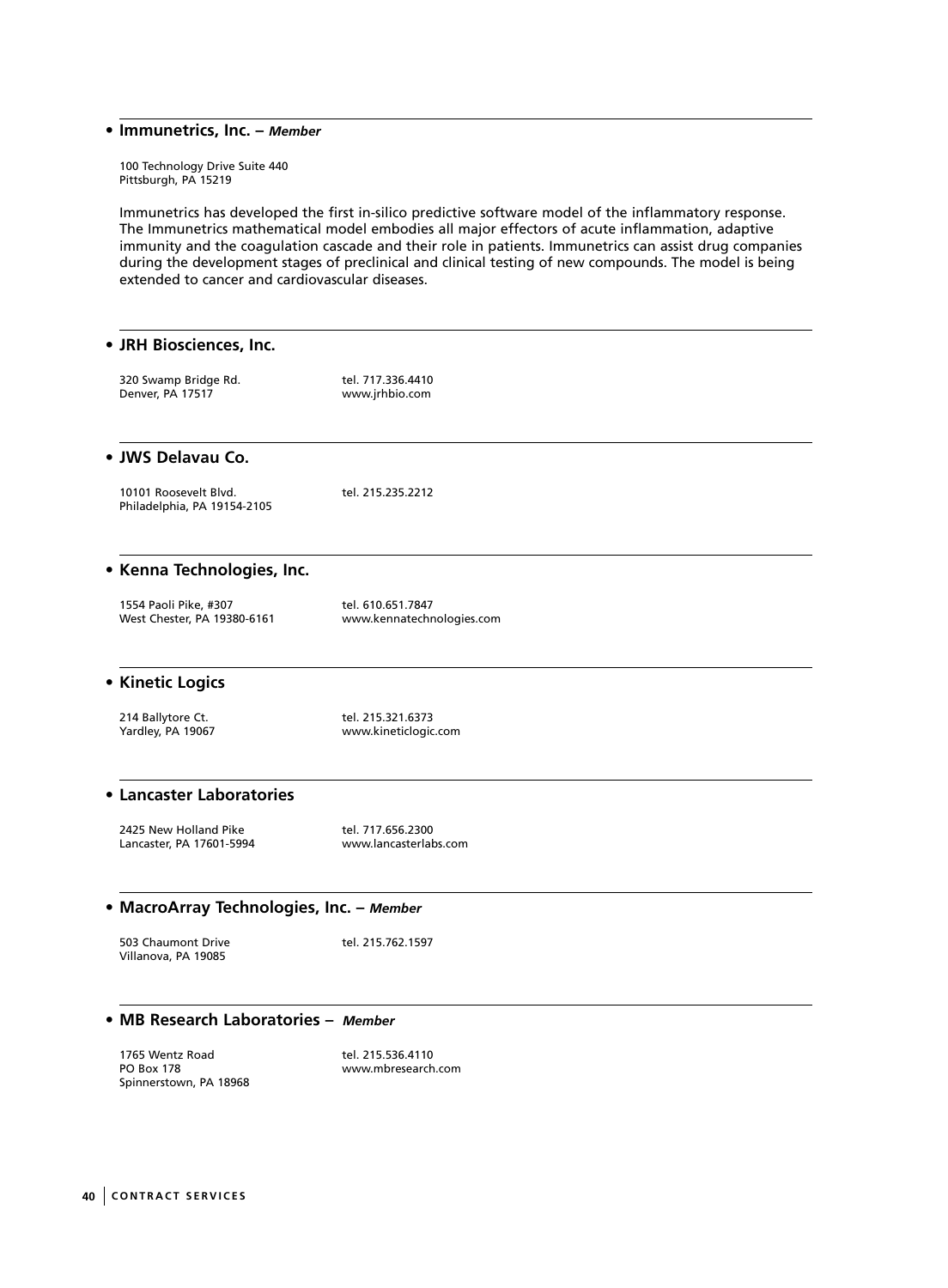MB Research Laboratories is a GLP contract research organization that has been conducting acute, subchronic and chronic toxicology studies since 1972. In addition to in vivo studies, MB Research has extensive experience in alternative and in vitro toxicology assays. MB also specializes in many custom assays for biotechnology and pharmaceutical industry. Our studies are in full compliance with EPA, OECD, FDA, and DOT. Our laboratories are AAALAC accredited and we have exemplary inspection records.

## **• MedSage Technologies**

4730 Liberty Ave.<br>
Pittsburgh, PA 15224 metal www.medsageted

www.medsagetechnologies.com

#### **• MedTRACK Life Science Analytics, Inc. –** *Member*

800 James Avenue 1980 1991 tel. 570.504.1800<br>Scranton, PA 18510 1992 1993 www.medtrack.com

www.medtrack.com

MedTRACK provides in-depth company information, searchable by disease, industry, financials and more. We analye more than 10,000 deals and alliances, and provide thousands of reports on biomedical companies. Business development officers, bankers, consultants, law firms, VCs, universities and service companies use MedTRACK to gather competitive intelligence, identify licensing opportunities, perform due diligence, identify potential partners and generate leads.

#### **• Neo Gen Screening, Inc.**

90 Emerson Ln. tel. 412.220.2300 Ste 1403 www.pediatrix.com Bridgeville, PA 15017

## **• Omnicare Clinical Research, Inc.**

630 Allendale Rd. tel. 484.679.2400 King Of Prussia, PA 19406

## **• Pharmaceutical Mfg Res. Svcs.**

423 Sargon Way tel. 215.957.9400 Horsham, PA 19044 www.pmrsinc.com

#### **• Precision Research, Inc. –** *Member*

5 Great Valley Parkway 1988 tel. 610.296.1744 Suite 283 www.precise.net Malvern, PA 19355

Precision Research, Inc. is a Phase I through IV clinical development organization whose personnel have extensive international NDA and BLA preparation experience. In addition to medical writing, our services include clinical program development, clinical and safety monitoring, and quality control.

#### **• Proclinical, Inc.**

300 Kimberton Rd. tel. 610.935.4301<br>Phoenixville, PA 19460 mww.proclinical.com Phoenixville, PA 19460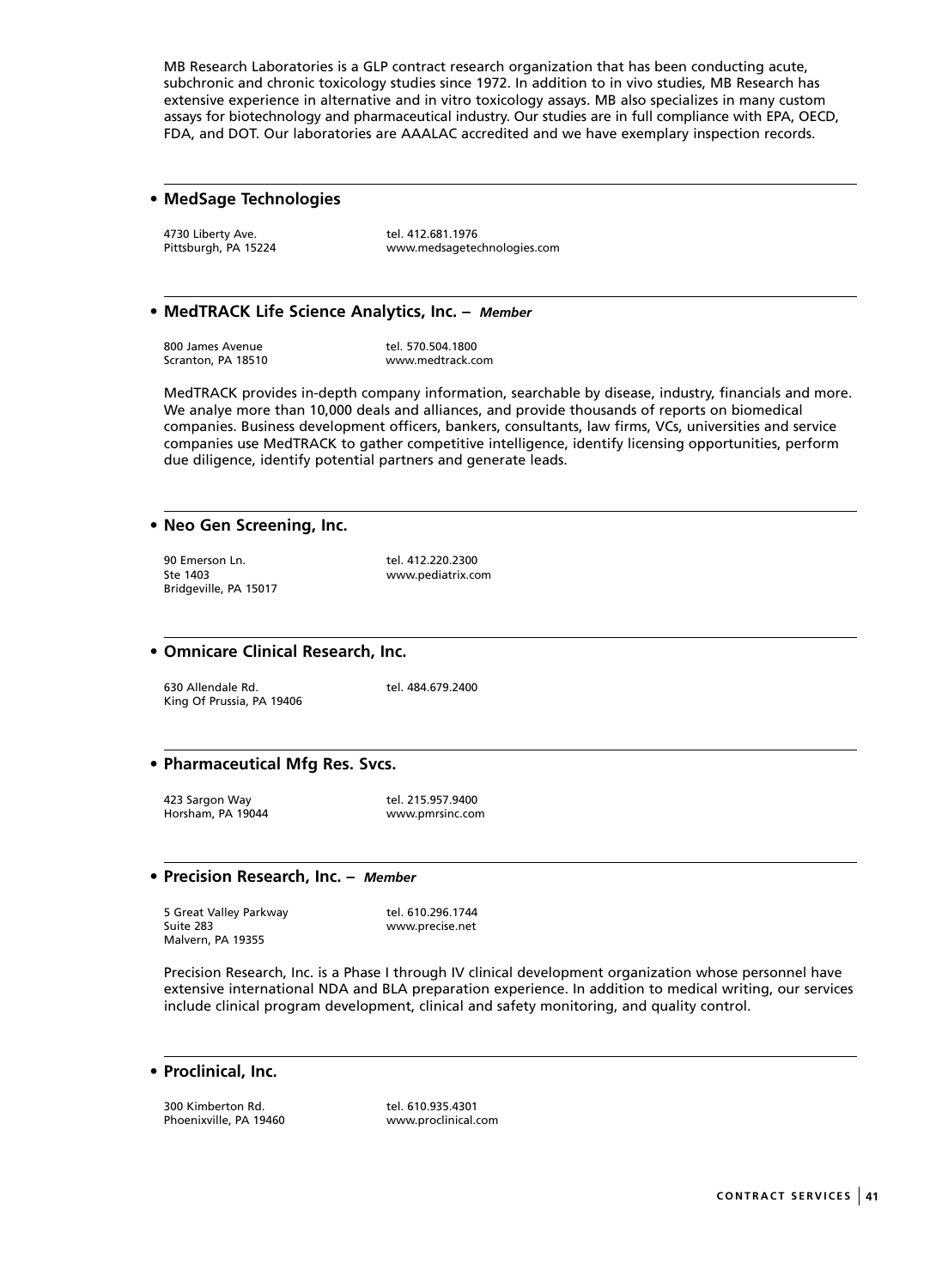**• Puresyn, Inc. –** *Member, Board Member*

| 87 Great Valley Parkway | tel. 610.640.0800 |
|-------------------------|-------------------|
| Malvern, PA 19355       | www.puresyn.com   |

Puresyn, Inc. is a Separations and Purification Technology Company that develops, manufactures and markets state-of-the-art products and services for the separation and purification of nucleic acids and other biological molecules utilizing its proprietary polymer technology, PolyFlo®, an inert, irregularly shaped, non-porous polymer resin. The Company is a leading supplier of contract manufacturing services for production and purification of plasmid and viral vector-based gene therapies at scales and specifications suitable for research, development and pre-clinical requirements. Puresyn has also introduced two (2) new Adenovirus purification kits, ADENOPURE® and ADENOPURE LS™. Thereplace time and labor intensive double cesium chloride gradient and generate adenovirus preparations y with high purity and potency in a convenient kit format.

## **• QS Pharma**

3 Chelsea Parkway tel. 610.485.4270 Suite 305 Boothwyn, PA 19061

#### **• QuantumBio, Inc.**

200 Innovation Park tel. 814.235.6908<br>
200 Innovation Park tel. 814.235.6908<br>
2011 www.quantumbi

www.quantumbioinc.com

## **• RedPath Integrated Pathology, Inc. –** *Member*

816 Middle Street tel. 412.231.3600 2nd Floor www.redpathip.com Pittsburgh, PA 15212

RedPath is a pathology services company that assists pathologists and specialists in reaching superior disease diagnoses and with providing optimal treatment planning. The Company's patented platform technology, Microdissection GenotypingTM, integrates molecular genetic analysis with routine slide-based pathology practice to extract more information from smaller samples of tissue specimens.

#### **• Rhodia Chirex, Inc.**

383 Phoenixville Pike tel. 610.889.2215 Malvern, PA 19355

## **• Rutgers Organics Corporation**

201 Struble Rd. tel. 814.238.2424<br>
State College, PA 16801 (and the www.rutgers-org.

www.rutgers-organics-corp.com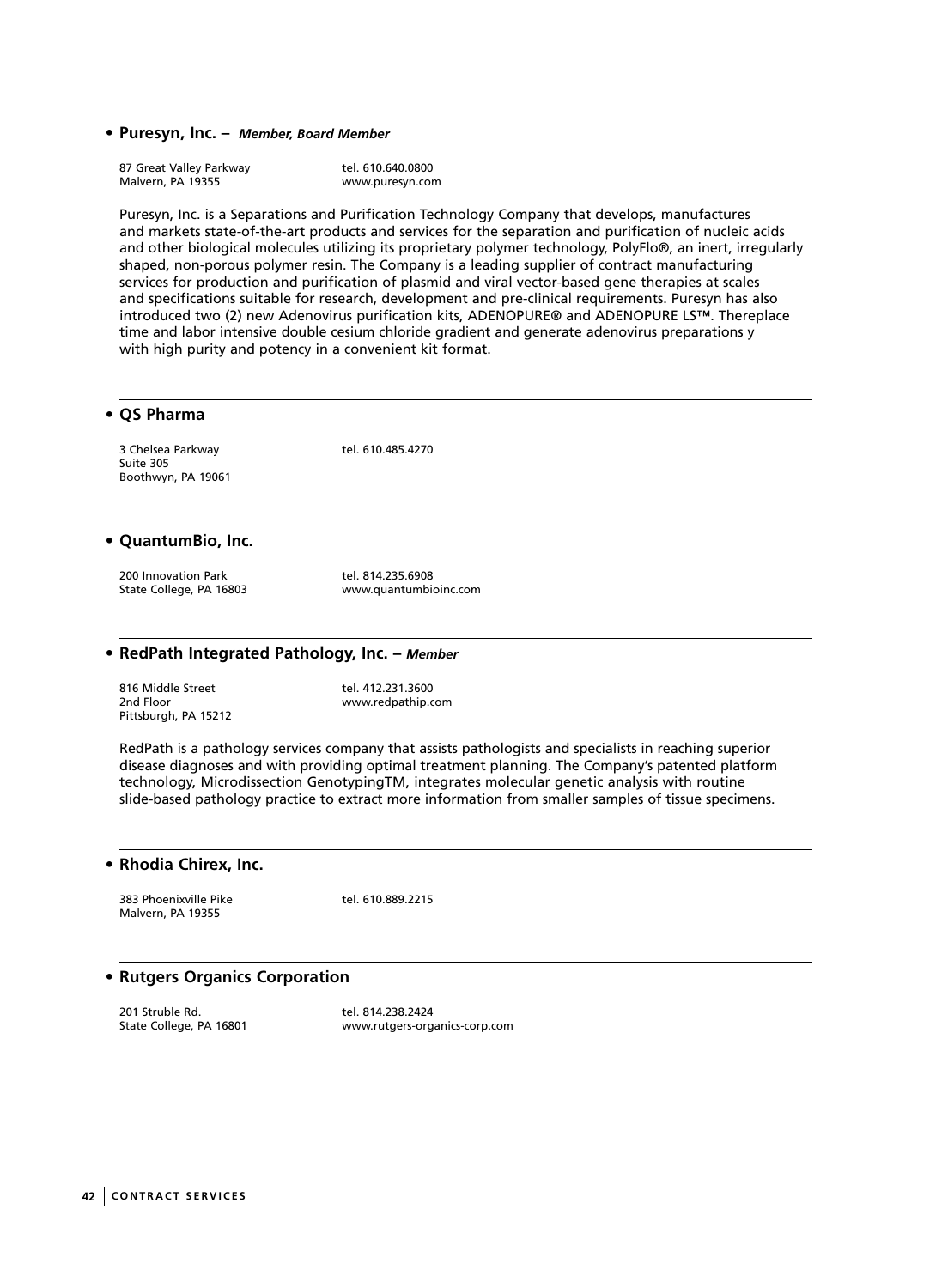## **• Secant Medical**

700 Park tel. 877.774.2835<br>P.O. Box 275 contractions www.secantmedia Perkasie, PA 1894

www.secantmedical.com

## **• SoftGenetics LLC**

697 Tanager Drive State College, PA 16803

## **• Specialized Medical Devices**

300 Running Pump Road tel. 717.392.8570<br>Lancaster, PA 17603 www.specializedn

www.specializedmedical.com

## **• Taxonometrics, Inc. –** *Member*

306 Westtown Rd. Unit N. West Chester, PA 19380

## **• Troy Manufacturing, Inc.**

130 Lions Dr. tel. 570.453.5252 Hazleton, PA 18202

## **• UTI Corporation**

P.O. Box 26992 tel. 800.321.6285<br>Collegeville, PA 19426-0992 www.uticorporation.com Collegeville, PA 19426-0992

## **• Verefi Technologies, Inc.**

P. O. Box 396 tel. 866.884.8373 Hershey, PA 17033 www.verefi.com

#### **• Zerosum, Inc.**

1060 Brighton Drive tel. 717.428.9744 Seven Valleys, PA 17360 www.zerosum.com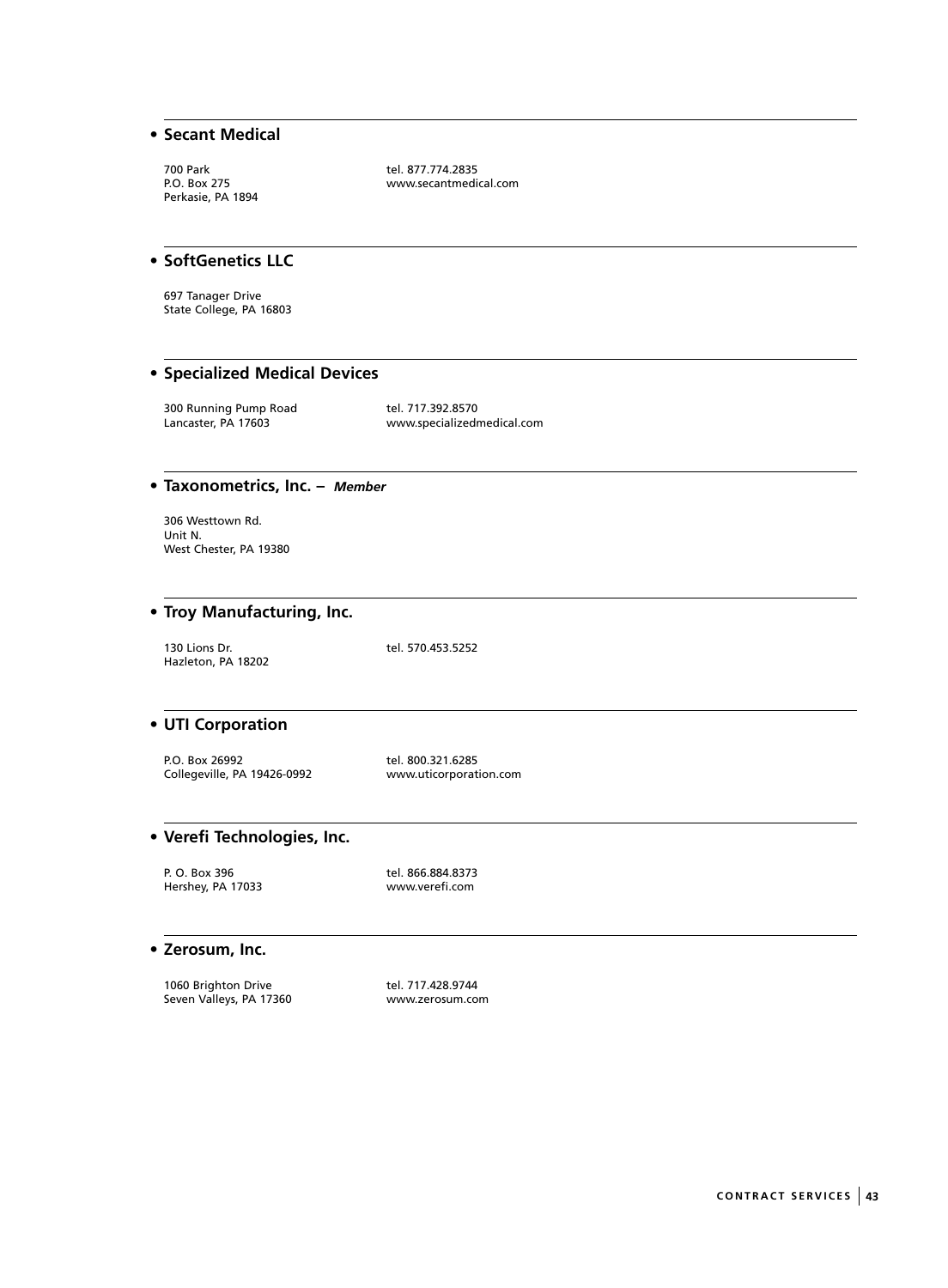# LABORATORY SERVICES

## **• AES Clean Technology –** *Member*

422 Stump Road tel. 215.393.6810<br>Montgomeryville, PA 18936 www.aesclean.com Montgomeryville, PA 18936

AES specializes in the design/build of aseptic Clean rooms and is the exclusive manufacturer and distributor of the MSS Pharma Wall and Walk-On Ceiling System. Products feature laminar flow modules, ContainAire™ weigh/dispense booths, air showers, modular cleanrooms, turnkey HV AC systems, process services and third-party certification/validation services.

## **• Energy Plus Scientific**

7839 Allentown Blvd. tel. 717.545.0751<br>Ste. 100 www.eqplus.com Harrisburg, PA 17112

www.egplus.com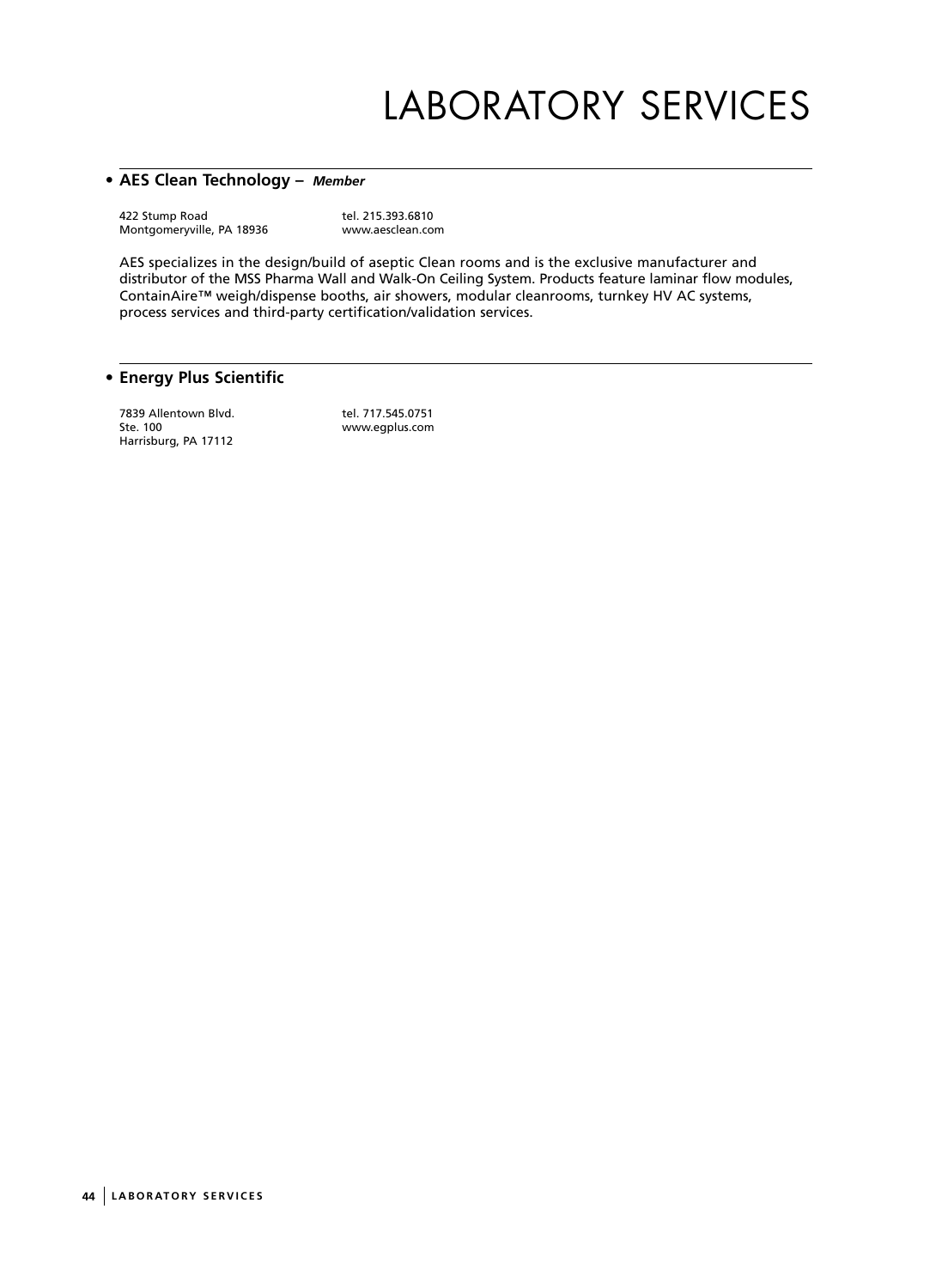## IMAGING

## **• ChemImage**

7301 Penn Ave.<br>Pittsburgh, PA 15208 The Monday Monteminage

www.chemimage.com

#### **• InterScope Technologies, Inc.**

12300 Perry Highway tel. 724.934.5770<br>
Suite 110 vww.interscopete Wexford, PA 15090

www.interscopetech.com

InterScope Technologies, Inc. provides the most comprehensive and automated solution for digital imaging and virtual slide viewing currently available for use in anatomic pathology, genomic and toxicological laboratories. We encourage you to view a virtual demonstration of our proprietary digital imaging and virtual slide viewing/archiving technology by visiting us at www.interscopetech.com or please contact Ron Eggert at 724.934.5770.

## **• VisualSonics Inc. –** *Member*

#### **Corporate Headquarters**

3080 Yonge Street tel. 416.484.5000<br>Suite 6020, Box 89<br>www.visualsonics.com Suite  $6020$ , Box 89 Toronto, ON Canada M4N 3N1

#### **Pennsylvania Contact**

Matt Smith, Ph.D. tel. 416.484.5000 x 5120 Sales Manager, Pennsylvania

VisualSonics (www.visualsonics.com) is the worldwide leading developer of high-resolution invivo micro-imaging systems devised specifically for non-invasive small animal research. Our core product, the Vevo 660™ imaging system enables real-time in vivo visualization and measurement of anatomical structures and hemodynamic functional in longitudinal studies of mice and rats with resolution down to 30 microns.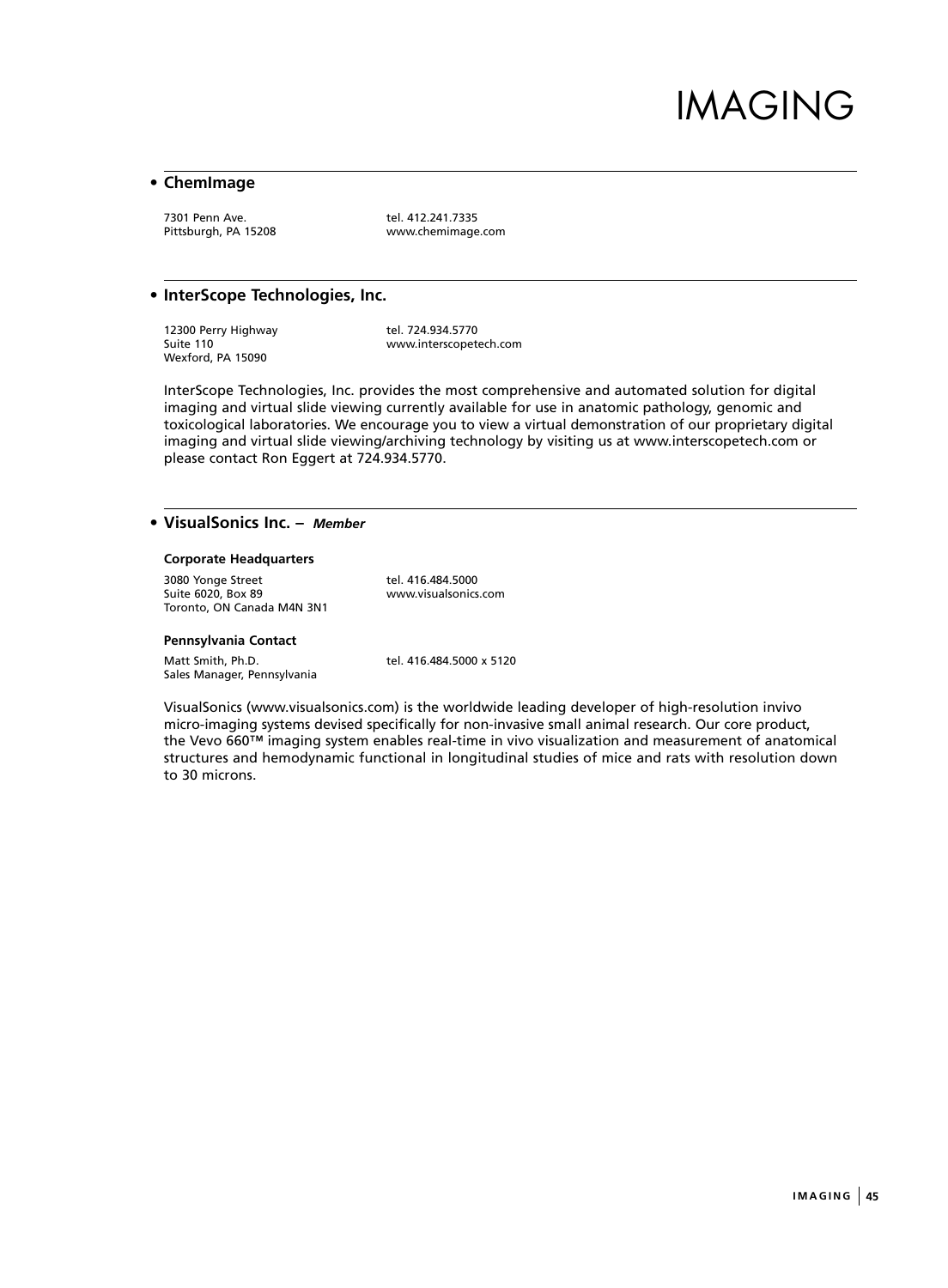

Among Pennsylvania's strengths is that a robust service provider and supplier network has developed around the industry. These suppliers provide critical biologics, chemicals and other necessary products for the development of biotechnology therapies and devices.

| • Ahlstrom Technical                             |                                                |
|--------------------------------------------------|------------------------------------------------|
| P.O. Box A<br>Mount Holly Springs, PA 17065-0238 | tel. 717.486.3438                              |
| • Applied Separations, Inc.                      |                                                |
| 930 Hamilton Street<br>Allentown, PA 18101-1114  | tel. 610.770.0900                              |
| • Arista Biologicals, Inc.                       |                                                |
| 1101 Hamilton St.<br>Allentown, PA 18101         | tel. 484.223.0309<br>www.aristabiologicals.com |
| • ASM Industries, Inc./Pacer Pumps Div.          |                                                |
| 41 Industrial Circle<br>Lancaster, PA 17601-5927 | tel. 717.656.2161                              |
| • Aster Industries                               |                                                |
| 593 Olive St.<br>Pittsburgh, PA 15237-4877       | tel. 412.635.8020                              |
| • ATOFINA Chemicals, Inc.                        |                                                |
| 2000 Market St. # 27<br>Philadelphia, PA 19103   | tel. 215.419.7000<br>www.totalfinaelf.com      |
| • Bachem Bioscience, Inc                         |                                                |
| 3700 Horizon Dr.<br>King Of Prussia, PA 19406    | tel. 610.239.0300<br>www.usbachem.com          |
| · BioElectrospec, Inc.                           |                                                |
| 5490 Derry St.<br>Harrisburg, PA 17111           |                                                |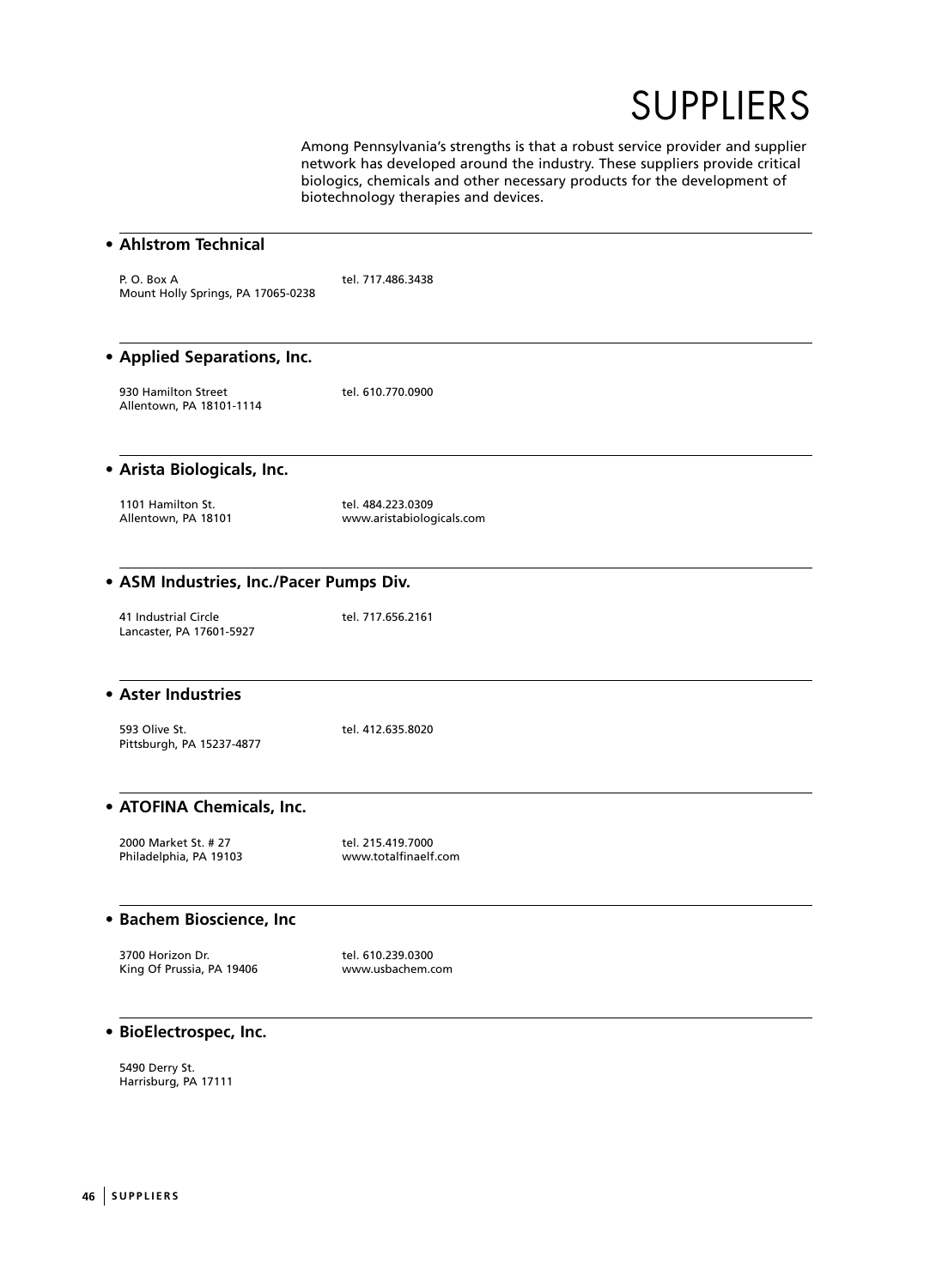## **• BIOMOL International, LP**

5100 Campus Drive tel. 610.941.0430<br>Plymouth Meeting, PA 19462 www.biomol.com Plymouth Meeting, PA 19462

#### **• Bioscience, Inc.**

1550 Valley Ctr. Pkway tel. 610.974.9693<br>Suite 140 vww.bioscienceir Bethlehem, PA 18017-2263

www.bioscienceinc.com

## **• BioSpectra, Inc.**

Box 2129G tel. 570.476.2710<br>Rockdale Lane the state of the www.biospectra.u Stroudsburg, PA 18360

www.biospectra.us

### **• C&L Instruments, Inc.**

314 Scout Lane tel. 717.564.9491 Hummelstown, PA 17036

## **• CDS Analytical, Inc.**

465 Limestone Rd.<br>
Oxford, PA 19363<br>
Oxford, PA 19363<br>
Oxford, PA 19363

www.cdsanalytical.com/index.htm

#### **• Chem Service, Inc.**

660 Tower Lane tel. 610.692.3026 West Chester, PA 19380 www.chemservice.com

## **• Chiral Quest, LLC**

1981 Pine Hall Drive tel. 814.234.2348 State College, PA 16801 www.chiralquest.com

#### **• ChromBA**

123 Coal Alley 3rd Floor State College, PA 16801

## **• Clarkson Chromatography Products, Inc.**

213 Main Street tel. 570.323.0450<br>
South Williamsport, PA 17702 www.ccpcorp.com South Williamsport, PA 17702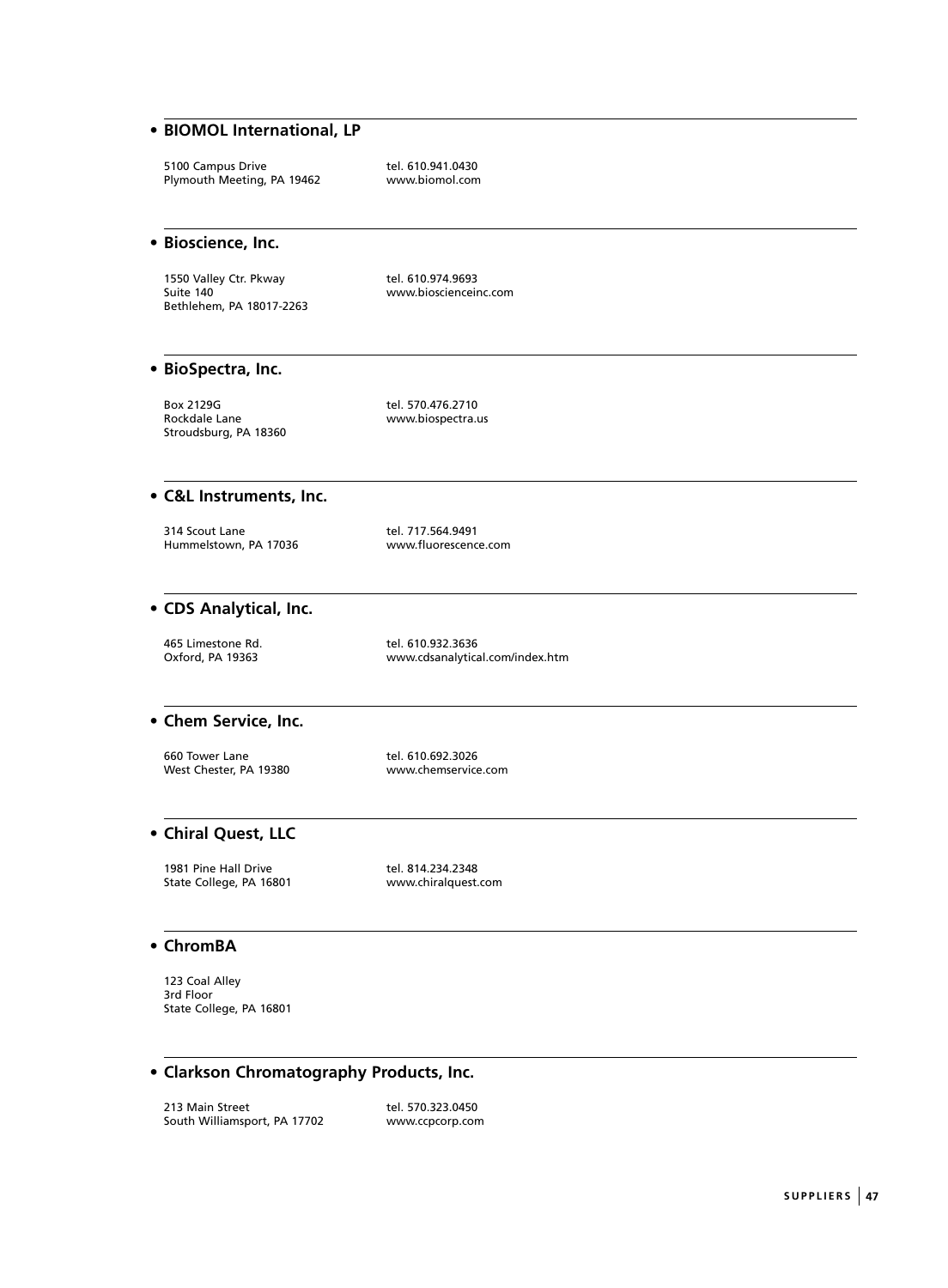## **• Cocalico Biologicals, Inc.**

| 449 Stevens Rd.     | tel. 717.336.1990           |
|---------------------|-----------------------------|
| Reamstown, PA 17567 | www.cocalicobiologicals.com |

| • Copperhead Chemical Co., Inc.                   |                                                  |  |
|---------------------------------------------------|--------------------------------------------------|--|
| 2 River Rd.<br>Tamaqua, PA 18252                  | tel. 570.386.6123<br>www.copperheadchemical.com  |  |
| • Curtiss Laboratories, Inc.                      |                                                  |  |
| 2538 State Rd.<br>Bensalem, PA 19020              | tel. 215.245.8833<br>www.curtisslabs.com         |  |
| • Di-Chem Concentrates, Inc.                      |                                                  |  |
| 509 Fishing Creek Rd.<br>Lewisberry, PA 17339     | tel. 717.938.8391                                |  |
| • Entopath, Inc.                                  |                                                  |  |
| 3555 Timberland Drive<br>Easton, PA 18045-5744    | tel. 610.250.0946                                |  |
| • Gettig Technologies, Inc.                       |                                                  |  |
| 1 Streamside Place East<br>Spring Mills, PA 16875 | tel. 814.422.8892                                |  |
| • Hanson Technologies, Inc.                       |                                                  |  |
| 400 West North Street<br>Carlisle, PA 17013       |                                                  |  |
| • Heico Chemicals, Inc.                           |                                                  |  |
| Route 611<br>Delaware Water Gap, PA 18327         | tel. 570.420.3900<br>www.rutherfordchemicals.com |  |
| <b>High Chemical Co.</b>                          |                                                  |  |
| 3901 Nebraska Ave.<br>Levittown, PA 19056-3374    | tel. 215.788.3113                                |  |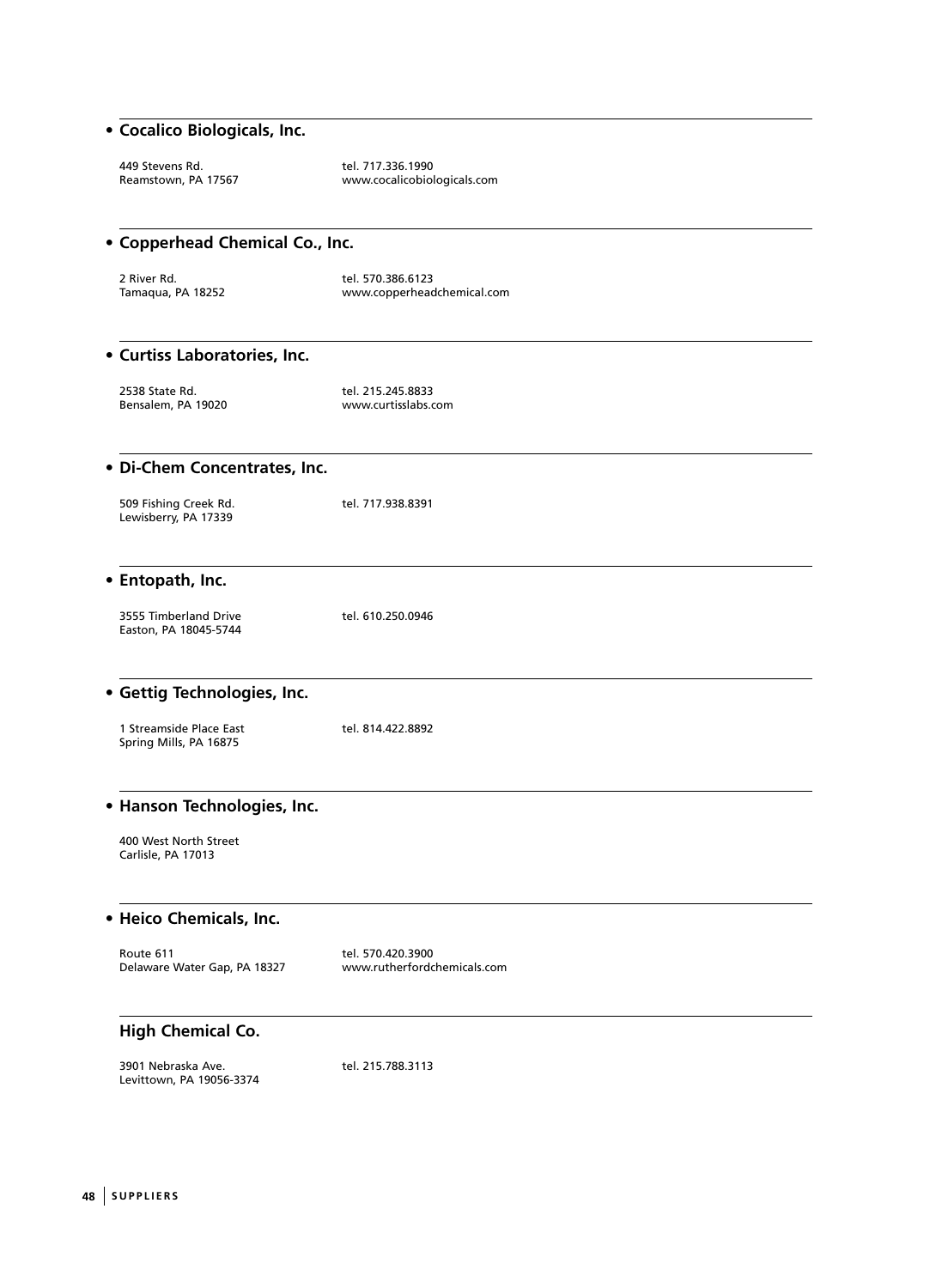## **• Inolex Chemical Co.**

Jackson & Swanson St. tel. 215.271.0800 Philadelphia, PA 19148

#### **• Jackson ImmunoResearch Labs**

872 W Baltimore Pike<br>
West Grove, PA 19390<br>
Www.jacksonimm

www.jacksonimmuno.com

## **• Lampire Biological Laboratories, Inc.**

P. O. Box 270 tel. 215.795.2838

Pipersville, PA 18947 www.lampire.com

## **• Lonza Group Riverside**

900 River Rd tel. 610.292.4300 Conshohocken, PA 19428 www.lonzagroup.com

#### **• Lonza, Inc.**

3500 Trenton Ave tel. 570.321.3900 Williamsport, PA 17701 www.lonza.com

## **• McKesson Corporation**

1 Penn Ctr. tel. 412.787.7780 Pittsburgh, PA 15276

www.mckesson.com

## **• MERISOL Antioxidants LLC**

292 State Route 8 tel. 814.677.2028<br>
201 City, PA 16301 www.fitzchem.co

www.fitzchem.com/mfg\_merichem.shtml

#### **• MG Industries, Inc. –** *Member*

1 Steel Rd. E tel. 215.736.8005 Morrisville, PA 19067

## **• Oxygen Enterprises, Ltd.**

207 St. Mark's Square tel. 215.579.2122 Philadelphia, PA 19410-3516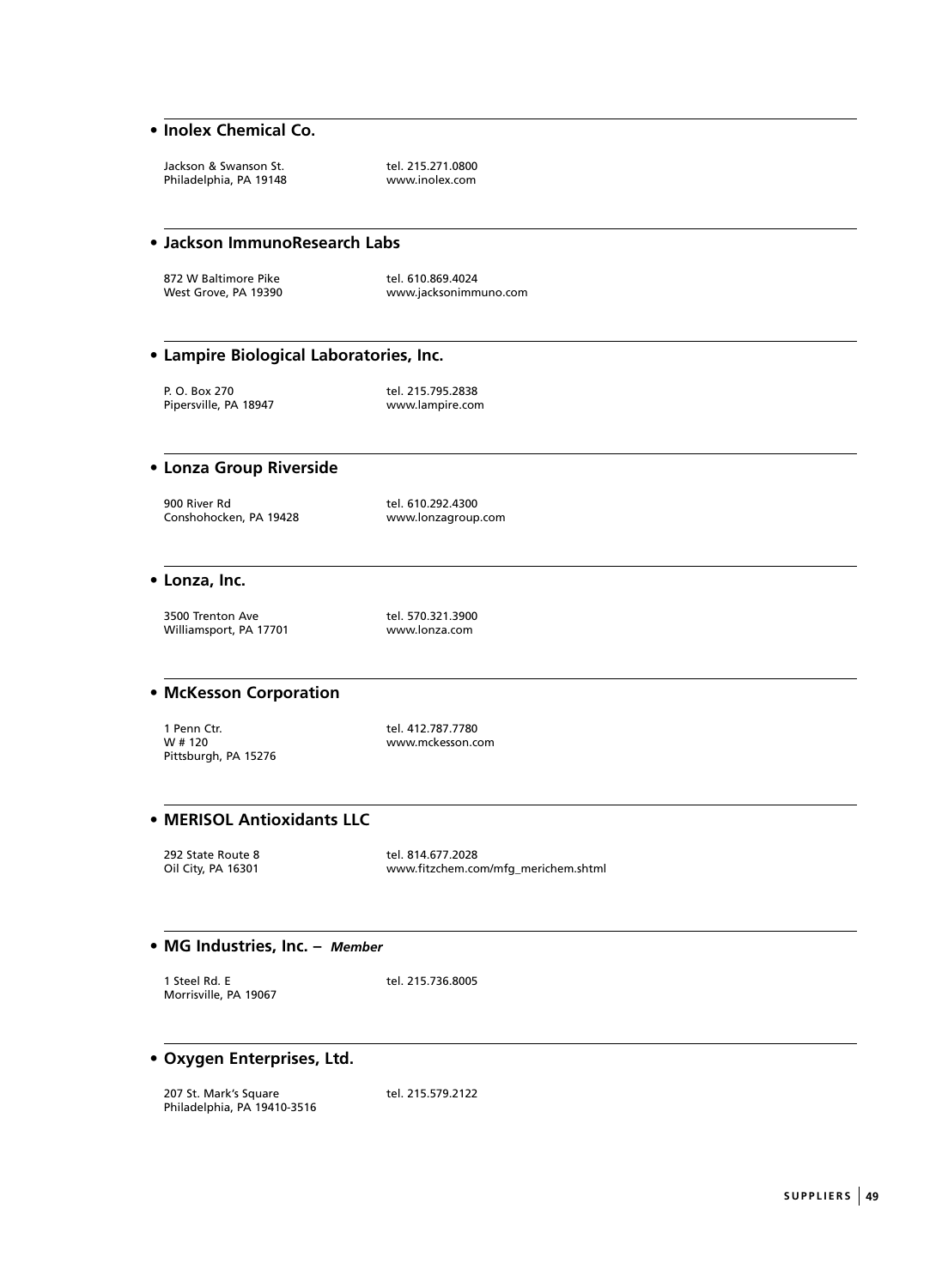| · Pittsburgh Bacteriophage Institute                                                  |                                           |  |
|---------------------------------------------------------------------------------------|-------------------------------------------|--|
| Univ. of Pittsburgh<br>A234 Langley Hall<br>4249 Fifth Avenue<br>Pittsburgh, PA 15260 | tel. 412.624.4266                         |  |
| • PPG Industries, Inc.                                                                |                                           |  |
| 1 Ppg Pl<br>Pittsburgh, PA 15272                                                      | tel. 412.434.3131<br>www.ppg.com          |  |
| • Presque Isle Cultures                                                               |                                           |  |
| P. O. Box 8191<br>Erie, PA 16505-0191                                                 | tel. 814.833.6262                         |  |
| • Prime Synthesis, Inc.                                                               |                                           |  |
| 2 New Rd.<br>Ste. 126<br>Aston, PA 19014                                              | tel. 610.558.5920                         |  |
| • Princeton BioMolecules                                                              |                                           |  |
| 2260 Cabot Blvd. West<br>Langhorne, PA 19047-1833                                     | tel. 215.891.0415<br>www.pbcpeptide.com   |  |
| • Restek Corporation                                                                  |                                           |  |
| 110 Benner Circle<br>Bellefonte, PA 16823                                             | tel. 814.353.1300<br>www.restekcorp.com   |  |
| • Rockland Immunochemicals, Inc.                                                      |                                           |  |
| 650 Englesville Rd<br>Boyertown, PA 19512                                             | tel. 610.369.1008<br>www.rockland-inc.com |  |
| • Rohm & Haas Co                                                                      |                                           |  |
| 100 Independence Mall W # 1A<br>Philadelphia, PA 19106                                | tel. 215.592.3000<br>www.rohmhaas.com     |  |
| · Scientific Systems, Inc.                                                            |                                           |  |
| 349 N. Scientific Park Road<br>State College, PA 16803                                | tel. 814.234.7311<br>www.iscpubs.com      |  |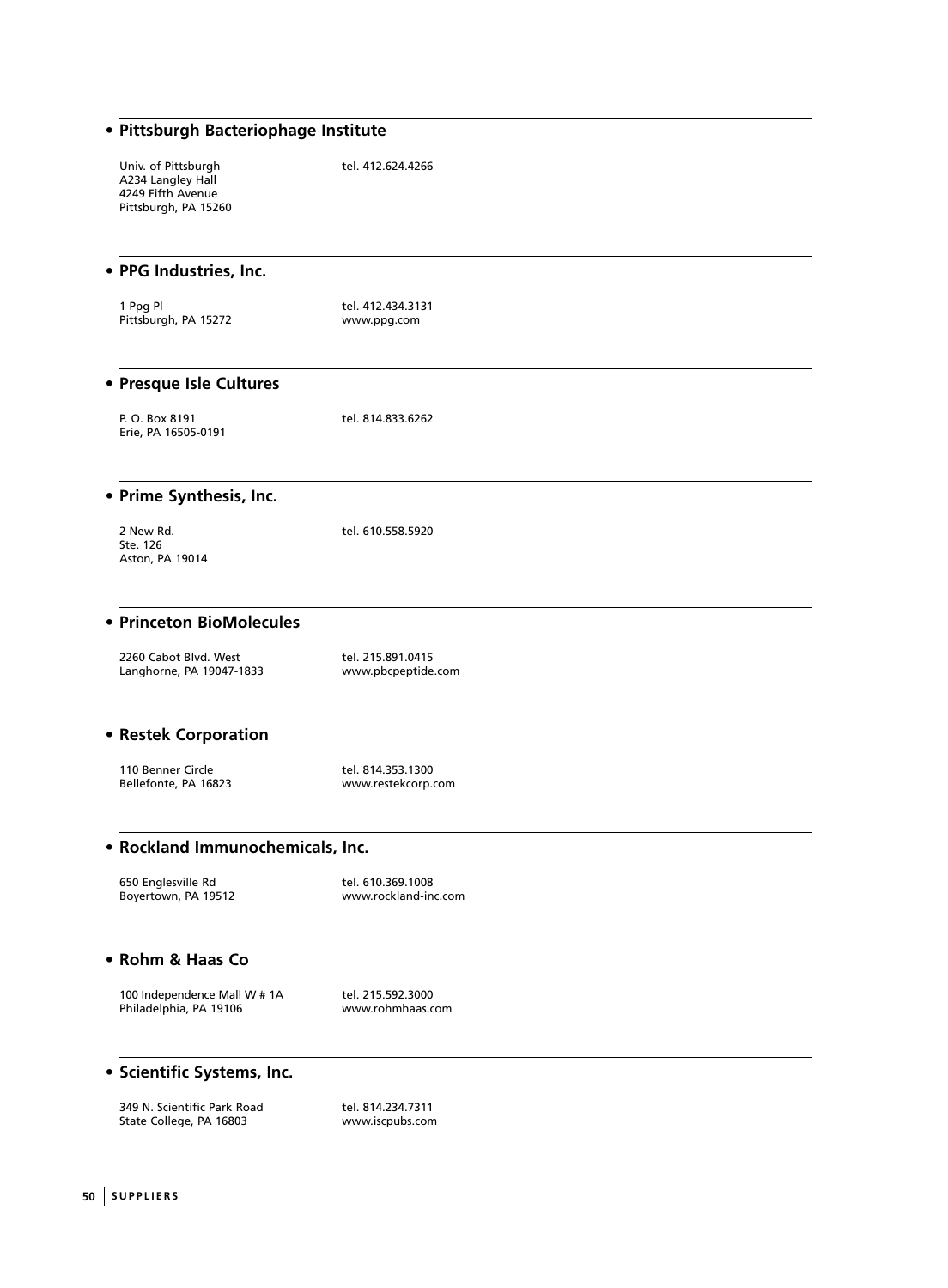## **• Shore Chemical**

2917 Spruce Way tel. 412.471.3330<br>Pittsburgh, PA tel. the www.shorechemi www.shorechemical.com

## **• Spectrumedix, LLC**

2124 Old Gatesburg Road tel. 814.867.8600 State College, PA www.spectrumedix.com

## **• Sylvan BioPoducts, Inc.**

West Hills Industrial Park tel. 724.543.3948<br>Kittanning, PA 16201 www.sylvanbio.cc

www.sylvanbio.com/index.shtml

## **• TRS Technologies, Inc.**

2820 East College Avenue tel. 814.238.7485 State College, PA 16801

## **• Veltek Associates, Inc.**

1039 W Bridge St. tel. 610.983.4949<br>Phoenixville, PA 19460 mww.sterile.com Phoenixville, PA 19460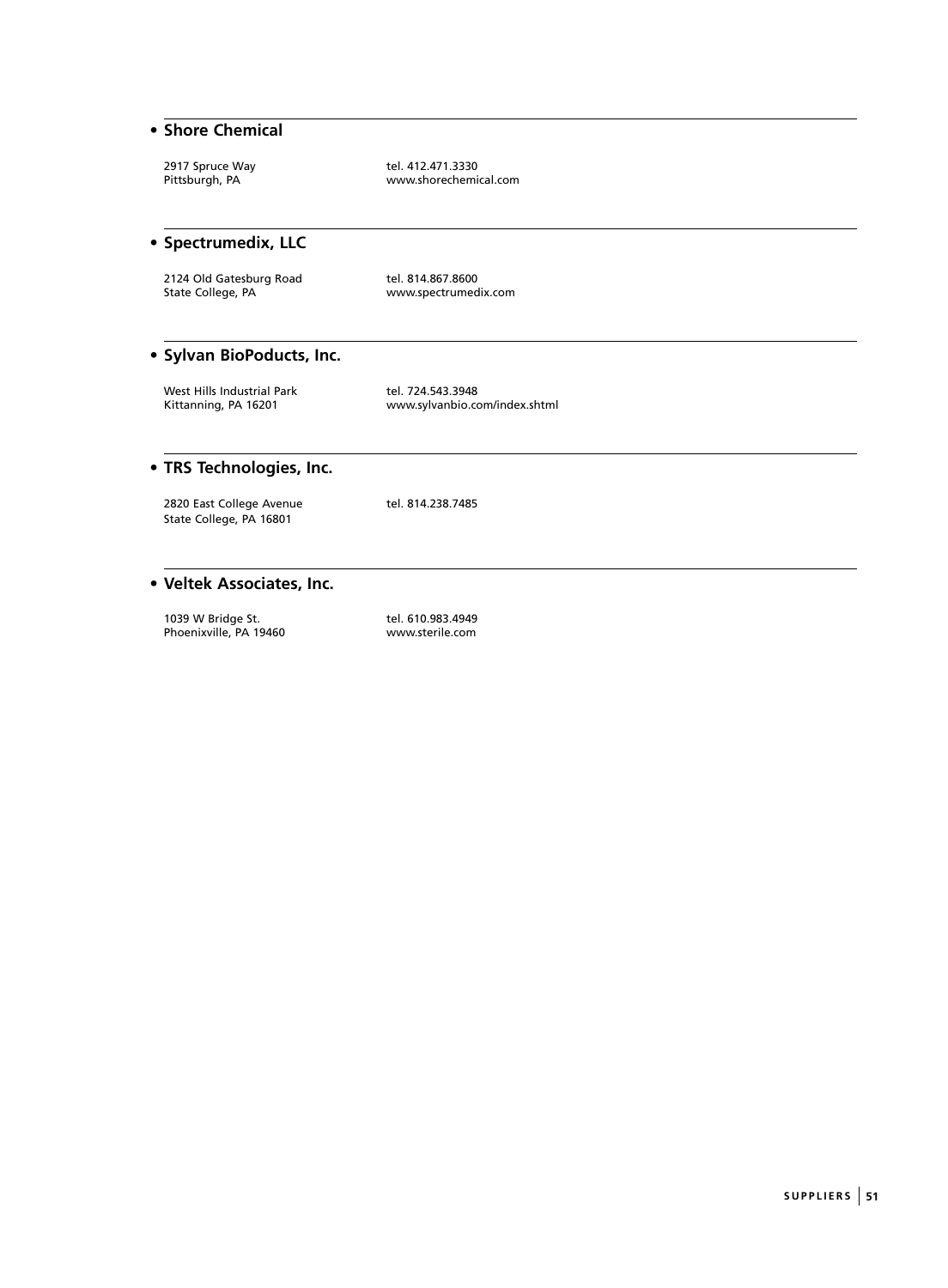# GENERIC PHARMACEUTICAL COMPANIES

#### **• Gate Pharmaceuticals (division of Teva)**

650 Cathill Rd. tel. 215.591.3000<br>Sellersville, PA 18960 www.theabstract

www.theabstract.net

## **• Lannett Company, Inc.**

9000 State Rd. tel. 215.333.9000 Philadelphia, PA 19136 www.lannett.com

## **• Mylan Laboratories, Inc.**

130 7th Street tel. 412.232.0100<br>1910 Ste. 1030 www.mylan.com Pittsburgh, PA 15222

www.mylan.com

#### **• Teva Pharmaceuticals USA, Inc.**

1090 Horsham Rd. tel. 215.591.3000<br>1911 North Wales, PA 19454 North Wales, PA 19454

## **• Three Rivers Pharmaceuticals**

312 Commerce Park tel. 800.405.8506<br>Cranberry Township, PA 16066 www.3riverspharma.com Cranberry Township, PA 16066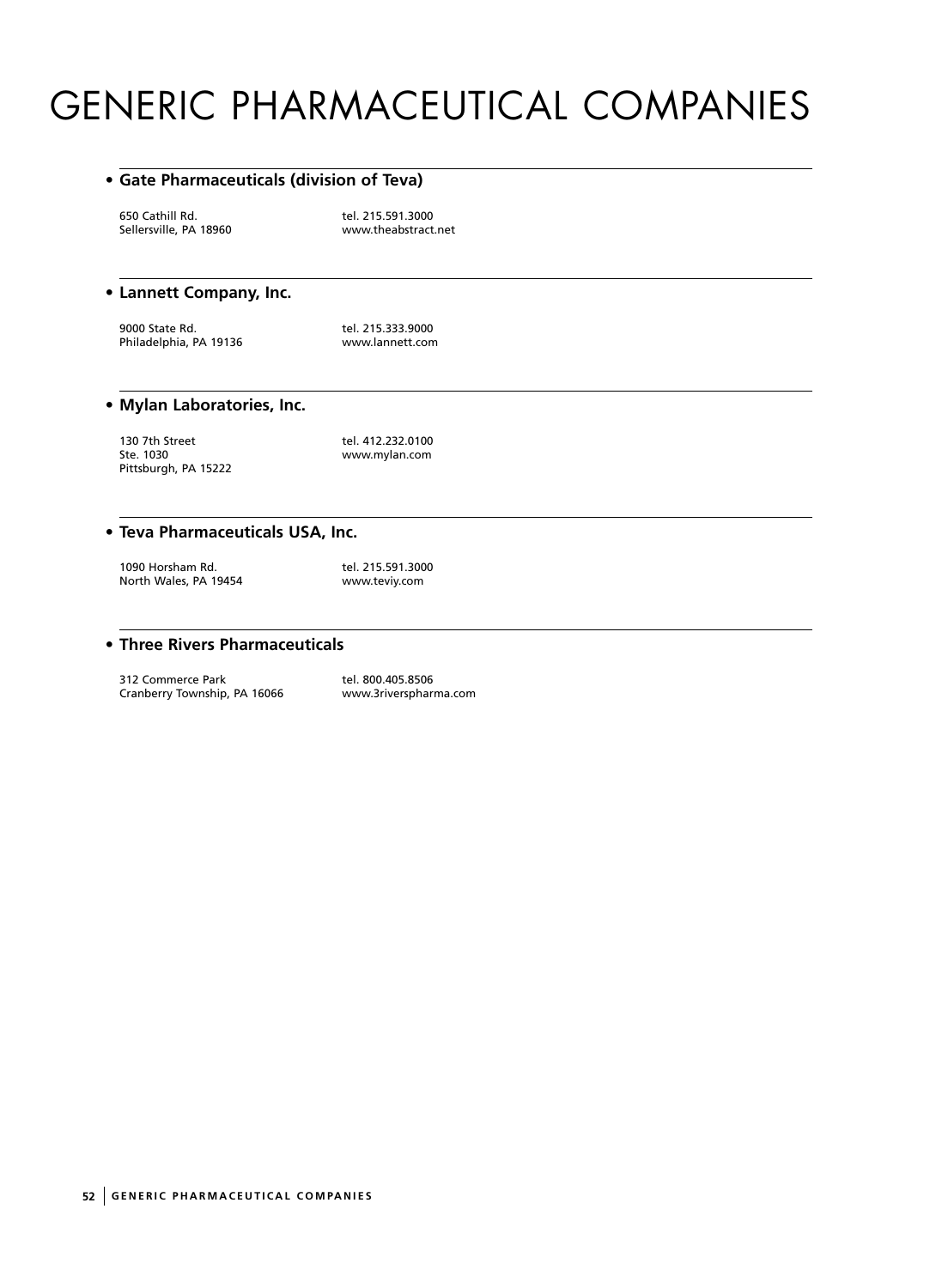# UNIVERSITIES/RESEARCH INSTITUTIONS

#### **• Cabrini College –** *Member*

61 King of Prussia Road tel. 610.902.8100

www.cabrini.edu

Located in Radnor, Pa., Cabrini College is a Catholic, coeducational, residential, college founded in 1957. Cabrini offers 35 majors in the liberal arts and professional studies. The College is building a Center for Science, Education and Technology that will house state-of-the -art equipment, laboratories and classrooms creating opportunities for partnerships with biotech and technology businesses. It will feature affiliate space for cooperative research allowing students, faculty and staff from these companies to learn together and address real-world issues.

## **• Carnegie Mellon University –** *Member*

5000 Forbes Avenue www.cmu.edu Pittsburgh, PA 15213

Carnegie Mellon is a private research university with a distinctive mix of programs in computer science, robotics, engineering, the sciences, business, public policy, fine arts and the humanities. More than 8,000 undergraduate and graduate students receive an education characterized by its focus on creating and implementing solutions to solve real problems, interdisciplinary collaboration and innovation. A small student-to-faculty ratio provides an opportunity for close interaction between students and professors. While technology is pervasive on its 11O-acre campus, Carnegie Mellon is also distinctive among leading research universities because of conservatory-like programs in its College of Fine Arts. For more information, visit www.cmu.edu.

## **• Drexel University College of Medicine –** *Member*

Philadelphia, PA 19102 Clinical Research Group

245 N. 15th St<br>
Philadelphia PA 19102<br>
WWW.drexel.edu/clinicalresearch

The Clinical Research Group at Drexel University College of Medicine serves the pharmaceutical, biotechnology and medical device industry with a nationally recognized program of research excellence by applying a supportive infrastructure, sound business practices and a culture of innovation to our research activities

## **• East Stroudsburg University of Pennsylvania –** *Member*

200 Prospect Street tel. 570.422.7920 East Stroudsburg. PA18301-2999 www.esu.edu

East Stroudsburg University, a member of the Pennsylvania State System of Higher Education, is a major center for biotechnology, computer security, and entrepreneurship. Biotech features: Monoclonal Antibody Production, Gene Expression, DNA Sequencing, Immunological Diagnosis. ESU is located 75 miles west of New York City and 85 miles northeast of Philadelphia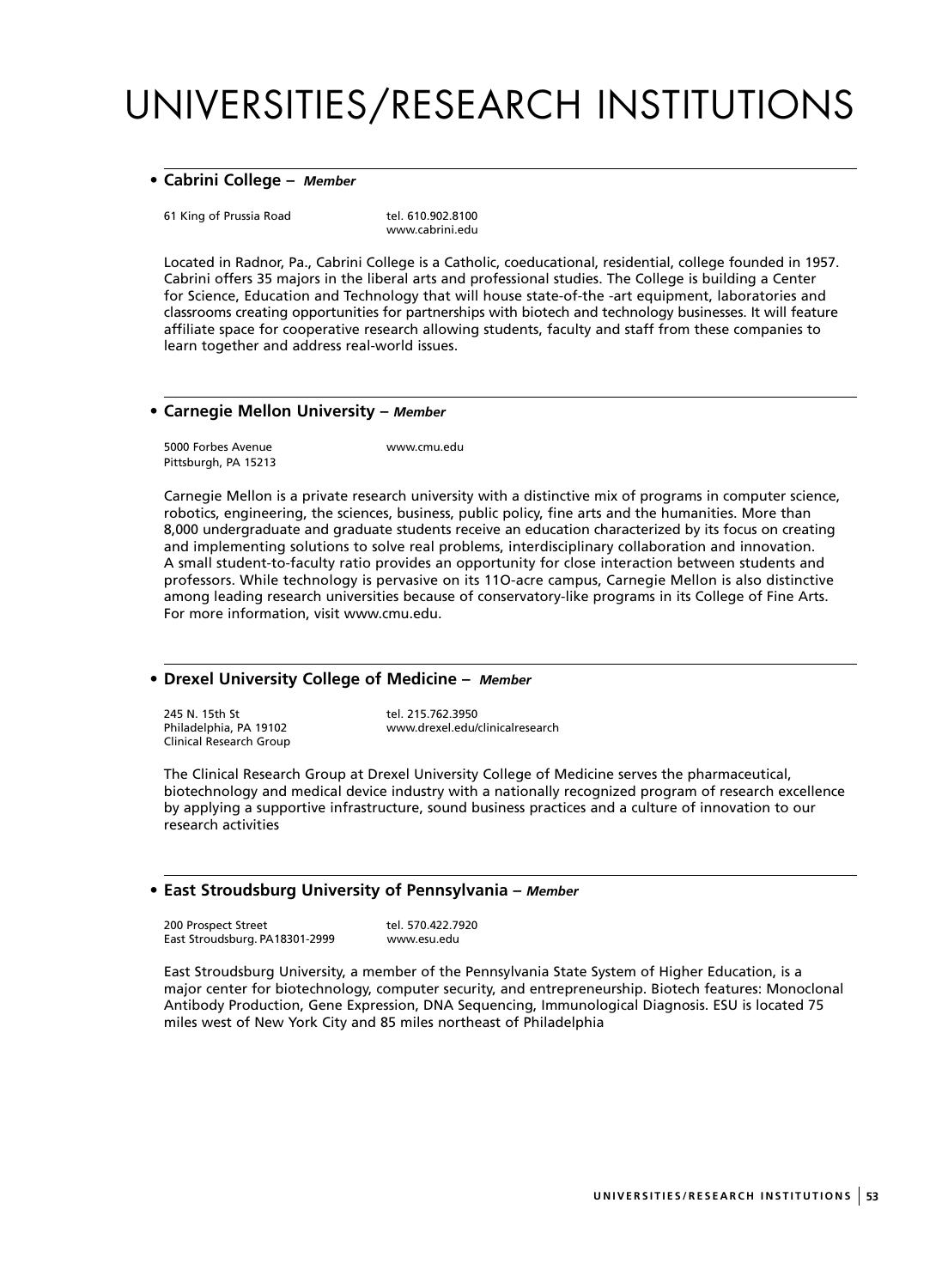## **• Fox Chase Cancer Center –** *Member*

333 Cottman Avenue<br>Philadelphia, PA 19111-2497 mww.fccc.edu Philadelphia, PA 19111-2497

Fox Chase Cancer Center is devoted to cancer treatment and prevention; clinical research, and basic research on cancer prevention, initiation, and progression. Key discoveries of Fox Chase researchers include the Scid mouse and the Hepatitis B vaccine. Fox Chase is among the top three NCI-core grant recipients in the country.

#### **• Geisinger Health System –** *Member*

100 North Academy Avenue www.geisinger.org Danville, PA 17822

Geisinger Health System serves approximately 2.3 million people throughout Central and Northeastern Pennsylvania. In addition to its two hospitals, 600-physician medical group, and 240,000-member HMO, Geisinger also conducts world-class research at its Weis Center for Research and the Center for Health Research and Rural Advocacy. Technology transfer and commercial partnerships are coordinated through Geisinger Ventures. The Geisinger Health System's mission is to enhance quality of life through an integrated health service organization based on a balanced program of patient care, education, research and community service.

#### **• The Joseph Stokes Jr. Research Institute at the Children's Hospital of Philadelphia –** *Member*

3516 Civic Center Boulevard www.chop.edu Philadelphia, PA 19104-4318

The Joseph Stokes Jr. Research Institute at The Children's Hospital of Philadelphia is home to the second largest pediatric research program in the country; outcomes of these pediatric programs often also have direct application to adult medicine. The Stokes Institute employs -1000 research staff, including >250 principal investigators who hold joint faculty appointments at the University of Pennsylvania School of Medicine. Research expenditures for fiscal year 2003 exceeded \$100 million and continue to grow with commitments to increased lab space, core facilities and research staff.

#### **• LaSalle University, Integrated Science, Business and Technology Program –** *Member*

1900 West Olney Avenue tel. 215.951.1265 Campus Box 288 www.lasalle.edu Philadelphia, PA 19141

LaSalle University's ISBT is an interdisciplinary program combining science coursework into LaSalle's business and technology curriculum. This major is quite unlike any other degree program that you may be familiar with. The ISBT program gives LaSalle graduates a team-oriented approach to science, computer technology, and liberal arts, enabling them to provide solutions to real world problems.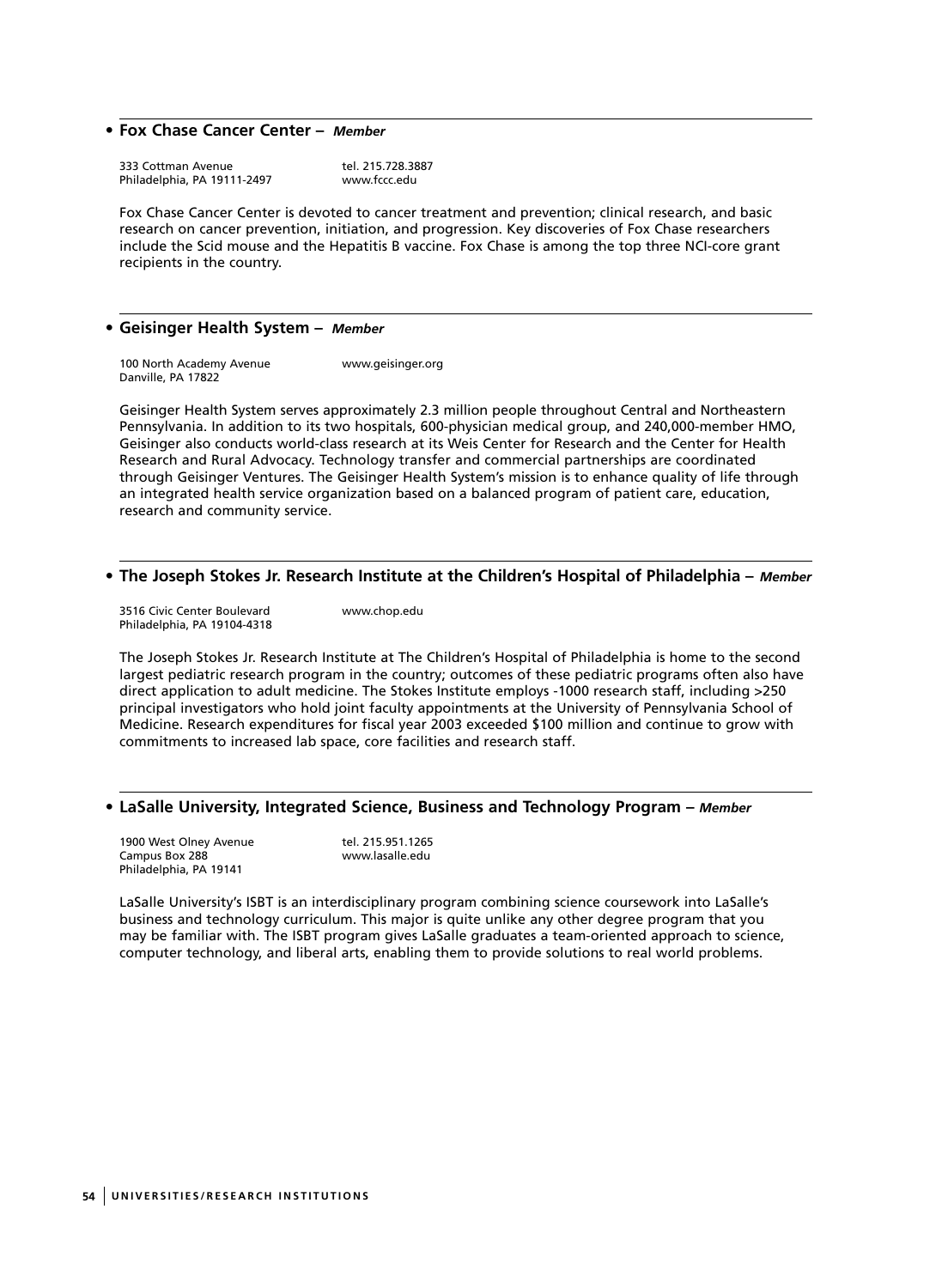### **• Pennsylvania State University –** *Member*

University Park, PA 16802 www.psu.edu

#### **Penn State College of Medicine**

500 University Drive www.hmc.psu.edu Hershey, PA 17033

Penn State's \$500M comprehensive research portfolio includes \$120M in traditional life sciences research and an array of talent applicable to biomedicine in this era of convergence, including strengths in nanoscience and materials. Our volume of industry-sponsored research is evidence of our readiness to put talents and technologies to use.

Penn State College of Medicine and Penn State Milton S. Hershey Medical Center provide capabilities in basic, translational and clinical research. Core strengths include cancer, pediatrics, cardiovascular and medical devices. Clinical studies may be conducted at our General Clinical Research Center or in any of our inpatient or outpatient facilities.

#### **• University of Pennsylvania –** *Board Member, Member*

3451 Walnut Street 1988 tel. 215.898.5000<br>1. Philadelphia, PA 19104 1999 www.upenn.edu Philadelphia, PA 19104

The University of Pennsylvania is the academic home to more than 20,000 students. Located in Philadelphia and founded by Benjamin Franklin, this 264-year-old Ivy League institution is consistently ranked among the top elite research universities in the world. Penn has 12 schools, all located on one campus.

#### **• University of Pittsburgh –** *Member*

Office of Technology Management tel. 412.648.2206<br>200 Gardner Steel Conference Center http://tech-link.tt.pitt.edu 200 Gardner Steel Conference Center Thackeray & O'Hara Streets Pittsburgh, PA 15260

The Office of Technology Management (OTM) is responsible for the protection, management and commercialization of intellectual property for the University of Pittsburgh. Faculty members are the primary source of intellectual property, either through the invention of new products or processes, or through know-how and expertise in certain fields. Students and staff members can also participate in this process.

The OTM facilitates the invention commercialization process, including the protection (through patents and copyrights) and licensing of inventions; the post-licensing oversight of agreement compliance; distribution of royalties and fees; and record keeping for all aspects of the University of Pittsburgh's intellectual property. Technology transfer is accomplished either by a license to an existing company or the creation of a new development-stage entity.